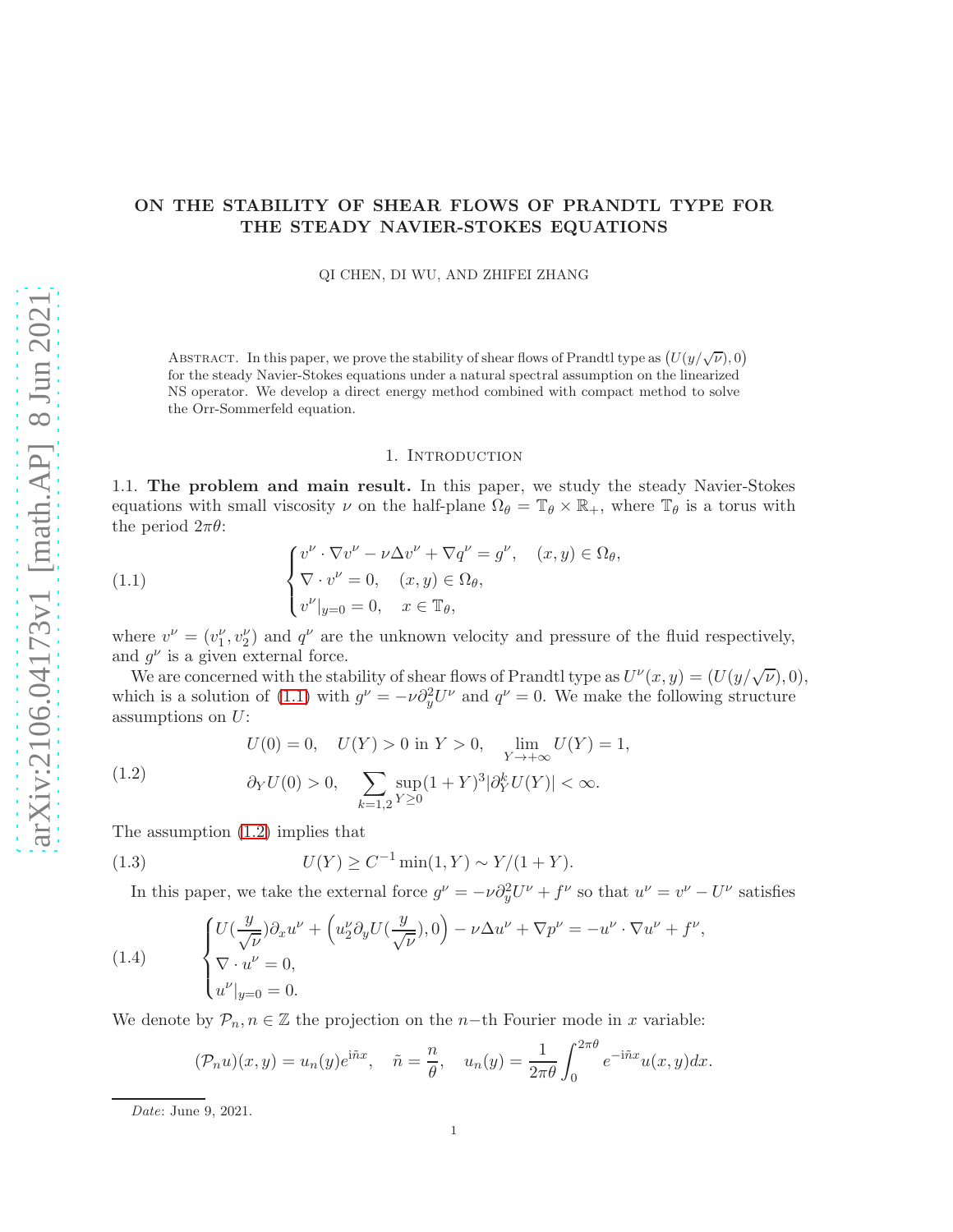We denote

$$
\mathcal{Q}_0=I-\mathcal{P}_0,
$$

where I is the identity operator. It is easy to see that  $P_0u^{\nu} = (u_{0,1}^{\nu}, 0)$  due to  $\nabla \cdot u^{\nu} = 0$ .

In a recent work [\[9\]](#page-44-0), D. Gerard-Varet and Y. Maekawa proved the following stability result: there exist small constants  $\nu_0, \theta_0$  so that if  $0 < \nu \leq \nu_0$  and  $0 < \theta \leq \theta_0$  and  $f^{\nu} = \mathcal{Q}_0 f^{\nu}$  with  $||f^{\nu}||_{L^2} \leq \eta \nu^{\frac{3}{4}} |\log \nu|^{-1}$ , then it holds that

$$
||u_{0,1}^{\nu}||_{L^{\infty}} + \nu^{\frac{1}{4}} ||\partial_y u_{0,1}^{\nu}||_{L^2} + \sum_{n \neq 0} ||u_n^{\nu}||_{L^{\infty}}
$$
  
+ 
$$
\nu^{-\frac{1}{4}} ||Q_0 u^{\nu}||_{L^2} + \nu^{\frac{1}{4}} ||\nabla Q_0 u^{\nu}||_{L^2} \leq C \nu^{-\frac{1}{4}} |\log \nu|^{\frac{1}{2}} ||f^{\nu}||_{L^2}.
$$

The smallness assumption  $\theta \leq \theta_0$  plays the key role in the proof of the stability.

The aim of this paper is twofold. The first aim of this paper is to replace the smallness assumption  $\theta \leq \theta_0$  by the following more natural condition:

$$
\theta\in\Sigma(U,\nu),
$$

where the set  $\Sigma(U, \nu)$  consists of the positive number  $\theta$  so that the following linearized Navier-Stokes equations have a unique solution  $u^{\nu} \in H^2(\Omega_{\theta}) \cap H_0^1(\Omega_{\theta})$  for  $f^{\nu} \in L^2(\Omega_{\theta})$ :

$$
\begin{cases} U(\frac{y}{\sqrt{\nu}})\partial_x u^\nu + \left(u_2^\nu \partial_y U(\frac{y}{\sqrt{\nu}}), 0\right) - \nu \Delta u^\nu + \nabla p^\nu = f^\nu, \\ \nabla \cdot u^\nu = 0, \\ u^\nu|_{y=0} = 0. \end{cases}
$$

The set  $\Sigma(U, \nu)$  is not empty, since small  $\theta$  belongs to this set, which has been proved in [\[9\]](#page-44-0). In fact, our assumption is equivalent to the spectral condition: 0 is not an eigenvalue of the linearized operator  $\mathcal{L}_{\nu}$  defined by

$$
\mathcal{L}_{\nu}u = \mathbf{P}^{\nu}\Big(U\big(\frac{y}{\sqrt{\nu}}\big)\partial_xu + \Big(u_2\partial_yU\big(\frac{y}{\sqrt{\nu}}\big),0\Big)\Big) - \nu\mathbf{P}^{\nu}\Delta u,
$$

where  $P^{\nu}$  is the Helmoholtz-Leray projection. It is very interesting to determine appropriate structure assumptions on U such that  $0 \notin \sigma(\mathcal{L}_{\nu}).$ 

The second aim of this paper is to solve the Orr-Sommerfeld equation by developing a direct method in the sprit of our paper [\[6\]](#page-44-1), which should be independent of interest. The proof in [\[9\]](#page-44-0) used the Rayleigh-Airy iteration method introduced in [\[13,](#page-44-2) [10\]](#page-44-3) to solve the Orr-Sommerfeld equation.

Now we state our main result.

<span id="page-1-0"></span>**Theorem 1.1.** There exist positive constants  $\nu_0$  and  $\eta$  such that the following result holds for  $0 < \nu \leq \nu_0$ : if  $\theta \in \Sigma(U, \nu)$  and  $f^{\nu} = \mathcal{Q}_0 f^{\nu}$  with  $||f^{\nu}||_{L^2} \leq \eta \nu^{\frac{3}{4}} |\log \nu|^{-1}$ , then the unique solution  $u^{\nu}$  to [\(1.4\)](#page-0-2) satisfies

$$
||u_{0,1}^{\nu}||_{L^{\infty}} + \nu^{\frac{1}{4}} ||\partial_y u_{0,1}^{\nu}||_{L^2} + \sum_{n \neq 0} ||u_n^{\nu}||_{L^{\infty}}
$$
  

$$
+ \nu^{-\frac{1}{4}} ||Q_0 u^{\nu}||_{L^2} + \nu^{\frac{1}{4}} ||\nabla Q_0 u^{\nu}||_{L^2} \leq C \nu^{-\frac{1}{4}} |\log \nu|^{\frac{1}{2}} ||f^{\nu}||_{L^2},
$$

where C is independent of  $\theta$  and  $\nu_0$ .

**Remark 1.2.** When  $\theta$  is small, the spectral condition holds and our result is the same as one in [\[9\]](#page-44-0). For  $\theta$  not small but  $\theta \in \Sigma(U, \nu)$ , our result is new.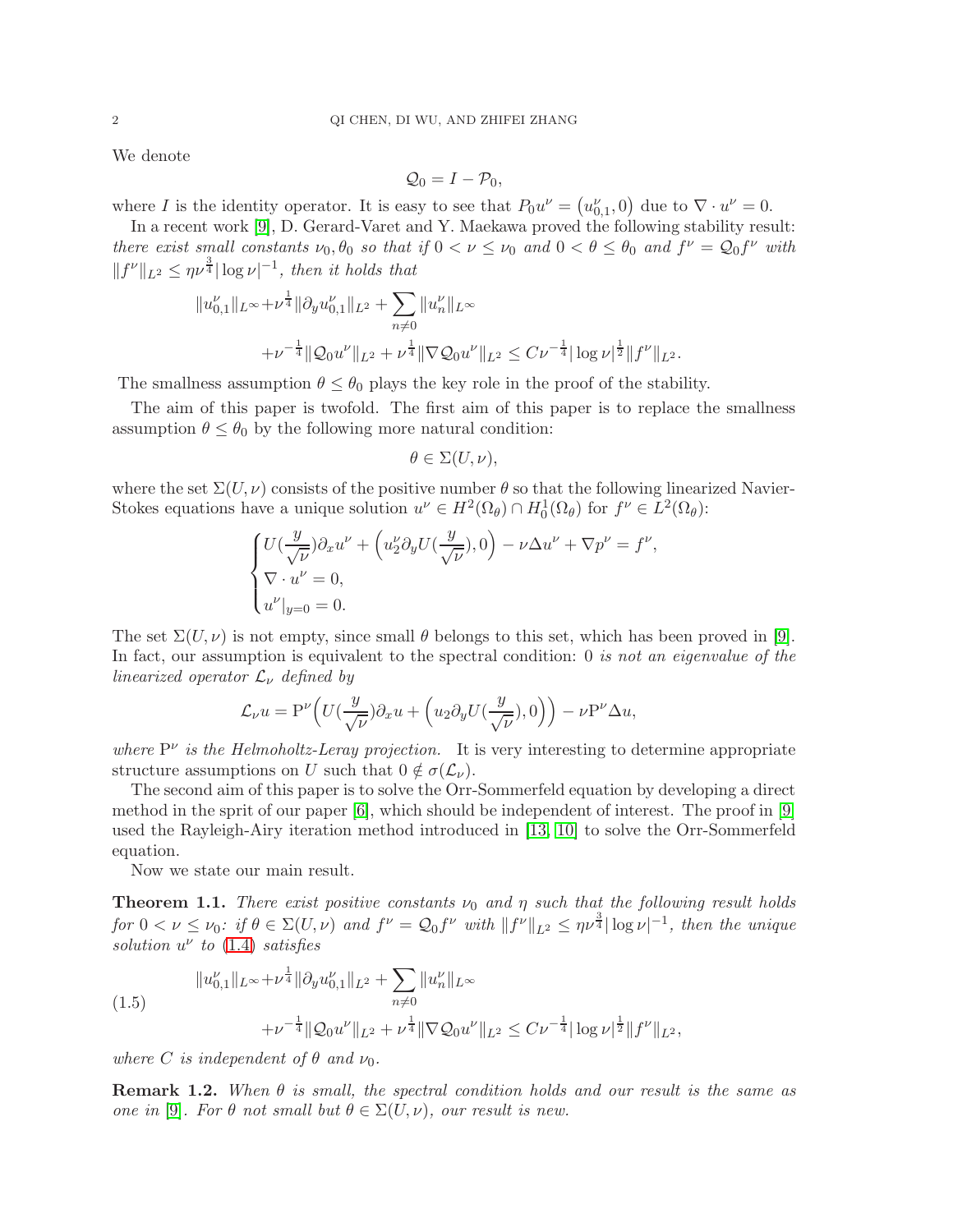Remark 1.3. The works [\[10,](#page-44-3) [6\]](#page-44-1) consider the stability of shear flows of Prandtl type for the unsteady Navier-Stokes equations for the perturbations in the Gevrey class. In such case, it is enough to establish the resolvent estimates for the linearized operator when the spectral parameter lies in an unstable part of the resolvent set. While, in the steady case, one needs to establish the resolvent estimates when the spectral parameter equals to zero. However, it remains unknown whether 0 lies in the resolvent set of  $\sigma(\mathcal{L}_{\nu})$  for general period  $2\pi\theta$  in x. This is the essential reason why we impose the spectral condition  $0 \notin \sigma(\mathcal{L}_{\nu})$ .

1.2. Some known results. Most of earlier mathematical works are devoted to the study of the inviscid limit of the unsteady Navier-Stokes equations. In the absence of the boundary, the inviscid limit from the Navier-Stokes equations to the Euler equations has been justified in various functional settings [\[23,](#page-44-4) [34,](#page-45-0) [2,](#page-44-5) [30,](#page-44-6) [4,](#page-44-7) [1,](#page-44-8) [29\]](#page-44-9). In the presence of the boundary, under the Navier-slip boundary condition, the inviscid limit has been also established in [\[3,](#page-44-10) [17,](#page-44-11) [31,](#page-44-12) [18,](#page-44-13) [40,](#page-45-1) [39\]](#page-45-2).

For non-slip boundary condition, due to the mismatch of the boundary condition between the Navier-Stokes equations and the Euler equations, Prandtl introduced the following boundary layer expansion:

<span id="page-2-0"></span>(1.6) 
$$
\begin{cases} u_1^{\nu}(t,x,y) = u_1^e(t,x,y) + u^{BL}(t,x,\frac{y}{\sqrt{\nu}}) + O(\sqrt{\nu}), \\ u_2^{\nu}(t,x,y) = u_2^e(t,x,y) + \sqrt{\nu}v^{BL}(t,x,\frac{y}{\sqrt{\nu}}) + O(\sqrt{\nu}), \end{cases}
$$

where  $(u_1^{\nu}, u_2^{\nu})$  is the solution of the 2-D Navier-Stokes equations on the half space with nonslip boundary condition,  $(u_1^e, u_2^e)$  is the solution of the 2-D Euler equations, and  $(u^p, v^p)$  =  $(u_1^e(t, x, 0) + u^{BL}(t, x, Y), \partial_y u_2^e(t, x, 0)Y + v^{BL}(t, x, Y))$  satisfies the Prandtl equation. To our knowledge, the Prandtl expansion [\(1.6\)](#page-2-0) was justified only in some special cases: the analytic data [\[33,](#page-45-3) [37\]](#page-45-4), the initial vorticity vanishing near the boundary [\[28,](#page-44-14) [7\]](#page-44-15), as well as the domain and the data with a circular symmetry [\[27,](#page-44-16) [32\]](#page-45-5). Initiated by Kato [\[24\]](#page-44-17), there were many works devoted to the conditional convergence to the Euler equations [\[35,](#page-45-6) [36,](#page-45-7) [25\]](#page-44-18). These conditions can be confirmed for the data which is analytic near the boundary [\[26,](#page-44-19) [38\]](#page-45-8).

<span id="page-2-1"></span>Grenier [\[12\]](#page-44-20) studied the Prandtl expansion of shear type flows as

(1.7) 
$$
u_s^{\nu} = (U^e(t, y), 0) + (U^{BL}(t, \frac{y}{\sqrt{\nu}}), 0).
$$

When the shear flow  $U^{BL}(0, Y)$  is linearly unstable for the Euler equations, he proved the  $H<sup>1</sup>$  instability of this expansion, and also  $L<sup>\infty</sup>$  instability in [\[14\]](#page-44-21). In fact, even for the shear flows which are linearly stable for the Euler equations, Guo, Grenier and Nguyen [\[13\]](#page-44-2) proved that it could be linearly unstable for the Navier-Stokes equations when  $\nu$  is very small. When  $U^{BL}(t, Y)$  is a monotone and concave function, Gerard-Varet, Masmoudi and Maekawa [\[10\]](#page-44-3)(see also [\[6\]](#page-44-1)) proved the stability of the Prandtl expansion [\(1.7\)](#page-2-1) for the perturbations in the Gevrey class(see [\[11\]](#page-44-22) for general cases).

Guo and Nguyen [\[16\]](#page-44-23) considered the Prandtl expansion of the steady Navier-Stokes equations over a moving plate. See [\[19,](#page-44-24) [20,](#page-44-25) [21\]](#page-44-26) for more relevant works. For the steady Navier-Stokes equations with non-slip boundary condition, Gerard-Varet and Maekawa [\[9\]](#page-44-0) proved the stability of shear flows  $\left(U\left(\frac{y}{\sqrt{y}}\right)\right)$  $(\frac{1}{\nu}), 0$  in the Sobolev space. Guo and Iyer [\[15\]](#page-44-27) proved the local in time stability of the Blasius flow, and Iyer and Masmoudi [\[22\]](#page-44-28) recently proved the global stability. See also [\[8\]](#page-44-29) for a different method.

1.3. Sketch of the proof. The road map of the proof of Theorem [1.1](#page-1-0) is as follows.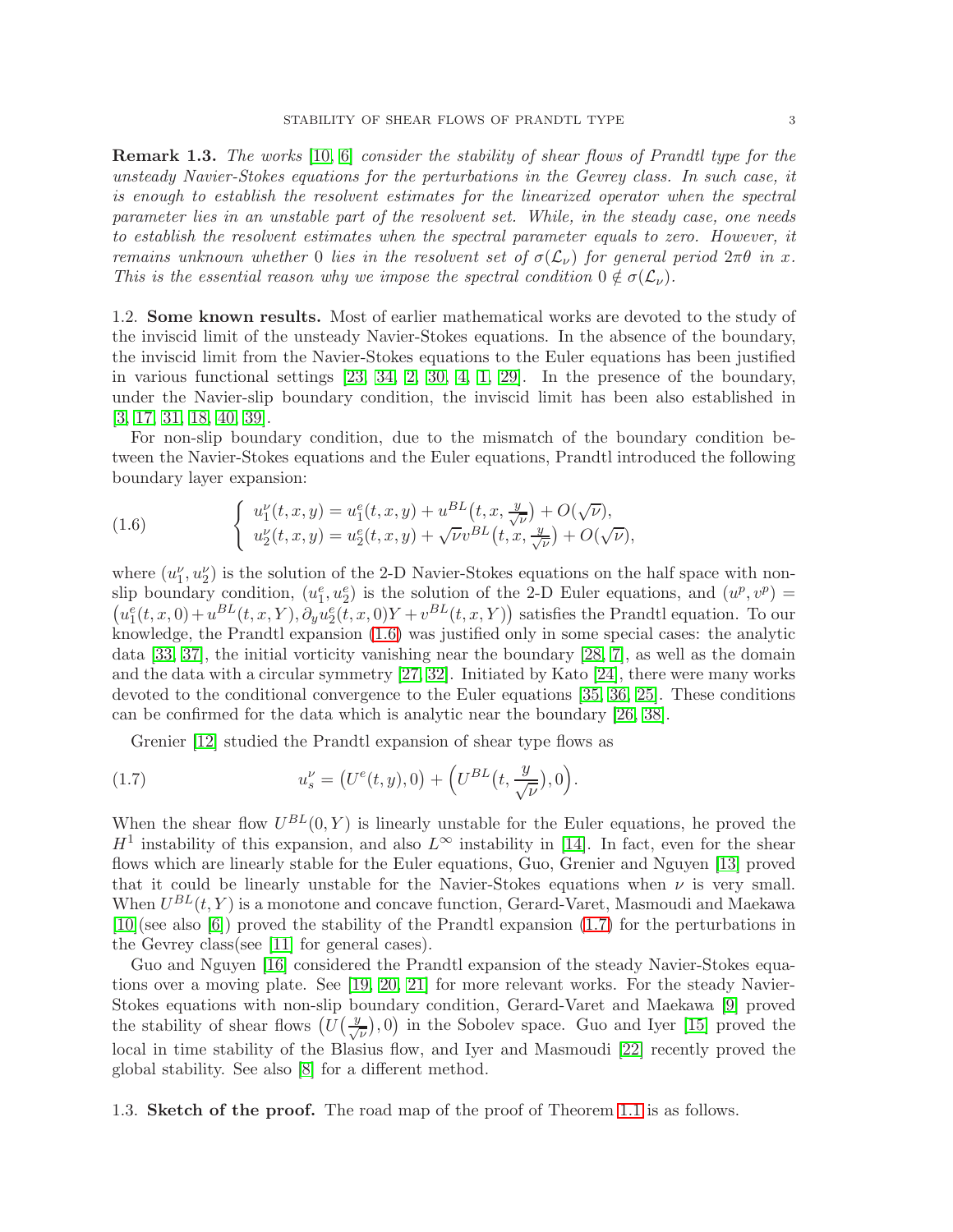The key step is to study the following linearized NS system for each Fourier mode:

<span id="page-3-0"></span>(1.8) 
$$
\begin{cases} \mathrm{i}\tilde{n}U(\frac{y}{\sqrt{\nu}})u_n + \left(u_{n,2}\partial_y U(\frac{y}{\sqrt{\nu}}), 0\right) - \nu(\partial_y^2 - \tilde{n}^2)u_n + (\mathrm{i}\tilde{n}p_n, \partial_y p_n) = f_n, & y > 0, \\ \mathrm{i}\tilde{n}u_{n,1} + \partial_y u_{n,2} = 0, & y > 0, \\ u_n|_{y=0} = 0, & \end{cases}
$$

where  $u_n = u_n(y)$  is the n-th Fourier mode of the velocity u. The divergence-free condition and homogeneous Dirichlet condition imply  $u_0 = (u_{0,1}, 0)$ . The main ingredient of this paper is to establish the following estimates(see Proposition [5.2\)](#page-32-0):

(1) if  $0 < |\tilde{n}| \leq \delta_0 \nu^{-\frac{3}{4}}$  and  $\theta \in (0, \theta_0]$ , then

$$
|\tilde{n}|^{\frac{2}{3}} \|u_n\|_{L^2} + |\tilde{n}|^{\frac{1}{3}} \nu^{\frac{1}{2}} \|\partial_y u_n\|_{L^2} \leq C \|f_n\|_{L^2}.
$$

- (2) if  $|\tilde{n}| \geq \delta_0 \nu^{-\frac{3}{4}}$  and  $\theta \in (0, \theta_0]$ , then  $|\tilde{n}|^2 \nu \|u_n\|_{L^2} + |\tilde{n}| \nu \| \partial_y u_n\|_{L^2} \leq C \|f_n\|_{L^2}.$
- (3) if  $\theta > \theta_0$  and  $\theta \in \Sigma(U, \nu)$ , then

$$
|\tilde{n}|\|u_n\|_{L^2} + \nu^{\frac{1}{2}}|\tilde{n}|\|\partial_y u_n\|_{L^2} \leq C||f_n||_{L^2}.
$$

Compared with [\[9\]](#page-44-0), the result in the case of  $\theta > \theta_0$  and  $\theta \in \Sigma(U, \nu)$  is completely new.

With the help of the above estimates for the linearized system, we can prove nonlinear stability result by using a fixed point argument in the following functional space:

$$
X_{\nu,\varepsilon} = \big\{ u : \|u\|_{X_{\nu}} \leq \varepsilon \nu^{\frac{1}{2}} |\log \nu|^{-\frac{1}{2}} \big\},\,
$$

where

$$
||u||_{X_{\nu}} = ||u_{0,1}||_{L^{\infty}} + \nu^{\frac{1}{4}} ||\partial_y u_{0,1}||_{L^2} + \sum_{n \neq 0} ||u_n||_{L^{\infty}} + \nu^{-\frac{1}{4}} ||Q_0 u||_{L^2} + \nu^{\frac{1}{4}} ||\nabla Q_0 u||_{L^2}.
$$

See section 5.3 for the details.

Now we introduce main ideas of the proof for the estimates  $(1)-(3)$ .

For the case of  $\tilde{n} \geq C\nu^{-\frac{3}{4}}$ , the diffusion part in [\(1.8\)](#page-3-0) can control the other terms. Thus, the desired estimate can be proved via standard energy method to  $(1.8)$ .

For the case of  $0 < \tilde{n} \leq C \nu^{-\frac{3}{4}}$ , the situation is much more complicated. As in [\[9\]](#page-44-0), we need to reformulate the system in terms of the stream function  $\phi_n$  and make a change of variable. Recall that

$$
u_{n,1} = \partial_y \phi_n, \quad u_{n,2} = -\mathrm{i} \tilde{n} \phi_n.
$$

Hence, the stream function  $\phi_n$  satisfies the following equation

$$
\begin{cases}\n-\operatorname{i}\tilde{n}U\left(\frac{y}{\sqrt{\nu}}\right)(\partial_y^2 - \tilde{n}^2)\phi_n + \operatorname{i}\tilde{n}\partial_y^2 U\left(\frac{y}{\sqrt{\nu}}\right)\phi_n + \nu(\partial_y^2 - \tilde{n}^2)^2\phi_n = \operatorname{i}\tilde{n}f_{n,2} - \partial_y f_{n,1}, \quad y > 0, \\
\phi_n|_{y=0} = \partial_y \phi_n|_{y=0} = 0.\n\end{cases}
$$

Now we rescale the variable y to  $Y = \frac{y}{\sqrt{\nu}}$  and introduce

$$
\phi(Y) = \nu^{-\frac{1}{2}} \phi_n(y), \quad f(Y) = \nu^{\frac{1}{2}} f_n(y).
$$

Then  $\phi(Y)$  satisfies the Orr-Sommerfeld equation

<span id="page-3-1"></span>(1.9) 
$$
\begin{cases} U(\partial_Y^2 - \alpha^2)\phi - U''\phi + i\varepsilon(\partial_Y^2 - \alpha^2)^2\phi = -f_2 - \frac{i}{\alpha}\partial_Y f_1, & Y > 0, \\ \phi|_{Y=0} = \partial_Y \phi|_{Y=0} = 0, \end{cases}
$$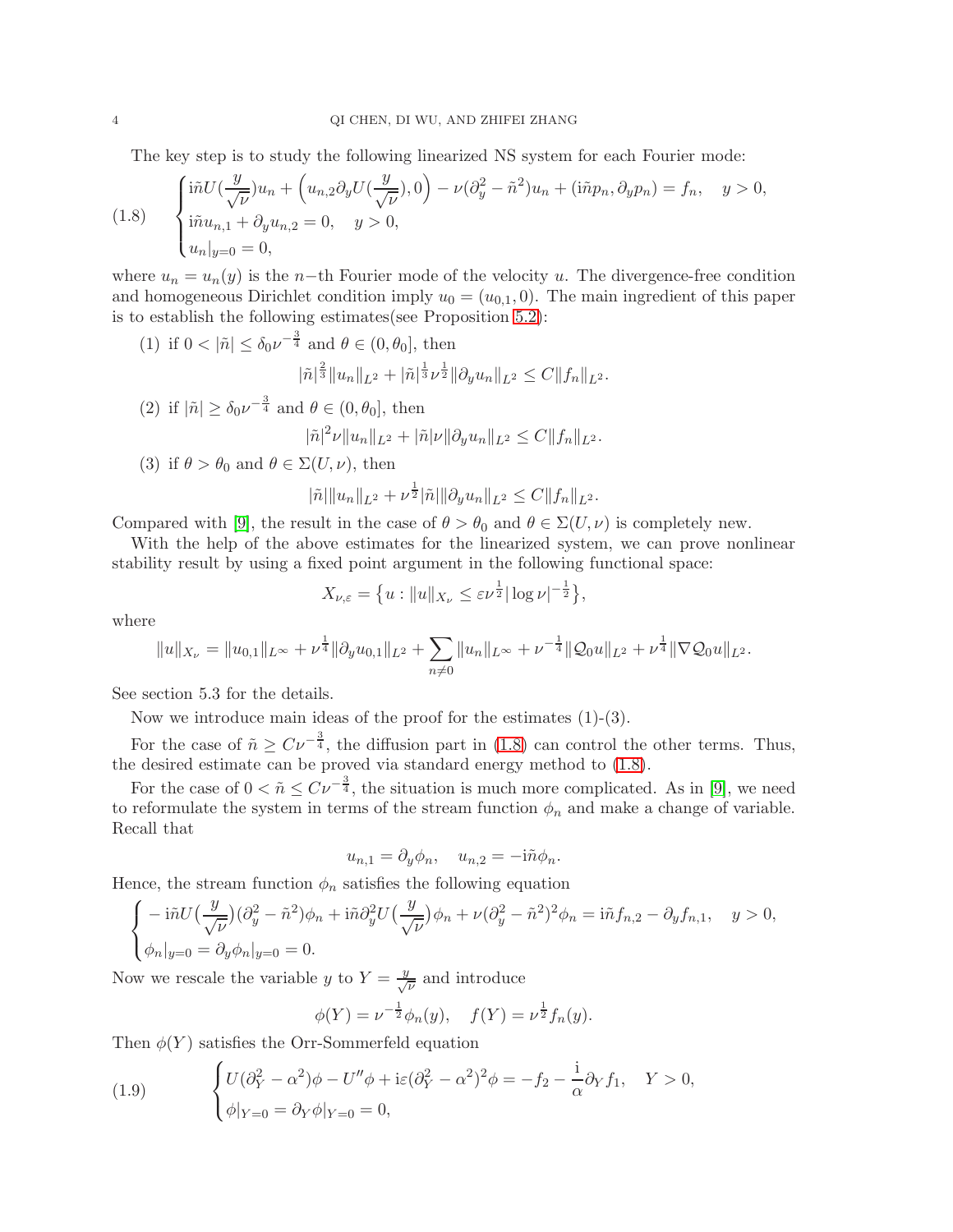where

$$
\alpha = \tilde{n}\sqrt{\nu}, \quad \varepsilon = \tilde{n}^{-1} = \frac{\theta}{n}.
$$

To solve [\(1.9\)](#page-3-1), we first make the following important decomposition to the solution  $\phi =$  $\phi_0 + \phi_1$  with  $\phi_0$  and  $\phi_1$  solving

<span id="page-4-0"></span>(1.10) 
$$
\begin{cases} \partial_Y (U \partial_Y \phi_0) - \alpha^2 U \phi_0 + i \varepsilon (\partial_Y^2 - \alpha^2)^2 \phi_0 = -f_2 - \frac{i}{\alpha} \partial_Y f_1, \\ \phi_0|_{Y=0} = \partial_Y \phi_0|_{Y=0} = 0, \end{cases}
$$

and

<span id="page-4-1"></span>(1.11) 
$$
\begin{cases} U(\partial_Y^2 - \alpha^2)\phi_1 + i\varepsilon(\partial_Y^2 - \alpha^2)^2\phi_1 - U''\phi_1 = \partial_Y(U'\phi_0), \\ \phi_1|_{Y=0} = \partial_Y\phi_1|_{Y=0} = 0. \end{cases}
$$

For the system [\(1.10\)](#page-4-0), we can obtain our estimate by a direct energy method due to good divergence structure of main part (see Lemma [4.3\)](#page-25-0). While, for the system [\(1.11\)](#page-4-1), the source term  $\partial_Y(U'\phi_0)$  has a good decay in Y and takes the divergence structure. To solve [\(1.11\)](#page-4-1), we consider the following two cases:

In the case when  $\varepsilon$  is small, we first solve the following system with artificial boundary conditions:

(1.12) 
$$
\begin{cases} U(\partial_Y^2 - \alpha^2)\varphi - U''\varphi + i\varepsilon(\partial_Y^2 - \alpha^2)^2\varphi = f, \\ w = (\partial_Y^2 - \alpha^2)\varphi, \quad \varphi|_{Y=0} = \partial_Y w|_{Y=0} = 0. \end{cases}
$$

In this case, the diffusion term  $i\varepsilon(\partial_Y^2 - \alpha^2)^2\varphi$  could be viewed as a perturbation in some sense. More precisely, we can close our estimates by solving the Airy equation

$$
Uw + i\varepsilon (\partial_Y^2 - \alpha^2)w = U''\varphi + f, \quad \partial_Y w|_{Y=0} = 0,
$$

and the Rayleigh equation

$$
U(\partial_Y^2 - \alpha^2)\varphi - U''\varphi = f - i\varepsilon(\partial_Y^2 - \alpha^2)^2\varphi, \quad \varphi|_{Y=0} = 0.
$$

Thanks to good boundary condition on  $w$  and our structure assumption on  $U$ , we can obtain our desired estimates by a direct energy method and using Rayleigh's trick. See section 2 for the details. In order to match the boundary condition, we need to construct the boundary layer corrector via solving the system

$$
\begin{cases}\n\mathrm{i}\varepsilon(\partial_Y^2 - \alpha^2)W_b + UW_b - U''\Phi_b = 0, \\
(\partial_Y^2 - \alpha^2)\Phi_b = W_b, \\
\Phi_b|_{Y=0} = 0, \ \partial_Y\Phi_b|_{Y=0} = 1.\n\end{cases}
$$

For  $1 \leq |\alpha| < \infty$ , the boundary corrector  $W_b$  could be chosen as a perturbation of the Airy function. For  $0 < |\alpha| \leq 1$ , we need to use the slow mode and fast mode to construct the boundary layer corrector as in [\[9\]](#page-44-0).

In the case when  $\varepsilon$  is not small, the diffusion term can not be viewed as a perturbation. So, the above argument or Rayleigh-Airy iteration does not work. In this case, we develop the compactness method to solve the system

$$
\begin{cases} U(\partial_Y^2 - \alpha^2)\varphi - U''\varphi + i\varepsilon(\partial_Y^2 - \alpha^2)^2\varphi = f, \\ w = (\partial_Y^2 - \alpha^2)\varphi, \quad \varphi|_{Y=0} = \partial_Y\varphi|_{Y=0} = 0. \end{cases}
$$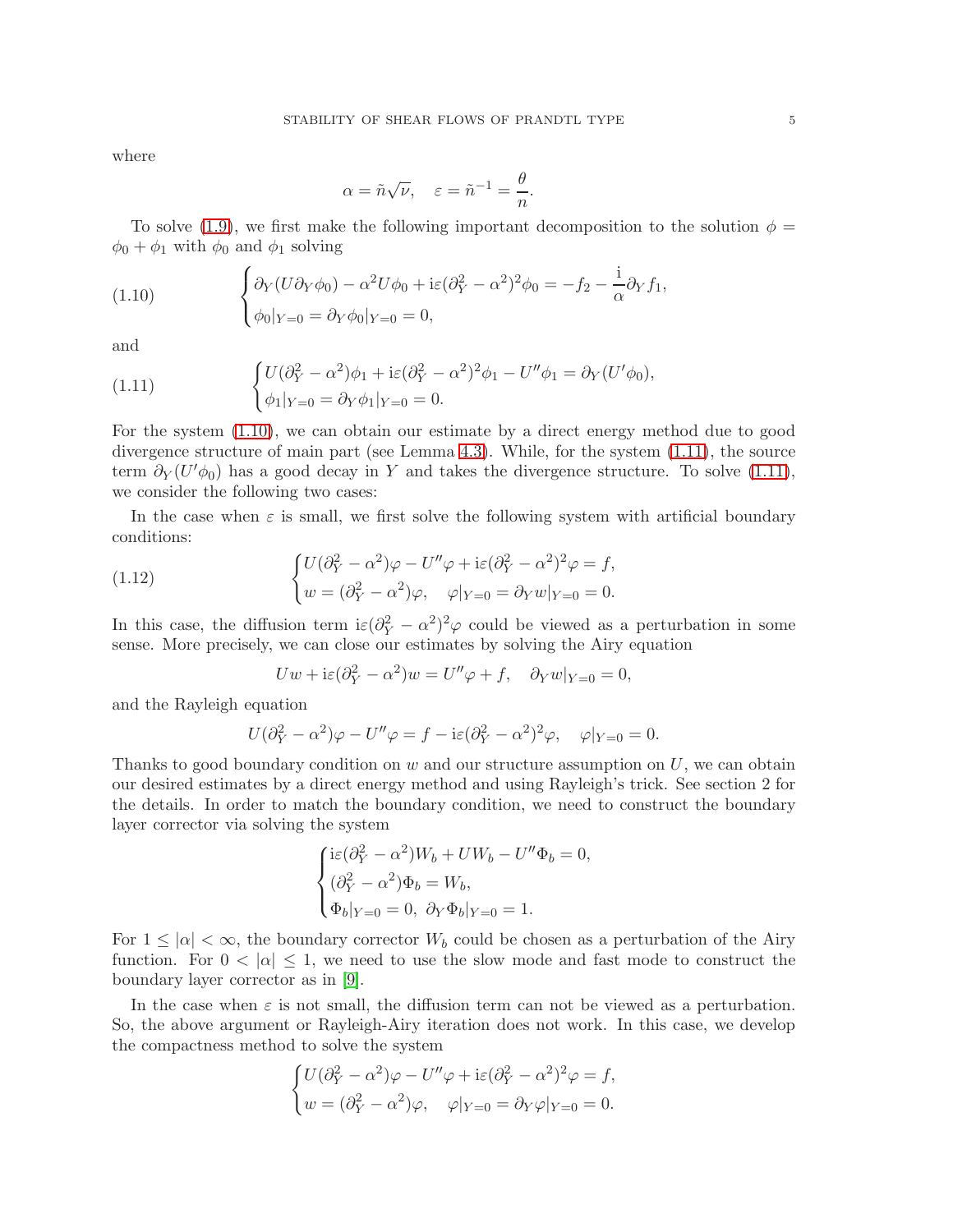More precisely, when  $\varepsilon \geq c$  and  $|\alpha| \leq C$ , we can use the compactness method to establish the following estimate:

$$
||w||_{L^{2}} + ||(\partial_{Y}\varphi, \alpha\varphi)||_{L^{2}} \leq C||(1+Y)^{2}f||_{L^{2}}.
$$

To obtain strong convergence of the sequence, we also need to establish the weighted estimates such as

$$
\|\sqrt{Y}(\partial_Y\varphi,\alpha\varphi)\|_{L^2}^2 \leq C\|(\partial_Y\varphi,\alpha\varphi)\|_{L^2} \left(\varepsilon\|(1+Y)(\partial_Yw,\alpha w)\|_{L^2} + \|(1+Y)^2f\|_{L^2}\right),
$$
  

$$
\varepsilon^{\frac{2}{3}}\|Y(\partial_Yw,\alpha w)\|_{L^2} + \varepsilon^{\frac{1}{3}}\|Yw\|_{L^2} \leq C\big(\|\partial_Y\varphi\|_{L^2} + \|Yf\|_{L^2} + \varepsilon\|\partial_Yw\|_{L^2}\big).
$$

To arrive a contradiction, we need to assume that the homogeneous system

$$
\begin{cases} \mathrm{i}\varepsilon(\partial_Y^2 - \alpha^2)w + Uw - U''\varphi = 0, \\ (\partial_Y^2 - \alpha^2)\varphi = w, \quad \partial_Y\varphi|_{Y=0} = \varphi|_{Y=0} = 0, \end{cases}
$$

has only trivial solution  $\varphi = 0$ . This assumption exactly corresponds to our spectral condition  $0 \notin \Sigma(U, \nu)$ . See section 4.2 for the details.

#### 2. Orr-sommerfeld equation with artificial boundary condition

In this section, we study the Orr-Sommerfeld equation with artificial boundary condition

<span id="page-5-0"></span>(2.1) 
$$
\begin{cases} U(\partial_Y^2 - \alpha^2)\varphi - U''\varphi + i\varepsilon(\partial_Y^2 - \alpha^2)^2\varphi = f, & f(0) = 0, \\ w = (\partial_Y^2 - \alpha^2)\varphi, & \varphi|_{Y=0} = \partial_Y w|_{Y=0} = 0. \end{cases}
$$

Compared with the non-slip condition, this kind of boundary condition allows us to pick enough information from the Airy type structure in the Orr-Sommerfeld equation. Our main idea is as follows.

 $(1)$  We first treat nonlocal term as a perturbation. That is, we write  $(2.1)$  as the following Airy type equation:

$$
Airy[w] := Uw + i\varepsilon(\partial_Y^2 - \alpha^2)w = \tilde{f} := U''\varphi + f, \quad \partial_Y w|_{Y=0} = 0.
$$

Then we establish the estimates for general  $\tilde{f}$  with  $(1 + Y)^2 \tilde{f} \in L^2$ .

(2) To close the estimates, we need to control  $\|\varphi\|_{L^2}$ . For this purpose, we treat i $\varepsilon(\partial_Y^2 - \partial_Y^2)$  $\alpha^2$ <sup>2</sup> $\varphi$  as a perturbation. That is, we write [\(2.1\)](#page-5-0) as the following Rayleigh type equation:

$$
Ray[\varphi] := U(\partial_Y^2 - \alpha^2)\varphi - U''\varphi = \bar{f} := f - i\varepsilon(\partial_Y^2 - \alpha^2)^2\varphi, \quad \varphi|_{Y=0} = 0,
$$

which brings us an useful estimate of  $\|\varphi\|_{L^2}$ .

Now we state our main result of this section.

<span id="page-5-1"></span>**Proposition 2.1.** Assume that U satisfies the structure assumption  $(1.2)$ . Then there exists a small positive number  $c_1 > 0$  such that if  $0 < \varepsilon \le c_1$  and  $\alpha \ne 0$ , then for any  $f \in H_0^1(\mathbb{R}_+)$ with  $(1 + Y)^2 f \in L^2(\mathbb{R}_+)$ , there exists a unique solution  $\varphi \in H^4(\mathbb{R}_+) \cap H_0^1(\mathbb{R}_+)$  to  $(2.1)$ satisfying

$$
\varepsilon^{\frac{1}{3}} \|(1+Y)w\|_{L^{2}} + \varepsilon^{\frac{2}{3}} \|(1+Y)(\partial_{Y}w, \alpha w)\|_{L^{2}} + \varepsilon \|(1+Y)(\partial_{Y}^{2} - \alpha^{2})w\|_{L^{2}} \n+ \|(\partial_{Y}\varphi, \alpha \varphi)\|_{L^{2}} \leq C \left( \|(1+Y)^{2}f\|_{L^{2}} + \frac{1}{|\alpha|^{2}} \left| \int_{0}^{+\infty} f \mathrm{d}Y \right| \right).
$$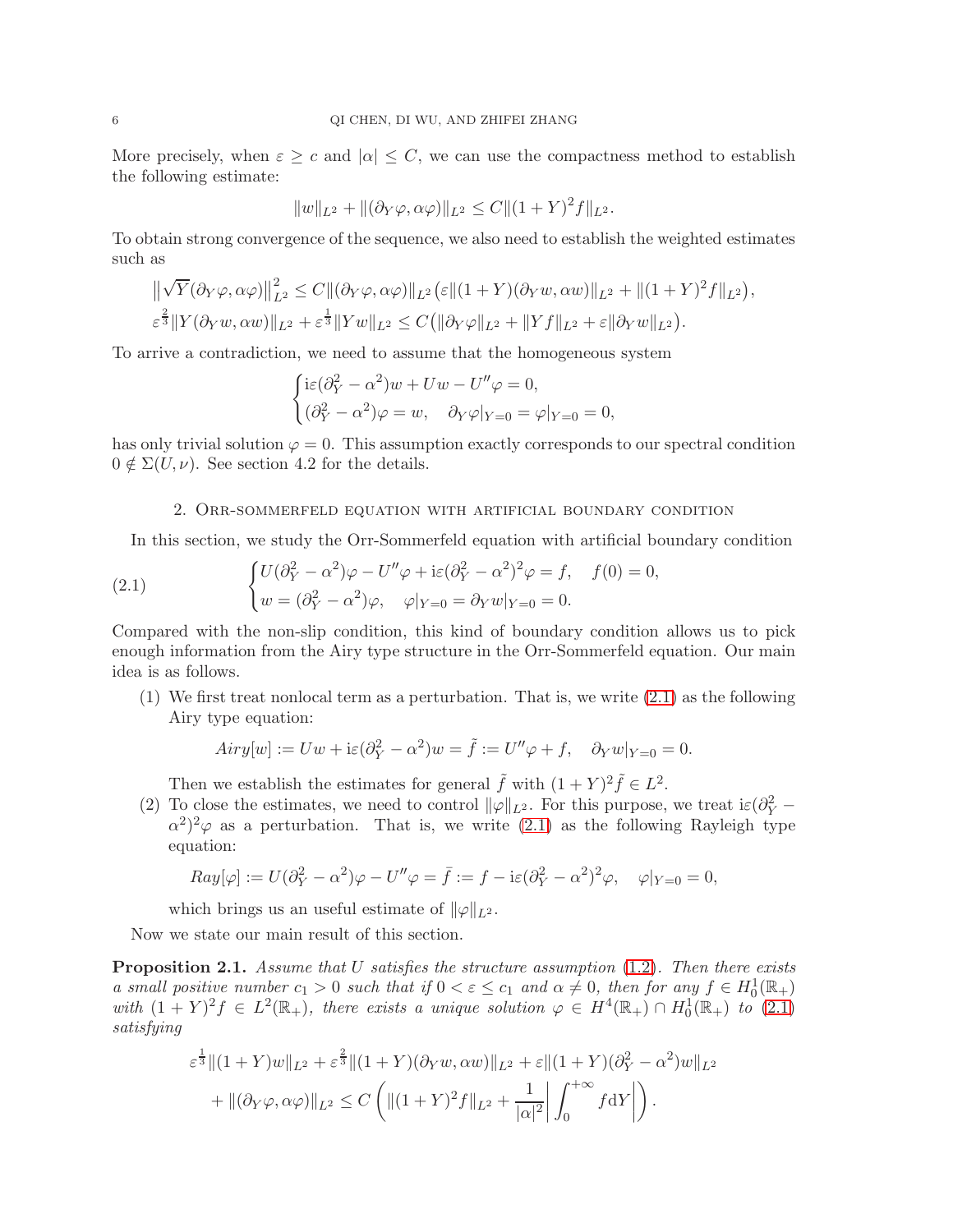2.1. Estimates for the Airy equation. We consider the following system with different boundary conditions

<span id="page-6-0"></span>(2.2) 
$$
\begin{cases} U(\partial_Y^2 - \alpha^2)\varphi + i\varepsilon(\partial_Y^2 - \alpha^2)^2\varphi = f, \\ w = (\partial_Y^2 - \alpha^2)\varphi, \quad \varphi|_{Y=0} = w|_{Y=0} = 0, \end{cases}
$$

and

<span id="page-6-1"></span>(2.3) 
$$
\begin{cases} U(\partial_Y^2 - \alpha^2)\varphi + i\varepsilon(\partial_Y^2 - \alpha^2)^2\varphi = f, \\ w = (\partial_Y^2 - \alpha^2)\varphi, \quad \varphi|_{Y=0} = \partial_Y w|_{Y=0} = 0. \end{cases}
$$

These two boundary conditions are compatible with the dissipative structure involved in these two systems, which allows us to obtain the following estimates for both systems.

<span id="page-6-4"></span>**Lemma 2.2.** Let  $0 < \varepsilon \leq 1$ . Let  $\varphi$  be the solution to [\(2.2\)](#page-6-0) or [\(2.3\)](#page-6-1) with  $f \in L^2(\mathbb{R}_+)$ . Then we have

• If  $f \in L^2(\mathbb{R}_+),$  then it holds that

$$
||Uw||_{L^{2}} + \varepsilon^{\frac{1}{6}} ||\sqrt{U}w||_{L^{2}} + \varepsilon^{\frac{1}{3}} ||w||_{L^{2}} + \varepsilon^{\frac{2}{3}} ||(\partial_{Y}w, \alpha w)||_{L^{2}} + \varepsilon ||(\partial_{Y}^{2} - \alpha^{2})w||_{L^{2}} \leq C ||f||_{L^{2}}.
$$

• If  $(1 + Y)f \in L^2(\mathbb{R}_+),$  then it holds that

$$
\begin{aligned} ||(\partial_Y \varphi, \alpha \varphi)||_{L^2} + \varepsilon^{\frac{1}{3}} ||Yw||_{L^2} + \varepsilon^{\frac{1}{6}} ||Y\sqrt{U}w||_{L^2} + \varepsilon^{\frac{2}{3}} ||Y(\partial_Y w, \alpha w)||_{L^2} \\ &+ \varepsilon ||Y(\partial_Y^2 - \alpha^2)w||_{L^2} \le C ||(1+Y)f||_{L^2} .\end{aligned}
$$

• If  $(1+Y)f \in L^2(\mathbb{R}_+)$ . If f is replaced by  $\partial_Y f$  or  $f/Y$ , then the solution  $\varphi$  to  $(2.2)$  satisfies

$$
\varepsilon^{\frac{1}{2}} \|\sqrt{U}w\|_{L^2} + \varepsilon^{\frac{2}{3}} \|w\|_{L^2} + \varepsilon \|(\partial_Y w, \alpha w)\|_{L^2} \leq C \|f\|_{L^2}.
$$

Remark 2.3. The existence of [\(2.2\)](#page-6-0) and [\(2.3\)](#page-6-1) can be obtained by the method of continuity. In fact, after replacing  $\mathrm{i}\varepsilon(\partial_Y^2-\alpha^2)^2\varphi$  by  $\mathrm{i}\varepsilon(\partial_Y^2-\alpha^2)^2\varphi-\mathrm{i} l(\partial_Y^2-\alpha^2)\varphi$  with l large enough, one can obtain the existence of the solution, which along with the fact that the above estimates hold for any  $l > 0$  implies the existence of  $(2.2)$  and  $(2.3)$ .

<span id="page-6-5"></span>**Remark 2.4.** Without the assumption  $\varphi|_{Y=0} = 0$ , we can also obtain the following estimate

$$
||Uw||_{L^{2}} + \varepsilon^{\frac{1}{6}} ||\sqrt{U}w||_{L^{2}} + \varepsilon^{\frac{1}{3}} ||w||_{L^{2}} + \varepsilon^{\frac{2}{3}} ||(\partial_Y w, \alpha w)||_{L^{2}} + \varepsilon ||(\partial_Y^2 - \alpha^2)w||_{L^{2}} \leq C ||f||_{L^{2}}.
$$

*Proof.* We first consider the case of  $f \in L^2(\mathbb{R}_+)$ . Let  $\varphi$  be the solution to [\(2.2\)](#page-6-0) or [\(2.3\)](#page-6-1). Taking inner product with  $w$ , we have

$$
\langle f, w \rangle_{L^2(\mathbb{R}_+)} = \langle Uw + i\varepsilon (\partial_Y^2 - \alpha^2) w, w \rangle_{L^2(\mathbb{R}_+)}
$$
  
=  $\left\| \sqrt{U} w \right\|_{L^2}^2 - i\varepsilon \left\| (\partial_Y w, \alpha w) \right\|_{L^2}^2$ ,

which implies that

<span id="page-6-2"></span>(2.4) 
$$
\|\sqrt{U}w\|_{L^2}^2 + \varepsilon \|(\partial_Y w, \alpha w)\|_{L^2}^2 \leq C \|f\|_{L^2} \|w\|_{L^2}.
$$

By the structure assumption [\(1.2\)](#page-0-1) on U, there exists  $Y_0 > 0$  such that

<span id="page-6-3"></span>(2.5)  $U(Y) \geq C^{-1}Y$ , if  $Y \leq Y_0$ ;  $U(Y) \geq C^{-1}$ , if  $Y \geq Y_0$ ,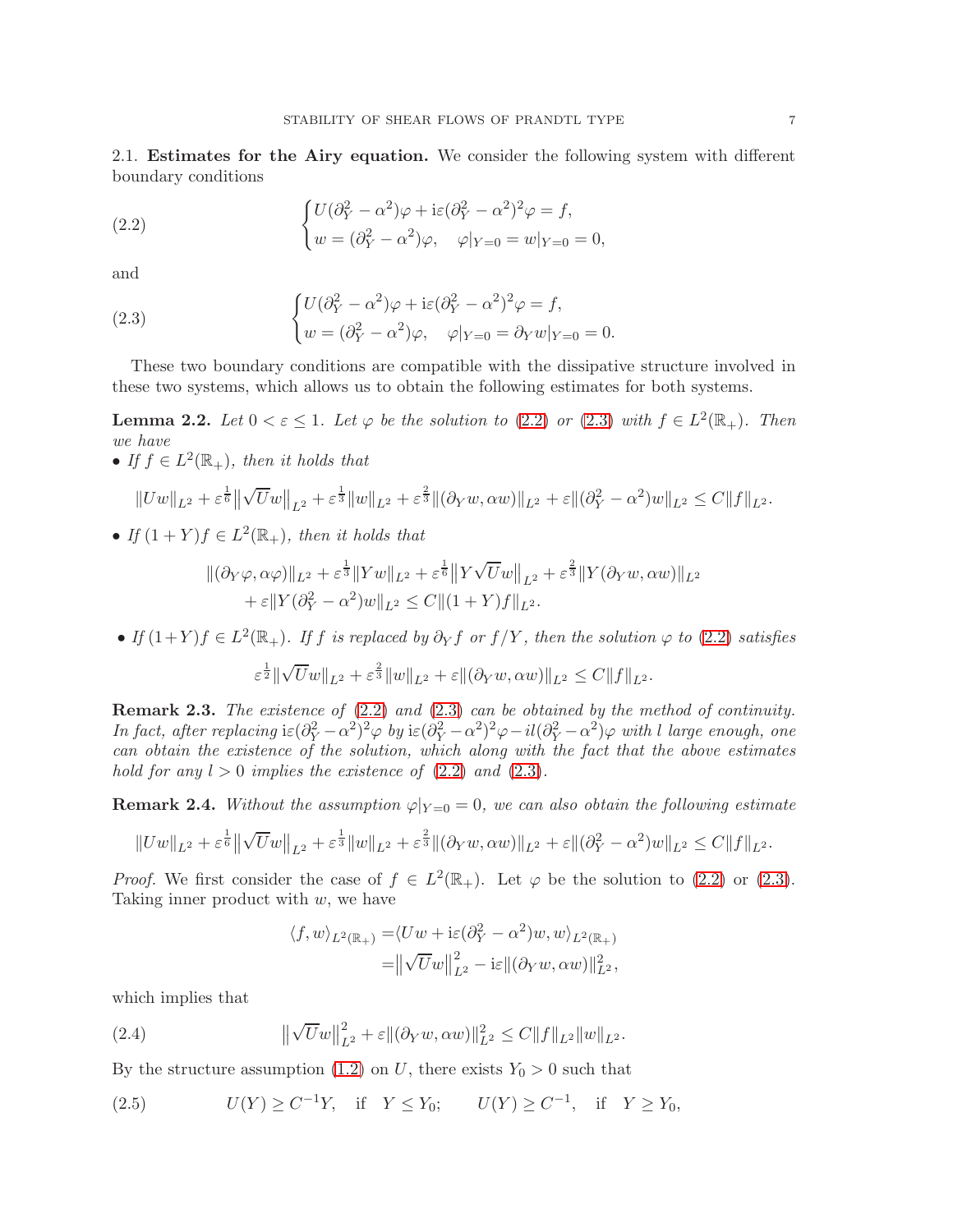then we have the following interpolation

<span id="page-7-4"></span>
$$
||w||_{L^{2}} \leq ||w||_{L^{2}([0,\epsilon^{\frac{1}{3}}Y_{0}])} + ||w||_{L^{2}([\epsilon^{\frac{1}{3}}Y_{0},+\infty))}
$$
  
\n
$$
\leq \epsilon^{\frac{1}{6}}Y_{0}^{\frac{1}{2}}||w||_{L^{\infty}} + C \max(\epsilon^{-\frac{1}{6}}Y_{0}^{-\frac{1}{2}},1)||\sqrt{U}w||_{L^{2}([\epsilon^{\frac{1}{3}}Y_{0},+\infty))}
$$
  
\n
$$
\leq C\epsilon^{\frac{1}{6}}||\partial_{Y}w||_{L^{2}}^{\frac{1}{2}}||w||_{L^{2}}^{\frac{1}{2}} + C\epsilon^{-\frac{1}{6}}||\sqrt{U}w||_{L^{2}}.
$$

Combining with [\(2.4\)](#page-6-2) and using the fact that  $\varepsilon \leq 1$ , we get

$$
||w||_{L^2} \leq C\varepsilon^{-\frac{1}{12}}||f||_{L^2}^{\frac{1}{4}}||w||_{L^2}^{\frac{3}{4}} + C\varepsilon^{-\frac{1}{6}}||f||_{L^2}^{\frac{1}{2}}||w||_{L^2}^{\frac{1}{2}},
$$

which implies

$$
||w||_{L^2} \leq C \varepsilon^{-\frac{1}{3}} ||f||_{L^2}.
$$

Applying [\(2.4\)](#page-6-2) again, we obtain

<span id="page-7-0"></span>(2.7) 
$$
\varepsilon^{\frac{1}{6}} \|\sqrt{U}w\|_{L^2} + \varepsilon^{\frac{1}{3}} \|w\|_{L^2} + \varepsilon^{\frac{2}{3}} \|(\partial_Y w, \alpha w)\|_{L^2} \leq C \|f\|_{L^2}.
$$

Multiplying f on both sides of the first equation in  $(2.2)$  or  $(2.3)$  and integrating by parts, we get

<span id="page-7-1"></span>(2.8) 
$$
||Uw||_{L^2}^2 + \varepsilon^2 ||(\partial_Y^2 - \alpha^2)w||_{L^2}^2 + 2\varepsilon \mathbf{Re}(i\langle Uw, (\partial_Y^2 - \alpha^2)w\rangle) = ||f||_{L^2}^2.
$$

Noticing that

$$
\begin{aligned} &\left| \mathbf{Re} \left( i \langle Uw, (\partial_Y^2 - \alpha^2) w \rangle \right) \right| = \left| \mathbf{Im} \left( \langle U'w, \partial_Y w \rangle + \|\sqrt{U} (\partial_Y w, \alpha w)\|_{L^2}^2 \right) \right| \\ &\leq \| U'w\|_{L^2} \|\partial_Y w\|_{L^2} \leq C \|w\|_{L^2} \|\partial_Y w\|_{L^2} \leq C \varepsilon^{-1} \|f\|_{L^2}^2, \end{aligned}
$$

where we used  $(2.7)$  in the last inequality. Then combining with  $(2.8)$  and  $(2.7)$ , the above inequality implies

<span id="page-7-2"></span>
$$
(2.9)
$$

$$
||Uw||_{L^{2}} + \varepsilon^{\frac{1}{6}} ||\sqrt{U}w||_{L^{2}} + \varepsilon^{\frac{1}{3}} ||w||_{L^{2}} + \varepsilon^{\frac{2}{3}} ||(\partial_Y w, \alpha w)||_{L^{2}} + \varepsilon ||(\partial_Y^2 - \alpha^2)w||_{L^{2}} \leq C ||f||_{L^{2}}.
$$

This proves the first statement of this lemma.

Now we turn to prove the second statement. Let  $(1+Y)f \in L^2(\mathbb{R}_+)$ . For this purpose, we introduce the following cut-off function. Let  $\chi \geq 0$  be a  $C^3(\mathbb{R}_+)$  cut-off function, such that

$$
\chi(Y) = 1
$$
, if  $Y \in [0, 1)$ ;  $\chi(Y) = 0$ , if  $Y \in [2, +\infty)$ ,

let  $\chi_R(Y) = \chi(Y/R)$ ,  $R > 1$ , then

$$
\chi_R(Y) = 1, \text{ if } Y \in [0, R); \quad \chi(Y) = 0, \text{ if } Y \in [2R, +\infty),
$$
  

$$
R|\partial_Y \chi_R| + R|\partial_Y^2 \chi_R| \le C,
$$

which implies that

<span id="page-7-3"></span>(2.10) 
$$
|\partial_Y(Y\chi_R(Y))| + |\partial_Y^2(Y\chi_R(Y))| \leq C.
$$

Hence,  $Y\chi_R w$  satisfies [\(2.2\)](#page-6-0) with the source term  $Y\chi_R f + 2i\varepsilon \partial_Y (Y\chi_R) \partial_Y w + i\varepsilon \partial_Y^2 (Y\chi_R) w$ . That is,

$$
\begin{cases}\n\text{i}\varepsilon(\partial_Y^2 - \alpha^2)(Y\chi_R w) + U(Y\chi_R w) = Y\chi_R f + 2\text{i}\varepsilon\partial_Y(Y\chi_R)\partial_Y w + \text{i}\varepsilon\partial_Y^2(Y\chi_R)w, \\
(Y\chi_R w)|_{Y=0} = \lim_{Y \to +\infty} (Y\chi_R w) = 0.\n\end{cases}
$$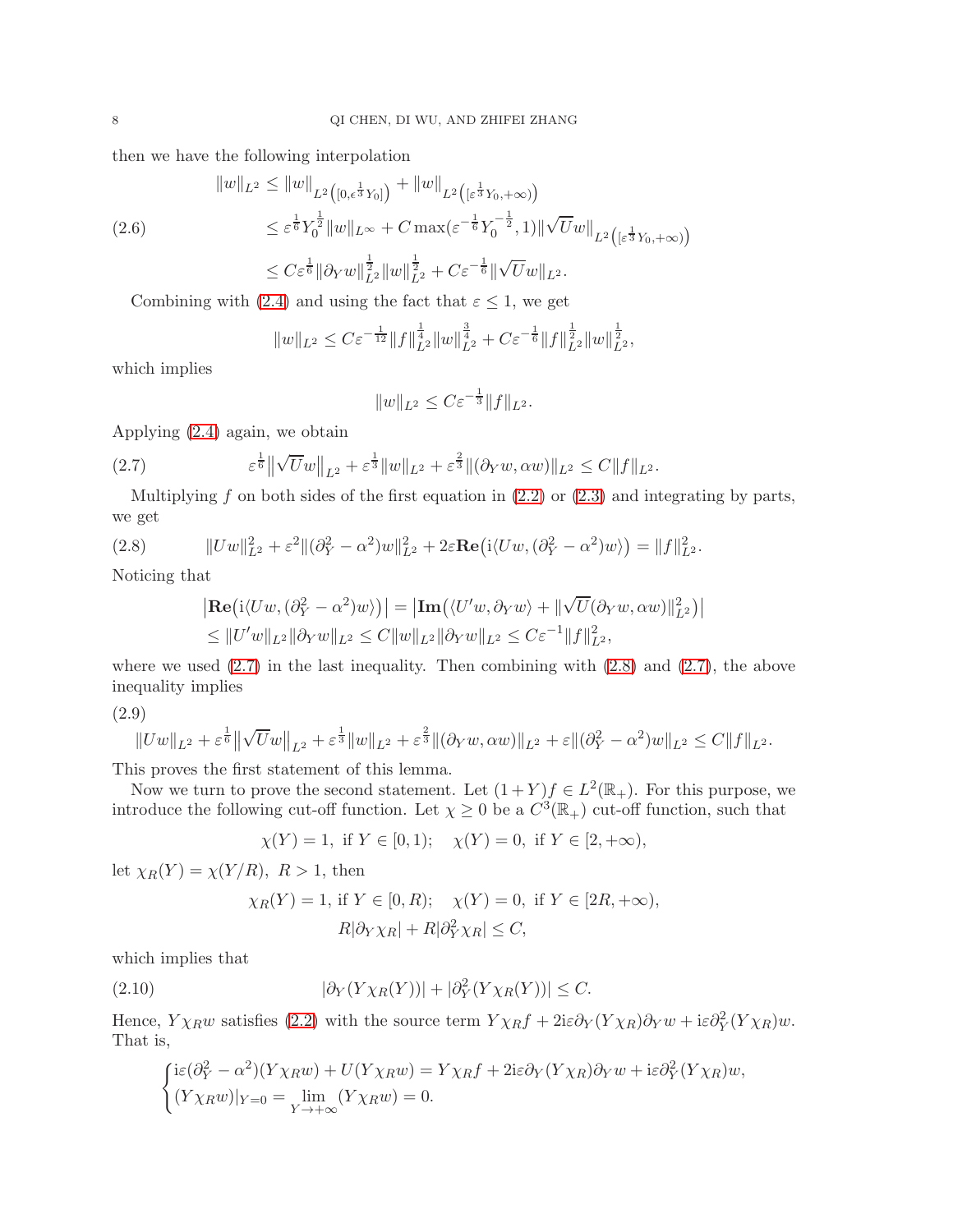Then by replacing w and f by  $Y\chi_R w$  and  $Y\chi_R f+2i\varepsilon\partial_Y(Y\chi_R)\partial_Y w+i\varepsilon\partial_Y^2(Y\chi_R)w$  respectively in [\(2.9\)](#page-7-2), we get

$$
\varepsilon^{\frac{1}{3}} \left\| Y \chi_R w \right\|_{L^2} + \varepsilon^{\frac{1}{6}} \left\| \sqrt{U} Y \chi_R w \right\|_{L^2} + \varepsilon^{\frac{2}{3}} \left\| \left( \partial_Y (Y \chi_R w), \alpha Y \chi_R w \right) \right\|_{L^2} \n+ \varepsilon \left\| (\partial_Y^2 - \alpha^2) (Y \chi_R w) \right\|_{L^2} \n\leq C \left\| Y \chi_R f + 2i\varepsilon \partial_Y (Y \chi_R) \partial_Y w + i\varepsilon \partial_Y^2 (Y \chi_R) w \right\|_{L^2} \n\leq C \left\| Y \chi_R f \right\|_{L^2} + C\varepsilon \left\| \partial_Y (Y \chi_R) \right\|_{L^\infty} \left\| \partial_Y w \right\|_{L^2} + C\varepsilon \left\| \partial_Y^2 (Y \chi_R) \right\|_{L^\infty} \left\| w \right\|_{L^2} \n\leq C \left\| Y f \right\|_{L^2} + C\varepsilon \left\| \partial_Y w \right\|_{L^2} + C\varepsilon \left\| w \right\|_{L^2} .
$$

Then by [\(2.9\)](#page-7-2) again, we get

$$
\varepsilon^{\frac{1}{3}} \|Y \chi_R w\|_{L^2} + \varepsilon^{\frac{1}{6}} \|\sqrt{U} Y \chi_R w\|_{L^2} + \varepsilon^{\frac{2}{3}} \|\left(\partial_Y (Y \chi_R w), \alpha Y \chi_R w\right)\|_{L^2} \n+ \varepsilon \|(\partial_Y^2 - \alpha^2) (Y \chi_R w) \|_{L^2} \n\leq C \|Yf\|_{L^2} + C(\varepsilon^{\frac{1}{3}} + \varepsilon^{\frac{2}{3}}) \|f\|_{L^2} \leq C \| (1+Y)f \|_{L^2}.
$$

On the other hand, by [\(2.9\)](#page-7-2) and [\(2.10\)](#page-7-3), we notice that

$$
\varepsilon^{\frac{2}{3}} \|\partial_Y (Y \chi_R w)\|_{L^2} \ge \varepsilon^{\frac{2}{3}} \|Y \chi_R \partial_Y w\|_{L^2} - C\varepsilon^{\frac{2}{3}} \|w\|_{L^2} \ge \varepsilon^{\frac{2}{3}} \|Y \chi_R \partial_Y w\|_{L^2} - C\varepsilon^{\frac{1}{3}} \|f\|_{L^2},
$$

and

 $\varepsilon \|\partial_Y^2 (Y\chi_R w)\|_{L^2} \geq \varepsilon \|Y\chi_R \partial_Y^2 w\|_{L^2} - C\varepsilon \|\partial_Y w\|_{L^2} - C\varepsilon \|w\|_{L^2} \geq \varepsilon \|Y\chi_R \partial_Y^2 w\|_{L^2} - C\varepsilon^{\frac{1}{3}} \|f\|_{L^2}.$ Therefore, we obtain

$$
\varepsilon^{\frac{1}{3}} \|Y\chi_R w\|_{L^2} + \varepsilon^{\frac{1}{6}} \|\sqrt{U}Y\chi_R w\|_{L^2} + \varepsilon^{\frac{2}{3}} \|(Y\chi_R \partial_Y w, \alpha Y \chi_R w)\|_{L^2} + \varepsilon \|Y\chi_R(\partial_Y^2 - \alpha^2)w\|_{L^2} \leq C \|(1+Y)f\|_{L^2}.
$$

Leting  $R \to +\infty$ , we conclude

<span id="page-8-2"></span>(2.11) 
$$
\varepsilon^{\frac{1}{3}} \|Yw\|_{L^{2}} + \varepsilon^{\frac{1}{6}} \|\sqrt{U}Yw\|_{L^{2}} + \varepsilon^{\frac{2}{3}} \|Y(\partial_Y w, \alpha w)\|_{L^{2}} + \varepsilon \|Y(\partial_Y^2 - \alpha^2)w\|_{L^{2}} \leq C \|(1+Y)f\|_{L^{2}}.
$$

Now we are left with the estimate of  $\|(\partial_Y \varphi, \alpha \varphi)\|_{L^2}$ . Taking inner product with  $-\varphi/(U + \alpha \varphi)$  $\varepsilon^{\frac{1}{3}}$ , we get

(2.12) 
$$
\langle Uw + i\varepsilon (\partial_Y^2 - \alpha^2)w, -\varphi/(U + \varepsilon^{\frac{1}{3}}) \rangle = \langle f, -\varphi/(U + \varepsilon^{\frac{1}{3}}) \rangle.
$$

We first notice that

$$
\langle Uw, -\varphi/(U+\varepsilon^{\frac{1}{3}}) \rangle = \langle w, -\varphi \rangle - \varepsilon^{\frac{1}{3}} \langle w, -\varphi/(U+\varepsilon^{\frac{1}{3}}) \rangle
$$
  

$$
\geq ||(\partial_Y \varphi, \alpha \varphi)||_{L^2}^2 - \varepsilon^{\frac{1}{3}} ||w\overline{\varphi}/U||_{L^1},
$$

which implies that

<span id="page-8-0"></span>(2.13) 
$$
\|(\partial_Y \varphi, \alpha \varphi)\|_{L^2}^2 \leq \varepsilon^{\frac{1}{3}} \|w\overline{\varphi}/U\|_{L^1} + |\langle i\varepsilon(\partial_Y^2 - \alpha^2)w, -\varphi/(U + \varepsilon^{\frac{1}{3}})\rangle| + |\langle f, \varphi/(U + \varepsilon^{\frac{1}{3}})\rangle|.
$$

To deal with  $\|w\bar{\varphi}/U\|_{L^1}$ , we first notice that  $1/U \leq C(1/Y + \sqrt{U})$  from [\(2.5\)](#page-6-3). Hence, we have

<span id="page-8-1"></span>(2.14) 
$$
\|w\bar{\varphi}/U\|_{L^{1}} \leq C\|w\|_{L^{2}}\|\varphi/Y\|_{L^{2}} + C\|\sqrt{U}Yw\|_{L^{2}}\|\varphi/Y\|_{L^{2}}\leq C\|w\|_{L^{2}}\|\partial_{Y}\varphi\|_{L^{2}} + C\|\sqrt{U}Yw\|_{L^{2}}\|\partial_{Y}\varphi\|_{L^{2}}.
$$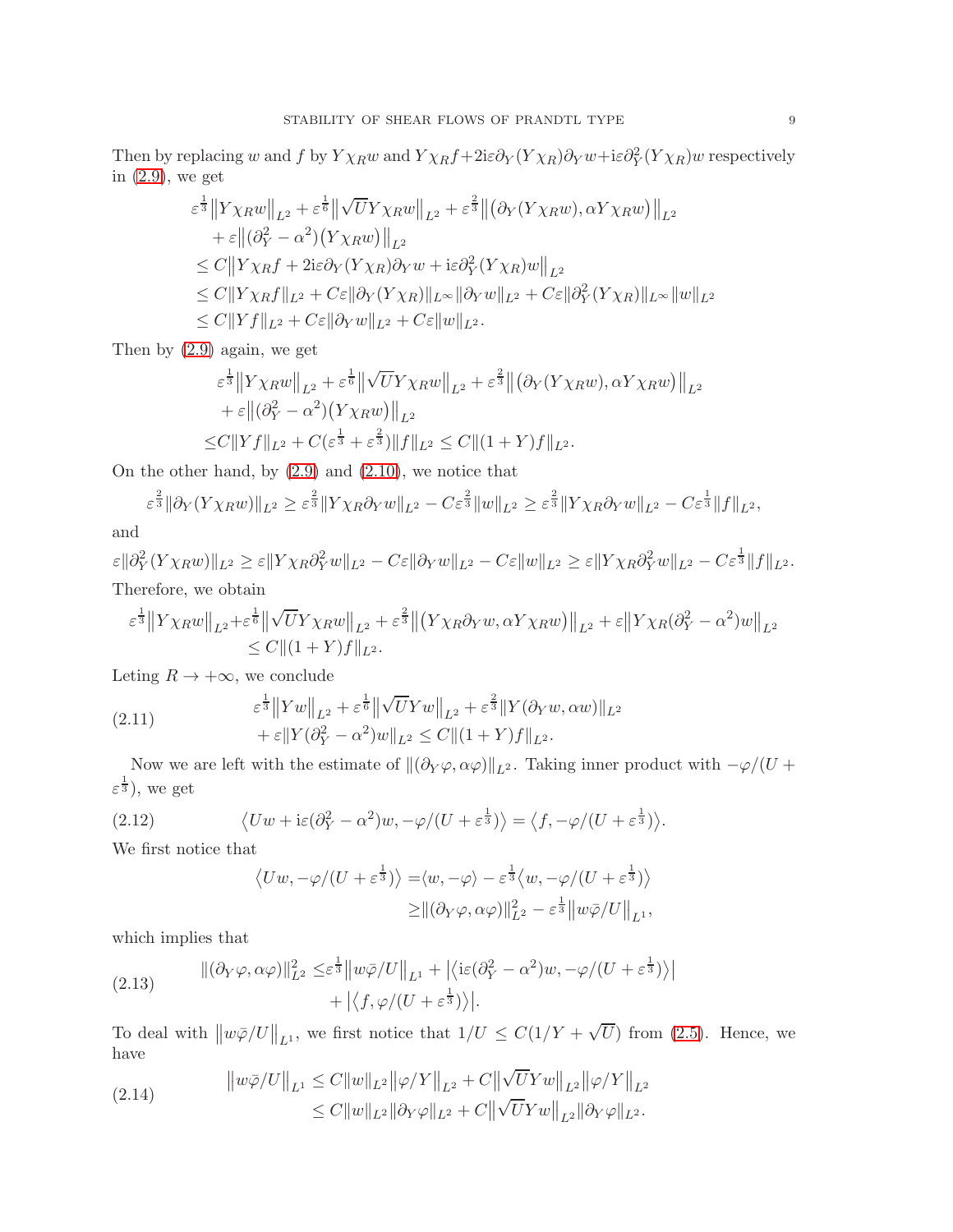On the other hand, by the fact  $|U'Y/U| \leq C$ , we have

$$
\|\partial_Y(\varphi/(U+\varepsilon^{\frac{1}{3}}))\|_{L^2} \leq \varepsilon^{-\frac{1}{3}} \|\partial_Y\varphi\|_{L^2} + \varepsilon^{-\frac{1}{3}} \|\varphi/Y\|_{L^2} \|U'Y/U\|_{L^\infty}
$$
  

$$
\leq C\varepsilon^{-\frac{1}{3}} \|\partial_Y\varphi\|_{L^2}.
$$

Since  $\varphi/(U + \varepsilon^{\frac{1}{3}})|_{Y=0} = 0$ , we obtain

$$
\begin{split}\n&\left|\langle \mathrm{i}\varepsilon(\partial_{Y}^{2} - \alpha^{2})w, -\varphi/(U + \varepsilon^{\frac{1}{3}})\rangle \right| \\
&\leq \varepsilon \left|\langle \partial_{Y}w, \partial_{Y}\left(\varphi/(U + \varepsilon^{\frac{1}{3}})\right)\rangle\right| + \varepsilon \left|\langle \alpha^{2}w, -\varphi/(U + \varepsilon^{\frac{1}{3}})\rangle\right| \\
&\leq \varepsilon \left\|\partial_{Y}w\right\|_{L^{2}} \left\|\partial_{Y}\left(\varphi/(U + \varepsilon^{\frac{1}{3}})\right)\right\|_{L^{2}} + \varepsilon^{\frac{2}{3}} \left\|\alpha w\right\|_{L^{2}} \left\|\alpha\varphi\right\|_{L^{2}} \\
&\leq C \varepsilon^{\frac{2}{3}} \left\|\left(\partial_{Y}w, \alpha w\right)\right\|_{L^{2}} \left\|\left(\partial_{Y}\varphi, \alpha\varphi\right)\right\|_{L^{2}}.\n\end{split}
$$

<span id="page-9-0"></span>By the fact that  $|Y/((1+Y)U)| \leq C$  and  $(1+Y)f \in L^2(\mathbb{R}_+),$  we have

(2.16) 
$$
\left| \langle f, \varphi/(U+\varepsilon^{\frac{1}{3}}) \rangle \right| \leq ||(1+Y)f||_{L^{2}} ||Y/((1+Y)U)||_{L^{\infty}} ||\varphi/Y||_{L^{2}} \leq C ||(1+Y)f||_{L^{2}} ||\partial_{Y}\varphi||_{L^{2}}.
$$

Summing up [\(2.13\)](#page-8-0), [\(2.14\)](#page-8-1), [\(2.15\)](#page-9-0) and [\(2.16\)](#page-9-1), we conclude

<span id="page-9-1"></span>
$$
\begin{aligned} \|(\partial_Y\varphi,\alpha\varphi)\|_{L^2}^2 \leq & C\varepsilon^{\frac{2}{3}} \|(\partial_Yw,\alpha w)\|_{L^2} \|(\partial_Y\varphi,\alpha\varphi)\|_{L^2} + C\varepsilon^{\frac{1}{3}} \|w\|_{L^2} \|\partial_Y\varphi\|_{L^2} \\ &+ C\varepsilon^{\frac{1}{3}} \|\sqrt{U}Yw\|_{L^2} \|\partial_Y\varphi\|_{L^2} + C \|(\mathbb{1}+Y)f\|_{L^2} \|\partial_Y\varphi\|_{L^2}, \end{aligned}
$$

which along with  $(2.7)$  and  $(2.11)$  gives

$$
\|(\partial_Y \varphi, \alpha \varphi)\|_{L^2} \le C \|(1+Y)f\|_{L^2}.
$$

Finally, let us turn to show the last statement of this lemma. Since the case of  $\partial_Y f$  and f  $\frac{f}{Y}$  are similar, here we only consider the case of  $\frac{f}{Y}$ . We first notice that

$$
\|\sqrt{U}w\|_{L^2}^2 + \varepsilon \|(\partial_Y w, \alpha w)\|_{L^2}^2 \leq C \|f\|_{L^2} \|w/Y\|_{L^2} \leq C \|f\|_{L^2} \|\partial_Y w\|_{L^2}.
$$

Then we have

$$
\varepsilon^{\frac{1}{2}} \left\| \sqrt{U} w \right\|_{L^2} + \varepsilon \| (\partial_Y w, \alpha w) \|_{L^2} \leq C \| f \|_{L^2}.
$$

From [\(2.6\)](#page-7-4), we know that

$$
||w||_{L^{2}} \leq C \varepsilon^{\frac{1}{6}} ||\partial_{Y} w||_{L^{2}}^{\frac{1}{2}} ||w||_{L^{2}}^{\frac{1}{2}} + C \varepsilon^{-\frac{1}{6}} ||\sqrt{U} w||_{L^{2}} \leq C \varepsilon^{-\frac{1}{3}} ||f||_{L^{2}}^{\frac{1}{2}} ||w||_{L^{2}}^{\frac{1}{2}} + C \varepsilon^{-\frac{2}{3}} ||f||_{L^{2}},
$$

which gives

$$
||w||_{L^2} \leq C\varepsilon^{-\frac{2}{3}}||f||_{L^2}.
$$

This completes the proof of this lemma.

# 2.2. Estimates for the Rayleigh equation. We consider the Rayleigh equation

<span id="page-9-2"></span>(2.17) 
$$
\begin{cases} U(\partial_Y^2 - \alpha^2)\varphi - U''\varphi = -\partial_Y f_1 + \alpha^2 f_2, \\ \varphi|_{Y=0}, \quad \partial_Y f_1|_{Y=0} = \alpha^2 f_2|_{Y=0}. \end{cases}
$$

<span id="page-9-3"></span>**Lemma 2.5.** Let  $(\varphi, f_1, f_2)$  solve  $(2.17)$ . Then we have

 $\|\varphi\|_{L^2} \leq C \|(1+Y)f_1\|_{L^2} + C(1+|\alpha|^2)(|\alpha|^{-2}|f_1(0)| + \|f_2\|_{H^1}).$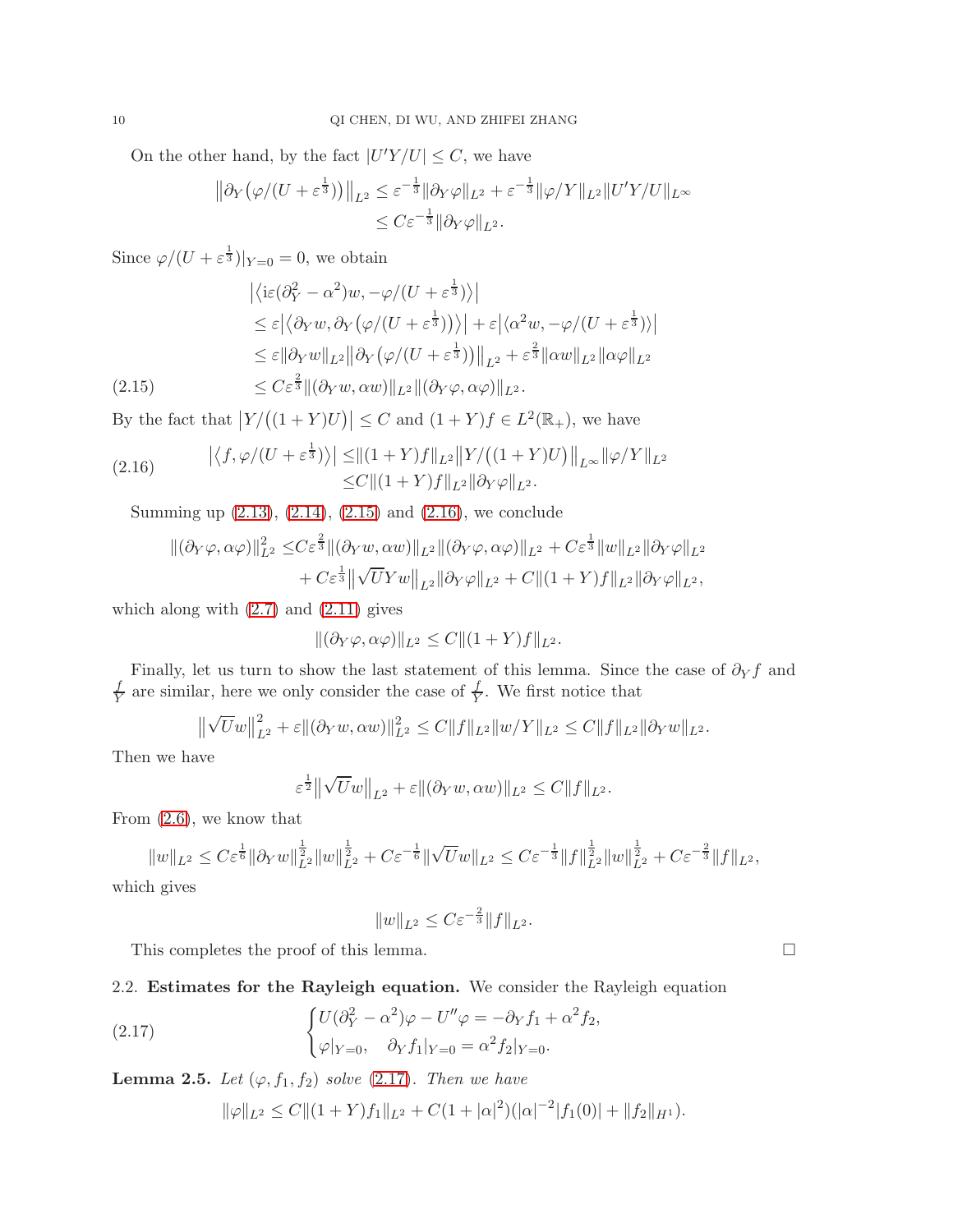*Proof.* We first construct two cut-off functions to correct  $\partial_Y f_1(0)$  and  $f_1(0)$ . Let  $\rho_0$  be a cut-off function such that

$$
\int_0^{+\infty} \rho_0 dY = 1, \quad \rho_0 \ge 0, \quad \rho_0(0) = 0, \quad \left\| \frac{\rho_0}{U} \right\|_{L^2} + \left\| (1+Y)\sigma[\rho_0] \right\|_{L^2} \le C,
$$

where  $\sigma[\rho_0] := \int_Y^{\infty} \rho_0(Y_1) dY_1$ . Let  $\rho_1$  be a cut-off function such that

$$
\rho_1(0) = 1,
$$
\n
$$
\int_0^{+\infty} \rho_1 dY = 0, \quad \|\rho_1\|_{H^1} + \|(1+Y)\sigma[\rho_1]\|_{L^2} \leq C.
$$

Then we decompose  $-\partial_Y f_1$  as follow

(2.18) 
$$
-\partial_Y f_1 = F_{1,1} + F_{1,2},
$$

where

$$
F_{1,1}(Y) = -\partial_Y f_1 - f_1(0)\rho_0(Y) + \partial_Y f_1(0)\rho_1(Y),
$$
  
\n
$$
F_{1,2} = f_1(0)\rho_0(Y) - \partial_Y f_1(0)\rho_1(Y).
$$

Clearly,  $\int_0^{+\infty} F_{1,1} dY = 0$ ,  $F_{1,1}|_{Y=0} = 0$ . We decompose  $\varphi = \varphi_1 + \varphi_2$  as

<span id="page-10-0"></span>(2.19) 
$$
\begin{cases} U \partial_Y^2 \varphi_1 - U'' \varphi_1 = F_{1,1}, \\ \varphi_1 |_{Y=0} = 0, \end{cases}
$$

and

<span id="page-10-1"></span>(2.20) 
$$
\begin{cases} U(\partial_Y^2 - \alpha^2)\varphi_2 - U''\varphi_2 = \alpha^2 U \varphi_1 + F_{1,2} + \alpha^2 f_2, \\ \varphi_2|_{Y=0} = 0, \end{cases}
$$

We first show the estimate of  $\varphi_1$ . We notice that equation [\(2.19\)](#page-10-0) can be written as

$$
\partial_Y \left[ U^2 \partial_Y \left( \frac{\varphi_1}{U} \right) \right] = F_{1,1}, \quad \varphi_1|_{Y=0} = 0.
$$

Since  $F_{1,1}$  satisfies the compatible condition of [\(2.19\)](#page-10-0), the solution  $\varphi_1$  to (2.19) can be represented by the following formula

$$
\varphi_1(Y) = U(Y) \int_Y^{+\infty} \frac{\int_{Y_1}^{+\infty} F_{1,1}(Y_2) dY_2}{U^2(Y_1)} dY_1 = \mathcal{L}[\sigma[F_{1,1}]](Y),
$$

where the linear operator  $\mathcal{L}[\cdot]$  is defined as

$$
\mathcal{L}[f](Y) = U(Y) \int_Y^{\infty} \frac{f(Y_1)}{U^2(Y_1)} dY_1.
$$

According to Lemma [A.4](#page-38-0) and  $F_{1,1} = -\partial_Y f_1 - F_{1,2}$ , we deduce that

$$
\|\varphi_1\|_{L^2} \leq \|\mathcal{L}[\sigma[F_{1,1}]]\|_{L^2} \leq C \|(1+Y)\sigma[F_{1,1}]\|_{L^2}
$$
  
\n
$$
\leq C \|(1+Y)\sigma[\partial_Y f_1]\|_{L^2} + C \|(1+Y)\sigma[F_{1,2}]\|_{L^2}
$$
  
\n
$$
\leq C \|(1+Y)f_1\|_{L^2} + C \|(1+Y)\sigma[F_{1,2}]\|_{L^2}.
$$

By the definition of  $F_{1,2}$  and the condition  $\partial_Y f_1(0) = \alpha^2 f_2(0)$ , we have that

 $||(1+Y)\sigma[F_{1,2}||_{L^2} \leq |f_1(0)||(1+Y)\sigma[\rho_0]||_{L^2} + \alpha^2|f_2(0)||(1+Y)\sigma[\rho_1]||_{L^2},$ 

which along with the fact  $||(1 + Y)\sigma[\rho_0]||_{L^2} + ||(1 + Y)\sigma[\rho_1]||_{L^2} \leq C$  implies that

 $||(1+Y)\sigma[F_{1,2}||_{L^2} \leq C(|f_1(0)|+|\alpha^2 f_2(0)|) \leq C(|f_1(0)|+\alpha^2||f_2||_{H^1}).$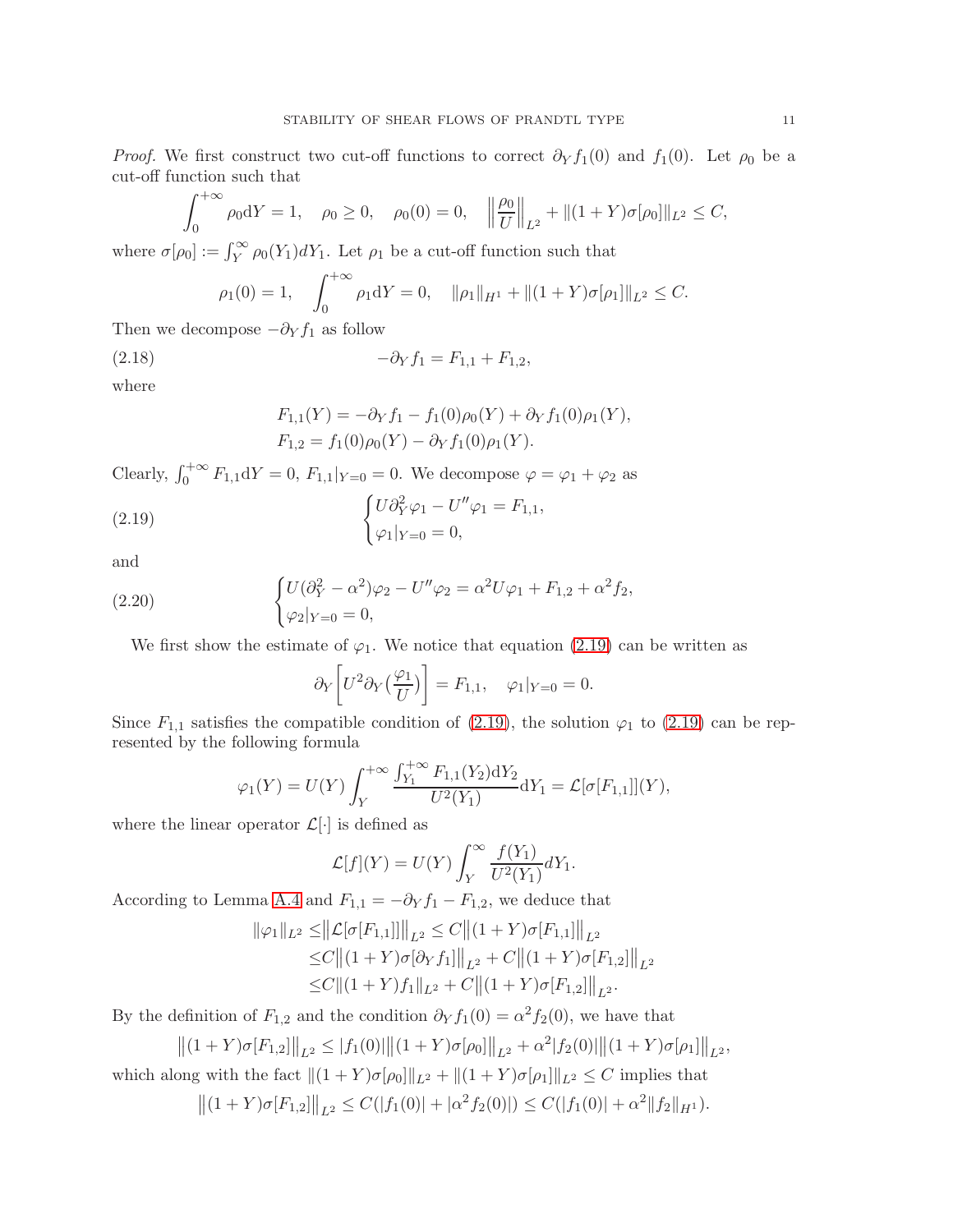This shows that

<span id="page-11-3"></span>(2.21) 
$$
\|\varphi_1\|_{L^2} \leq C \big( \|(1+Y)f_1\|_{L^2} + |f_1(0)| + |\alpha|^2 \|f_2\|_{H^1} \big).
$$

Now we turn to consider the estimate of  $\varphi_2$ . We also rewrite the equation as

$$
\begin{cases}\n\partial_Y \left[ U^2 \partial_Y \left( \frac{\varphi_2}{U} \right) \right] - \alpha^2 U \varphi_2 = \alpha^2 U \varphi_1 + F_{1,2} + \alpha^2 f_2, \\
\varphi_2 |_{Y=0} = 0.\n\end{cases}
$$

Multiplying both sides of the first equation by  $-\varphi_2/U$ , we get by integration by parts that

<span id="page-11-0"></span>(2.22) 
$$
\left\|U\partial_Y\left(\frac{\varphi_2}{U}\right)\right\|_{L^2}^2 + \alpha^2 \|\varphi_2\|_{L^2}^2 = -\alpha^2 \langle \varphi_1, \varphi_2 \rangle - \langle F_{1,2} + \alpha^2 f_2, \varphi_2/U \rangle.
$$

For the second term on the right side, we have

<span id="page-11-1"></span>(2.23) 
$$
\langle F_{1,2} + \alpha^2 f_2, \varphi_2 / U \rangle = f_1(0) \langle \rho_0 / U, \varphi_2 \rangle + \langle (-\partial_Y f_1(0)\rho_1 + \alpha^2 f_2) / U, \varphi_2 \rangle.
$$

From the definition of  $\rho_0$ , we infer that

<span id="page-11-2"></span>
$$
(2.24) \t\t |f_1(0)\langle \rho_0/U, \varphi_2\rangle| \le |f_1(0)| \|\rho_0/U\|_{L^2} \|\varphi_2\|_{L^2} \le C|f_1(0)| \|\varphi_2\|_{L^2}.
$$

According to the boundary condition  $\left(-\partial_Y f_1(0)\rho_1 + \alpha^2 f_2\right)|_{Y=0} = 0$  and the fact that  $U \ge$  $C^{-1}Y/(1+Y)$ , we get by Hardy's inequality that

$$
\left| \langle (-\partial_Y f_1(0)\rho_1 + \alpha^2 f_2) / U, \varphi_2 \rangle \right| \le C \left\| \left( (-\partial_Y f_1(0)\rho_1 + \alpha^2 f_2)(1+Y) \right) / Y \right\|_{L^2} \|\varphi_2\|_{L^2}
$$
  
\n
$$
\le C \|\varphi_2 f_1(0)\rho_1 + \alpha^2 f_2\|_{H^1} \|\varphi_2\|_{L^2} \le C \big( |f_2(0)| + \|f_2\|_{H^1} \big) \alpha^2 \|\varphi_2\|_{L^2}
$$
  
\n
$$
\le C \alpha^2 \|f_2\|_{H^1} \|\varphi_2\|_{L^2}.
$$

Summing up with  $(2.22)$ ,  $(2.23)$  and  $(2.24)$ , we conclude that

$$
\left\|U\partial_Y\left(\frac{\varphi_2}{U}\right)\right\|_{L^2}^2 + \alpha^2 \|\varphi_2\|_{L^2}^2 \le \alpha^2 \|\varphi_1\|_{L^2} \|\varphi_2\|_{L^2} + C|f_1(0)| \|\varphi_2\|_{L^2} + C\alpha^2 \|f_2\|_{H^1} \|\varphi_2\|_{L^2}.
$$

Therefore, we obtain

$$
\|\varphi_2\|_{L^2}\leq C(\|\varphi_1\|_{L^2}+|\alpha|^{-2}|f_1(0)|+\|f_2\|_{H^1}),
$$

which along with [\(2.21\)](#page-11-3) gives

$$
\|\varphi\|_{L^2} \le \|\varphi_1\|_{L^2} + \|\varphi_2\|_{L^2}
$$
  
\n
$$
\le C \|(1+Y)f_1\|_{L^2} + C(1+|\alpha|^2)(|\alpha|^{-2}|f_1(0)| + \|f_2\|_{H^1})
$$

This completes the proof of the lemma.

2.3. Proof of Proposition [2.1.](#page-5-1) In this part, we prove Proposition [2.1.](#page-5-1) In fact, Proposition [2.1](#page-5-1) is a consequence of the following two lemmas, which give the estimates of the solution  $\varphi$ to [\(2.1\)](#page-5-0) for small  $|\alpha|$  and large  $|\alpha|$  respectively.

<span id="page-11-4"></span>**Lemma 2.6.** Let  $(\varphi, w, f)$  solve [\(2.1\)](#page-5-0). Then for any fixed  $M \geq 0$ , there exist  $c_0^{(0)} = c_0^{(0)}$  $_0^{(0)}(M) >$ 0 such that for any  $|\alpha| \leq M$ ,  $0 < \varepsilon \leq c_0^{(0)}$  $\binom{0}{0}$ , there holds

$$
\varepsilon^{\frac{1}{3}} \|(1+Y)w\|_{L^{2}} + \varepsilon^{\frac{2}{3}} \|(1+Y)(\partial_{Y}w, \alpha w)\|_{L^{2}} + \varepsilon \|(1+Y)(\partial_{Y}^{2} - \alpha^{2})w\|_{L^{2}} \n+ \|(\partial_{Y}\varphi, \alpha \varphi)\|_{L^{2}} + \|\varphi\|_{L^{2}} \leq C \left( \|(1+Y)^{2}f\|_{L^{2}} + \frac{1+|\alpha|^{2}}{|\alpha|^{2}} \right) \int_{0}^{+\infty} f \mathrm{d}Y \right).
$$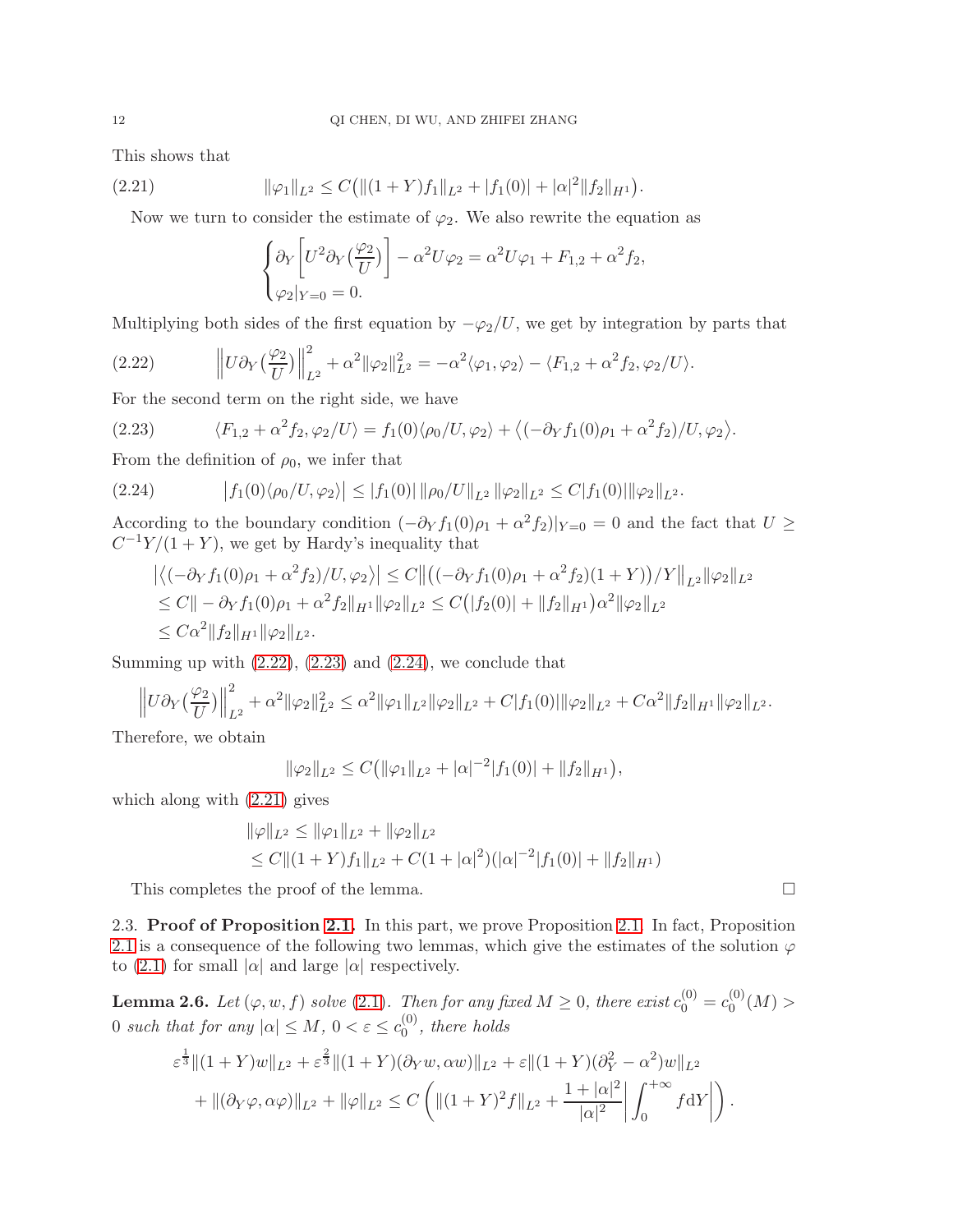*Proof.* We first view the nonlocal term  $U''\varphi$  as a perturbation. Hence, we rewrite the equation as

$$
\begin{cases} U(\partial_Y^2 - \alpha^2)\varphi + i\varepsilon(\partial_Y^2 - \alpha^2)^2\varphi = f + U''\varphi := g, \\ w = (\partial_Y^2 - \alpha^2)\varphi, \quad \varphi|_{Y=0} = \partial_Y w|_{Y=0} = 0. \end{cases}
$$

By the fact that  $g(0) = 0$ , and  $|U''| \le C(1+Y)^{-3}$ , we obtain

<span id="page-12-0"></span>(2.25) 
$$
\|(1+Y)g\|_{L^2} \leq \|(1+Y)f\|_{L^2} + C\|\varphi\|_{L^2}.
$$

By Lemma [2.2](#page-6-4) and  $(2.25)$ , we get

<span id="page-12-1"></span>
$$
(2.26) \quad \begin{aligned} \varepsilon^{\frac{1}{3}} \|(1+Y)w\|_{L^{2}} + \varepsilon^{\frac{2}{3}} \|(1+Y)(\partial_{Y}w, \alpha w)\|_{L^{2}} + \varepsilon \|(1+Y)(\partial_{Y}^{2} - \alpha^{2})w\|_{L^{2}} \\ + \|( \partial_{Y}\varphi, \alpha\varphi)\|_{L^{2}} \leq C \big( \|(1+Y)f\|_{L^{2}} + \|\varphi\|_{L^{2}} \big). \end{aligned}
$$

Next we view  $i\varepsilon(\partial_Y^2 - \alpha^2)^2 \varphi$  as a perturbation. So, we rewrite the equation as

$$
\begin{cases}\nU(\partial_Y^2 - \alpha^2)\varphi - U''\varphi = -\partial_Y(\sigma[f] - i\varepsilon\partial_Y w) - i\varepsilon\alpha^2 w, \\
w = (\partial_Y^2 - \alpha^2)\varphi, \quad \varphi|_{Y=0} = \partial_Y w|_{Y=0} = 0,\n\end{cases}
$$

here  $\sigma[f](Y) = \int_Y^{+\infty} f(Y_1) dY_1$ . Then by Lemma [2.5](#page-9-3) and  $(\sigma[f] - i\varepsilon \partial_Y w)|_{Y=0} = \sigma[f](0)$ , we get

$$
\|\varphi\|_{L^2} \le C \left( \left\| (1+Y) \left( \sigma[f] - i\varepsilon \partial_Y w \right) \right\|_{L^2} + (1+|\alpha|^{-2}) |\sigma[f](0)| + \varepsilon (1+|\alpha|^2) \|w\|_{H^1} \right).
$$
  
the definition of  $\sigma$  is not large.

By the definition of  $\sigma[\cdot]$  and Lemma [A.4,](#page-38-0) we have

$$
\|(1+Y)\sigma[f]\|_{L^2} \le C\|(1+Y)^2f\|_{L^2}, \quad |\sigma[f](0)| = \bigg|\int_0^{+\infty} f \mathrm{d}Y\bigg|.
$$

Hence, we conclude that

$$
\|\varphi\|_{L^2} \le C \left( \|(1+Y)^2 f\|_{L^2} + \frac{1+|\alpha|^2}{|\alpha|^2} \bigg| \int_0^{+\infty} f \mathrm{d}Y \bigg| + \varepsilon (1+M^2) \|(1+Y)w\|_{H^1} \right),
$$

which along with  $(2.26)$  implies that

$$
\varepsilon^{\frac{1}{3}} \|(1+Y)w\|_{L^{2}} + \varepsilon^{\frac{2}{3}} \|(1+Y)(\partial_{Y}w, \alpha w)\|_{L^{2}} + \varepsilon \|(1+Y)(\partial_{Y}^{2} - \alpha^{2})w\|_{L^{2}} \n+ \|(\partial_{Y}\varphi, \alpha\varphi)\|_{L^{2}} + \|\varphi\|_{L^{2}} \n\leq C \left( \| (1+Y)^{2}f \|_{L^{2}} + (1+|\alpha|^{-2}) \right) \int_{0}^{+\infty} f \mathrm{d}Y \Big| + \varepsilon (1+M^{2}) \|(1+Y)w\|_{H^{1}} \right).
$$

Then we obtain

$$
\varepsilon^{\frac{1}{3}} \left( 1 - C(1 + M^2) \varepsilon^{\frac{2}{3}} \right) \| (1 + Y) w \|_{L^2} + \varepsilon^{\frac{2}{3}} \left( 1 - C(1 + M^2) \varepsilon^{\frac{1}{3}} \right) \| (1 + Y)(\partial_Y w, \alpha w) \|_{L^2} \n+ \varepsilon \| (1 + Y)(\partial_Y^2 - \alpha^2) w \|_{L^2} + \|(\partial_Y \varphi, \alpha \varphi)\|_{L^2} + \|\varphi\|_{L^2} \n\leq C \left( \| (1 + Y)^2 f \|_{L^2} + \frac{1 + |\alpha|^2}{|\alpha|^2} \right) \int_0^{+\infty} f \mathrm{d}Y \right).
$$

Choosing  $c_0^{(0)}$  $\binom{0}{0}$  sufficiently small, such that  $(1 - C(1 + M^2)(c_0^{(0)})$  $\binom{0}{0}$  $\binom{2}{3}$   $\geq$  1/2 and  $\left(1 - C(1 + \frac{1}{2})\right)$  $(M^2)(c_0^{(0)}$  $\binom{0}{0}$  $\frac{1}{3}$   $\geq 1/2$ , we arrive at

$$
\varepsilon^{\frac{1}{3}} \|(1+Y)w\|_{L^{2}} + \varepsilon^{\frac{2}{3}} \|(1+Y)(\partial_{Y}w, \alpha w)\|_{L^{2}} + \varepsilon \|(1+Y)(\partial_{Y}^{2} - \alpha^{2})w\|_{L^{2}} \n+ \|(\partial_{Y}\varphi, \alpha\varphi)\|_{L^{2}} + \|\varphi\|_{L^{2}} \leq C \left( \|(1+Y)^{2}f\|_{L^{2}} + \frac{1+|\alpha|^{2}}{|\alpha|^{2}} \right) \int_{0}^{+\infty} f \mathrm{d}Y \Big| \right).
$$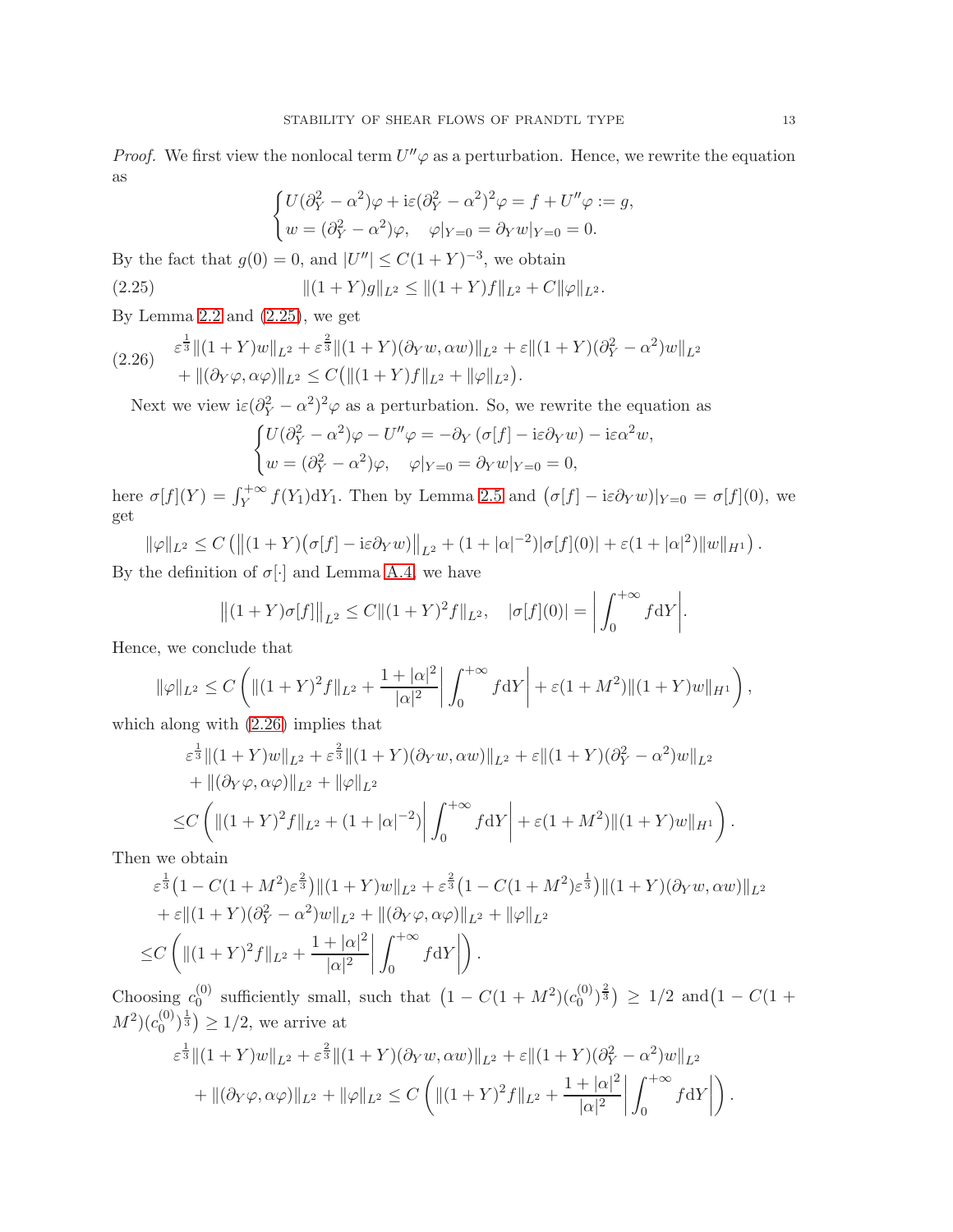The proof is completed.  $\Box$ 

The following lemma gives the estimate for  $|\alpha|$  sufficiently large, where we can regard the nonlocal term as a perturbation term.

<span id="page-13-0"></span>**Lemma 2.7.** Let  $(\varphi, w, f)$  solve [\(2.1\)](#page-5-0). There exist  $M_0 > 0$  such that if  $|\alpha| \ge M_0$ ,  $0 \le \varepsilon \le 1$ , then we have

$$
\varepsilon^{\frac{1}{3}} \|(1+Y)w\|_{L^{2}} + \varepsilon^{\frac{2}{3}} \|(1+Y)(\partial_{Y}w, \alpha w)\|_{L^{2}} + \varepsilon \|(1+Y)(\partial_{Y}^{2} - \alpha^{2})w\|_{L^{2}} + \|(\partial_{Y}\varphi, \alpha \varphi)\|_{L^{2}} \leq C \|(1+Y)f\|_{L^{2}}.
$$

Proof. We rewrite the equation as

$$
U(\partial_Y^2 - \alpha^2)\varphi + i\varepsilon(\partial_Y^2 - \alpha^2)^2\varphi = f + U''\varphi = g.
$$

It follows from Lemma [2.2](#page-6-4) that

$$
\varepsilon^{\frac{1}{3}} \|(1+Y)w\|_{L^{2}} + \varepsilon^{\frac{2}{3}} \|(1+Y)(\partial_{Y}w, \alpha w)\|_{L^{2}} + \varepsilon \|(1+Y)(\partial_{Y}^{2} - \alpha^{2})w\|_{L^{2}} + \|(\partial_{Y}\varphi, \alpha\varphi)\|_{L^{2}} \leq C \|(1+Y)g\|_{L^{2}} \leq C \|(1+Y)f\|_{L^{2}} + C \|(1+Y)U''\varphi\|_{L^{2}} \leq C \|(1+Y)f\|_{L^{2}} + C|\alpha|^{-1} \|\alpha\varphi\|_{L^{2}} \leq C \|(1+Y)f\|_{L^{2}} + CM_{0}^{-1} \|\alpha\varphi\|_{L^{2}},
$$

which gives our result by choosing  $M_0$  sufficiently large so that  $CM_0^{-1} \leq 1/2$ .

Now we prove Proposition [2.1.](#page-5-0)

*Proof of Proposition [2.1.](#page-5-0)* Let  $M_0$  be the constant in Lemma [2.7.](#page-13-0) Then we take  $M = M_0$ ,  $c_1 = c_0^{(0)}$  $_{0}^{(0)}(M)$  in Lemma [2.6.](#page-11-4) It follows from Lemma [2.7](#page-13-0) and Lemma [2.6](#page-11-4) that

$$
\varepsilon^{\frac{1}{3}} \|(1+Y)w\|_{L^{2}} + \varepsilon^{\frac{2}{3}} \|(1+Y)(\partial_{Y}w, \alpha w)\|_{L^{2}} + \varepsilon \|(1+Y)(\partial_{Y}^{2} - \alpha^{2})w\|_{L^{2}} \n+ \|(\partial_{Y}\varphi, \alpha\varphi)\|_{L^{2}} \leq C \left( \|(1+Y)^{2}f\|_{L^{2}} + \frac{1}{|\alpha|^{2}} \left| \int_{0}^{+\infty} f \mathrm{d}Y \right| \right).
$$

The uniqueness is a direct consequence of the above estimate.

Next we prove the existence via the method of continuity. We consider the following system

$$
\begin{cases}\nU(\partial_Y^2 - \alpha^2)\varphi_\lambda + i\varepsilon(\partial_Y^2 - \alpha^2)^2\varphi_\lambda + \lambda(\partial_Y^2 - \alpha^2)\varphi_\lambda - U''\varphi_\lambda = f, & f(0) = 0, \\
w_\lambda = (\partial_Y^2 - \alpha^2)\varphi_\lambda, & \varphi_\lambda|_{Y=0} = \partial_Y w_\lambda|_{Y=0} = 0,\n\end{cases}
$$

where  $\lambda \in [0, +\infty)$ . It is obvious that  $\varphi_{\lambda}$  is the solution to [\(2.1\)](#page-5-0) if  $\lambda = 0$ . It is also easy to check that for large enough  $\lambda$ , there exists a unique solution  $\varphi_{\lambda} \in H^4 \cap H_0^1$  to the above system. Hence to prove the existence of  $(2.1)$ , we only need to obtain a uniform estimates of  $\varphi_{\lambda}$  with respected to  $\lambda$ . In fact, we can prove this by a similar argument in the proof of Lemma [2.6,](#page-11-4) which is guaranteed by the following facts:

- (1) if we replace  $i\varepsilon(\partial_Y^2 \alpha^2)^2$  by  $i\varepsilon(\partial_Y^2 \alpha^2)^2 + \lambda(\partial_Y^2 \alpha^2)$  with  $\lambda \ge 0$ , the estimates in Lemma [2.2](#page-6-4) still hold true and is independent of  $\lambda$ .
- (2) if we replace  $U(\partial_Y^2 \alpha^2)$  by  $(U + \lambda)(\partial_Y^2 \alpha^2)$ , the estimates in Lemma [2.5](#page-9-3) still hold true and is independent of  $\lambda$ . In fact, we just need to modify [\(2.19\)](#page-10-0) and [\(2.20\)](#page-10-1) to

$$
(U + \lambda)\partial_Y^2 \varphi_1 - U''\varphi_1 = F_{1,1}, \varphi_1|_{Y=0} = 0,
$$

and

$$
(U + \lambda)(\partial_Y^2 - \alpha^2)\varphi_2 - U''\varphi_2 = \alpha^2 U\varphi_1 + F_{1,2} + \alpha^2 f_2, \varphi_2|_{Y=0} = 0.
$$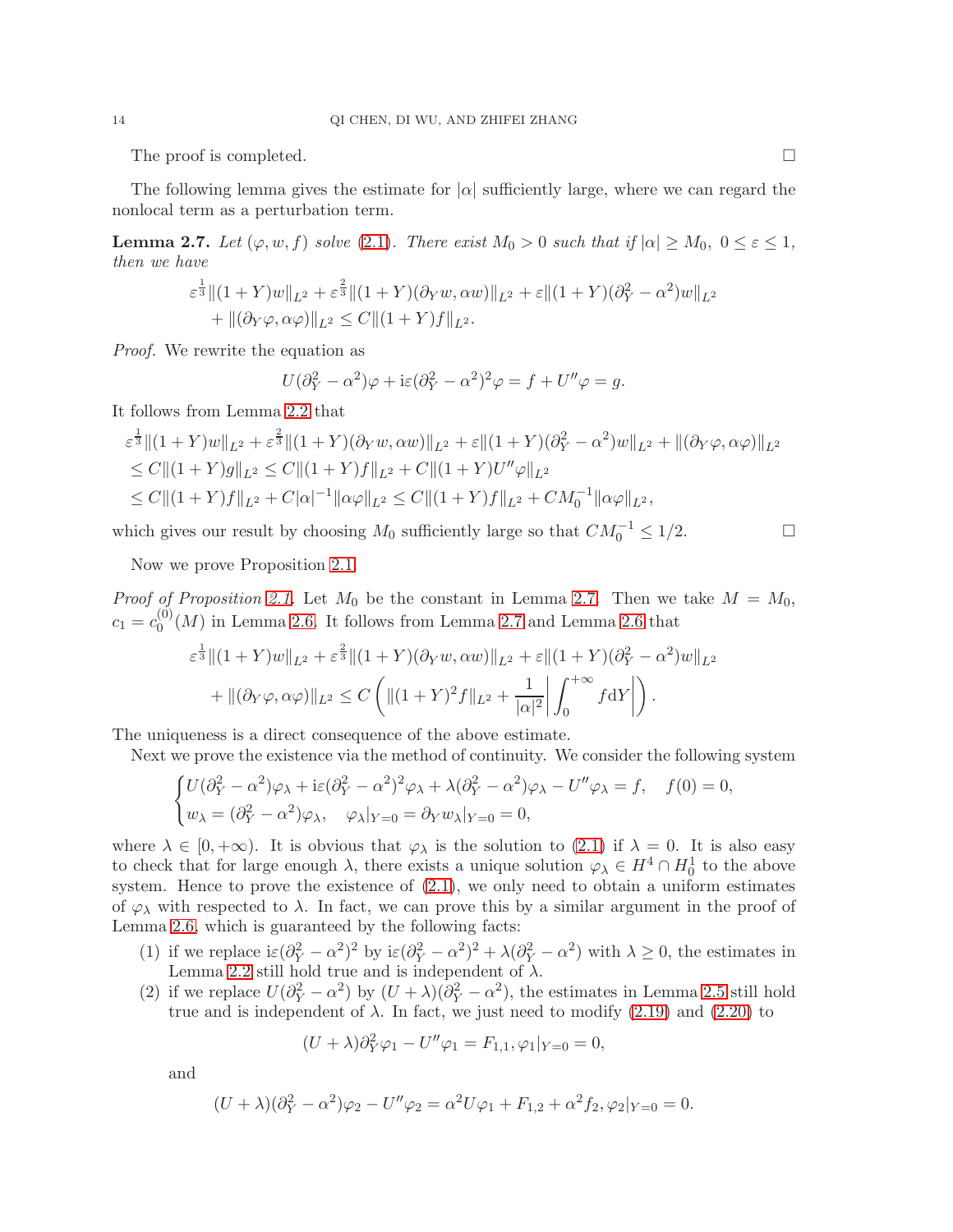Along with that fact that  $\mathcal{L}_{\lambda}[\cdot]$  also satisfies the results in Lemma [A.4](#page-38-0) for any  $\lambda > 0$ , we get this conclusion. Here

$$
\mathcal{L}_{\lambda}[f](Y) := (U(Y) + \lambda) \int_{Y}^{\infty} \frac{f(Y_1)}{(U(Y_1) + \lambda)^2} dY_1.
$$

Therefore, we can obtain the existence of  $(2.1)$ .

## 3. Boundary layer corrector

This section is devoted to constructing the boundary layer corrector. That is, we need to construct the solution to the following homogeneous system

<span id="page-14-0"></span>(3.1) 
$$
\begin{cases} \mathrm{i}\varepsilon(\partial_Y^2 - \alpha^2)W_b + UW_b - U''\Phi_b = 0, \\ (\partial_Y^2 - \alpha^2)\Phi_b = W_b, \\ \Phi_b|_{Y=0} = 0, \ \partial_Y\Phi_b|_{Y=0} = 1. \end{cases}
$$

We construct the solution  $W_b$  by finding two special solution (fast and slow mode) to the homogeneous Orr-Sommerfeld equation to match the boundary condition in [\(3.1\)](#page-14-0). The fast mode is a solution to the homogeneous Orr-Sommerfeld equation built around the Airy function, and the slow mode is built around a solution to the Rayleigh equation.

We shall see that for  $1 \leq |\alpha| < \infty$ , the boundary corrector  $W_b$  is a perturbation of the Airy function. In this case, the "stream fucntion"  $\Phi_a$  of Airy function is equipped with zero boundary condition. While, for  $0 < |\alpha| \leq 1$ , we choose the fast decay part  $\Phi_{a,f}$  of  $\Phi_a$  as the "stream function" of Airy function. Since  $\Phi_{a,f}(0)\neq 0$ , we need to use the slow mode to correct it.

We always assume  $\varepsilon |\alpha|^3 \ll 1$  throughout this section.

3.1. Construction of the fast mode. We construct the fast mode  $W$  around the Airy function. We first define the main part of W. Let  $Ai(y)$  be the Airy function defined in the appendix, which satisfies  $Ai''(y) - yAi(y) = 0$ . Let  $d = -i\varepsilon \alpha^2 / (U'(0))$  and denote

(3.2) 
$$
W_a(Y) = \frac{Ai(e^{i\frac{\pi}{6}}(U'(0)/\varepsilon)^{\frac{1}{3}}(Y+d))}{e^{i\frac{\pi}{6}}(U'(0)/\varepsilon)^{\frac{1}{3}}Ai'(0)}.
$$

Then we find that

(3.3) 
$$
i\varepsilon (\partial_Y^2 - \alpha^2) W_a + U'(0) Y W_a = 0, \quad \partial_Y W_a(0) = \frac{Ai' (e^{i\frac{\pi}{6}} (U'(0)/\varepsilon)^{\frac{1}{3}} d)}{Ai'(0)}.
$$

We first notice that

$$
|(U'(0)/\varepsilon)^{\frac{1}{3}}d|=U'(0)^{-\frac{2}{3}}\varepsilon^{\frac{2}{3}}\alpha^2,
$$

which along with the facts  $A_i(0) = \frac{1}{3^{2/3} \Gamma(2/3)}$ ,  $Ai'(0) = -\frac{1}{3^{1/3} \Gamma(3/3)}$  $\frac{1}{3^{1/3}\Gamma(1/3)}$  and the smoothness of  $Ai(y)$  implies that if  $\varepsilon |\alpha|^3$  is small enough, we have

<span id="page-14-1"></span>
$$
(3.4) \quad \frac{Ai\big(e^{i\frac{\pi}{6}}\big(U'(0)/\varepsilon\big)^{\frac{1}{3}}d\big)}{Ai(0)} = 1 + \mathcal{O}(\varepsilon^{\frac{2}{3}}\alpha^2) \quad \text{and} \quad \frac{Ai'\big(e^{i\frac{\pi}{6}}\big(U'(0)/\varepsilon\big)^{\frac{1}{3}}d\big)}{Ai'(0)} = 1 + \mathcal{O}(\varepsilon^{\frac{2}{3}}\alpha^2).
$$

Let  $\Phi_a$  solve  $(\partial_Y^2 - \alpha^2)\Phi_a = W_a$ ,  $\Phi_a|_{Y=0} = 0$ . By Lemma [A.1,](#page-35-0) we know that

$$
\Phi_a(Y) = -\alpha^{-1} e^{-\alpha Y} \int_0^{+\infty} W_a(Z) \sinh(\alpha Z) dZ + \alpha^{-1} \int_Y^{+\infty} W_a(Z) \sinh(\alpha (Z - Y)) dZ.
$$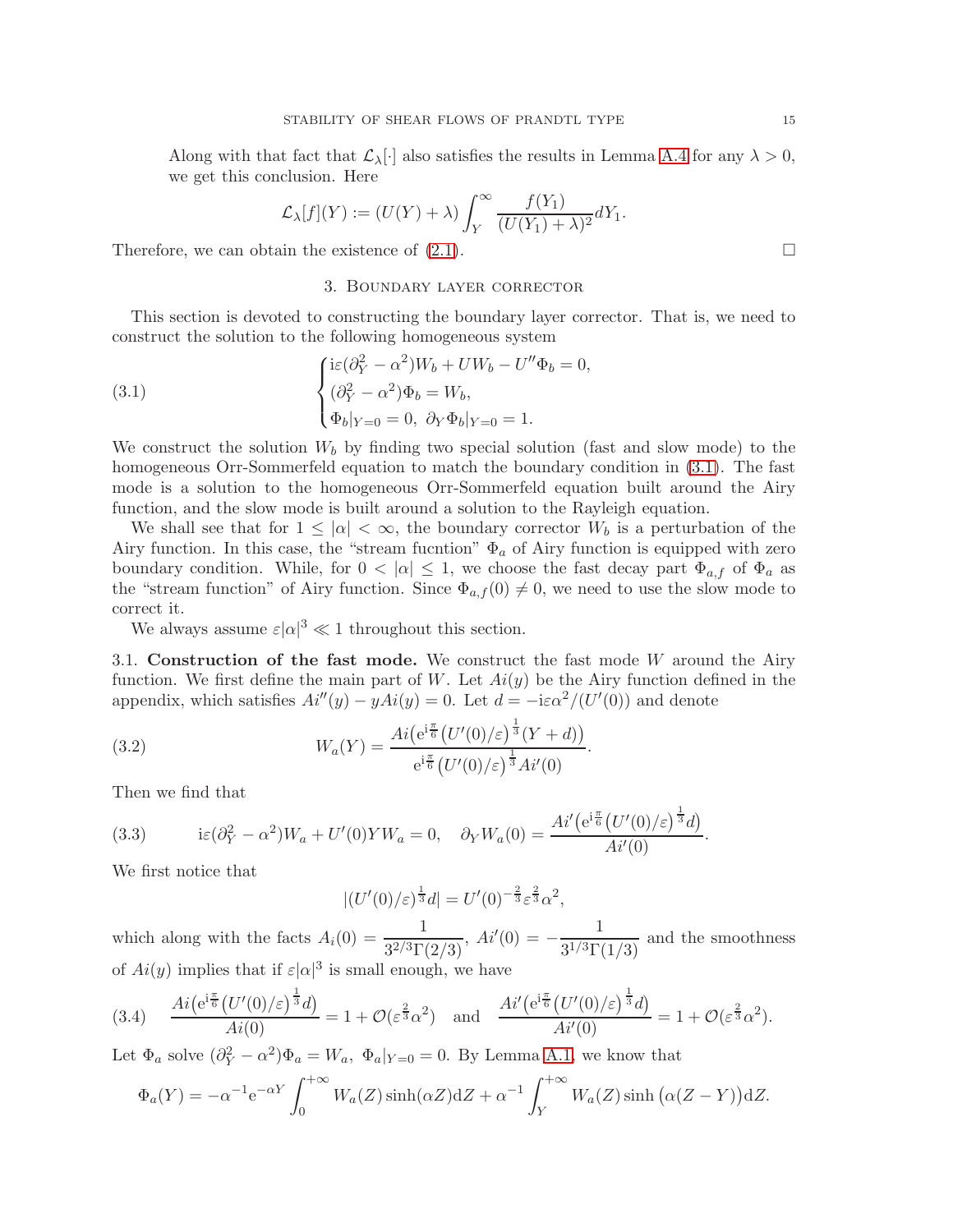We denote by  $\Phi_{a,f}$  the fast decay part of  $\Phi_a$ , i.e.,

$$
\Phi_{a,f} = \frac{1}{\alpha} \int_{Y}^{+\infty} W_a(Z) \sinh\big(\alpha(Z-Y)\big) dZ.
$$

We first establish estimates about  $W_a$  and  $\Phi_a$  before going further. Thanks to  $\text{Im}(d) < 0$ , we take

$$
\kappa = (U'(0)/\varepsilon)^{\frac{1}{3}}, \quad \eta = d, \quad \tilde{A}(Y) = Ai(e^{i\frac{\pi}{6}}\kappa(Y+\eta))/Ai(e^{i\frac{\pi}{6}}\kappa\eta).
$$

Then we have

$$
(3.5) \ W_a(Y) = \frac{Ai(e^{i\frac{\pi}{6}}\kappa\eta)}{e^{i\frac{\pi}{6}}(U'(0)/\varepsilon)^{\frac{1}{3}}Ai'(0)} \times \frac{Ai(e^{i\frac{\pi}{6}}(U'(0)/\varepsilon)^{\frac{1}{3}}(Y+d))}{Ai(e^{i\frac{\pi}{6}}\kappa\eta)} = \frac{Ai(e^{i\frac{\pi}{6}}\kappa\eta)\tilde{A}(Y)}{e^{i\frac{\pi}{6}}(U'(0)/\varepsilon)^{\frac{1}{3}}Ai'(0)},
$$

and

$$
\Phi_{a,f}(Y) = \frac{Ai(e^{i\frac{\pi}{6}}\kappa\eta)\tilde{\Phi}_f(Y)}{e^{i\frac{\pi}{6}}\left(U'(0)/\varepsilon\right)^{\frac{1}{3}}Ai'(0)}
$$

.

Then we get by Lemma [B.3](#page-41-0) that

$$
\Phi_{a,f}(0) = \frac{e^{i\frac{\pi}{3}}\varepsilon^{\frac{4}{3}}Ai(e^{i\frac{\pi}{6}}\kappa\eta)}{(U'(0))^{\frac{4}{3}}Ai'(0)} + \mathcal{O}(\varepsilon^{\frac{4}{3}}\alpha^2),
$$
  

$$
\partial_Y \Phi_{a,f}(0) = -\frac{\varepsilon^{\frac{2}{3}}}{3(U'(0))^{\frac{2}{3}}Ai'(0)} + \mathcal{O}(\varepsilon\alpha^2),
$$

which along with [\(3.4\)](#page-14-1) implies that

<span id="page-15-3"></span>(3.6)  
\n
$$
\Phi_{a,f}(0) = \frac{e^{i\frac{\pi}{3}} \varepsilon^{\frac{4}{3}} Ai(0)}{(U'(0))^{\frac{4}{3}} Ai'(0)} + \mathcal{O}(\varepsilon^{\frac{4}{3}} \alpha^2),
$$
\n
$$
\partial_Y \Phi_{a,f}(0) = -\frac{\varepsilon^{\frac{2}{3}}}{3(U'(0))^{\frac{2}{3}} Ai'(0)} + \mathcal{O}(\varepsilon \alpha^2).
$$

We also notice that by  $(3.4)$ ,

$$
|W_a(Y)| = \left| \frac{Ai(0)\tilde{A}(Y)}{e^{i\frac{\pi}{6}} (U'(0)/\varepsilon)^{\frac{1}{3}} Ai'(0)} \times \frac{Ai(e^{i\frac{\pi}{6}} \kappa \eta)}{Ai(0)} \right| \sim \varepsilon^{\frac{1}{3}} |\tilde{A}(Y)|.
$$

According to the fact  $1 \leq 1 + |\kappa \eta| \leq C(1 + \varepsilon |\alpha|^3)^{\frac{2}{3}}$  and applying Lemma [B.2](#page-39-0) and [B.3,](#page-41-0) we then have

<span id="page-15-0"></span>
$$
\varepsilon^{-\frac{1}{6}} \|W_a\|_{L^2} + \varepsilon^{-\frac{1}{2}} \|(\partial_Y \Phi_a, \alpha \Phi_a)\|_{L^2} + \varepsilon^{-\frac{5}{6}} \|Y^2 W_a\|_{L^2} + \varepsilon^{-\frac{3}{2}} \|Y^4 W_a\|_{L^2}
$$
  
(3.7) 
$$
+ \varepsilon^{-\frac{2}{3}} |\alpha|^{\frac{1}{2}} \|\Phi_a\|_{L^2} + \varepsilon^{-\frac{2}{3}} |\alpha|^{\frac{7}{2}} \|Y^3 \Phi_a\|_{L^2} \le C \varepsilon^{\frac{1}{3}},
$$

and

<span id="page-15-2"></span>(3.8) 
$$
|\partial_Y \Phi_a(0)| \geq C^{-1} \varepsilon^{\frac{2}{3}} (1 + \varepsilon |\alpha|^3)^{-\frac{1}{3}}.
$$

For the fast decay part, we also have

<span id="page-15-1"></span>(3.9) 
$$
\varepsilon^{-\frac{1}{2}} \| (\partial_Y \Phi_{a,f}, \alpha \Phi_{a,f}) \|_{L^2} + \varepsilon^{-\frac{5}{6}} \| \Phi_{a,f} \|_{L^2} + \varepsilon^{-\frac{11}{6}} \| Y^3 \Phi_{a,f} \|_{L^2} \leq C \varepsilon^{\frac{1}{3}},
$$
and

(3.10) 
$$
|\partial_Y \Phi_{a,f}(0)| \geq C^{-1} \varepsilon^{\frac{2}{3}} (1 + \varepsilon |\alpha|^3)^{-\frac{1}{3}}.
$$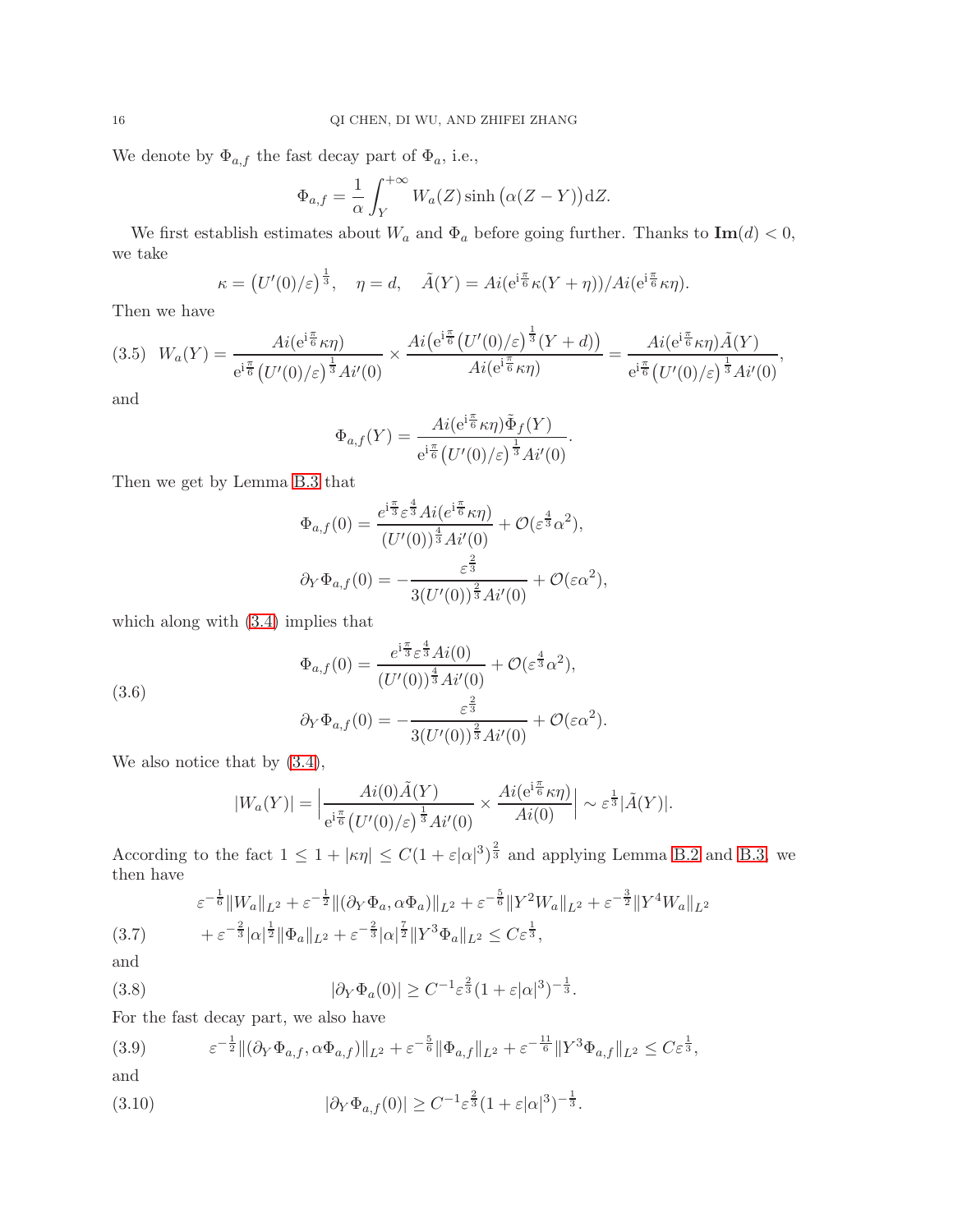As we mentioned before, we construct the fast mode  $(W, \Phi)$  around  $(W_a, \Phi_a)$  for the case of  $1 \leq |\alpha| < \infty$  and  $(W_f, \Phi_f)$  around  $(W_a, \Phi_{a,f})$  for the case of  $0 < |\alpha| \leq 1$ . More precisely, we define  $W=W_a+W_e$  with  $W_e$  satisfying

<span id="page-16-0"></span>(3.11) 
$$
\begin{cases} \mathrm{i}\varepsilon(\partial_Y^2 - \alpha^2)W_e + UW_e - U''\Phi_e = -(U - U'(0)Y)W_a + U''\Phi_a, \\ (\partial_Y^2 - \alpha^2)\Phi_e = W_e, \\ \Phi_e|_{Y=0} = \partial_Y W_e|_{Y=0} = 0, \end{cases}
$$

and  $W_f = W_a + W_{e,f}$  with  $W_{e,f}$  being the solution to

<span id="page-16-1"></span>(3.12) 
$$
\begin{cases} \mathrm{i}\varepsilon(\partial_Y^2 - \alpha^2)W_{e,f} + UW_{e,f} - U''\Phi_{e,f} = -(U - U'(0)Y)W_a + U''\Phi_{a,f}, \\ (\partial_Y^2 - \alpha^2)\Phi_e = W_{e,f}, \\ \Phi_e|_{Y=0} = \partial_Y W_e|_{Y=0} = 0. \end{cases}
$$

**Lemma 3.1.** Let  $c_1$  be the positive number in Proposition [2.1.](#page-5-1) Then for any  $0 < \varepsilon \leq c_1$ , the following statements hold.

• Let  $(W_e, \Phi_e)$  be the solution to [\(3.11\)](#page-16-0). Then for any  $1 \leq |\alpha| < +\infty$ , we have

<span id="page-16-2"></span>
$$
(3.13) \qquad \qquad \varepsilon^{\frac{1}{3}} \|(1+Y)W_e\|_{L^2} + \varepsilon^{\frac{2}{3}} \|(1+Y)(\partial_Y W_e, \alpha W_e)\|_{L^2} + \|(\partial_Y \Phi_e, \alpha \Phi_e)\|_{L^2} \leq C\varepsilon.
$$

• Let  $(W_{e,f}, \Phi_{e,f})$  be the solution to [\(3.12\)](#page-16-1). Then for any  $\alpha > 0$ , we have

<span id="page-16-3"></span>
$$
(3.14) \ \ \varepsilon^{\frac{1}{3}} \|(1+Y)W_{e,f}\|_{L^{2}} + \varepsilon^{\frac{2}{3}} \|(1+Y)(\partial_{Y}W_{e,f},\alpha W_{e,f})\|_{L^{2}} + \|(\partial_{Y}\Phi_{e,f},\alpha\Phi_{e,f})\|_{L^{2}} \leq C\varepsilon^{\frac{7}{6}}.
$$

**Remark 3.2.** The existence of  $(W_e, \Phi_e)$  and  $(W_{e,f}, \Phi_{e,f})$  are also deduced by Proposition [2.1.](#page-5-1)

Proof. We start our proof of  $(3.13)$ . We first notice that the source term in  $(3.11)$  can be written as

(3.15) 
$$
-(U - U'(0)Y)W_a + U''\Phi_a = -\partial_Y [(U - U'(0)Y)\partial_Y\Phi_a]
$$

$$
+ \partial_Y [(U' - U'(0))\Phi_a] + \alpha^2 (U - U'(0)Y)\Phi_a
$$

$$
= \partial_Y R_1 + R_2,
$$

where

(3.16) 
$$
R_1 = -(U - U'(0)Y)\partial_Y \Phi_a + (U' - U'(0))\Phi_a,
$$

(3.17) 
$$
R_2 = \alpha^2 (U - U'(0)Y)\Phi_a.
$$

Moreover,  $\lim_{Y \to +\infty} R_1(Y) = R_1|_{Y=0} = 0$ . Then

$$
\frac{1}{|\alpha|^2} \left| \int_0^{+\infty} (\partial_Y R_1 + R_2) dY \right| = \frac{1}{|\alpha|^2} \left| \int_0^{+\infty} R_2 dY \right| \leq C |\alpha|^{-2} \|(1+Y)R_2\|_{L^2}.
$$

Then by Proposition [2.1,](#page-5-1) for any  $0 < \varepsilon \leq c_1$ , we get

$$
\varepsilon^{\frac{1}{3}} \|(1+Y)W_{e}\|_{L^{2}} + \varepsilon^{\frac{2}{3}} \|(1+Y)(\partial_{Y}W_{e}, \alpha W_{e})\|_{L^{2}} + \|(\partial_{Y}\Phi_{e}, \alpha\Phi_{e})\|_{L^{2}} \n\leq C \bigg( \|(1+Y)^{2}(\partial_{Y}R_{1}+R_{2})\|_{L^{2}} + \frac{1}{|\alpha|^{2}} \bigg| \int_{0}^{+\infty} (\partial_{Y}R_{1}+R_{2}) dY \bigg| \bigg) \n\leq C \big( \|(1+Y)^{2}(\partial_{Y}R_{1}+R_{2})\|_{L^{2}} + |\alpha|^{-2} \|(1+Y)R_{2}\|_{L^{2}} \bigg).
$$

On the other hand, thanks to  $|(U - U'(0)Y)W_a| \leq CY^2|W_a|$ , we have

$$
||(1+Y)^2(\partial_Y R_1+R_2)||_{L^2}\leq C(||(1+Y)^2Y^2W_a||_{L^2}+||\Phi_a||_{L^2}),
$$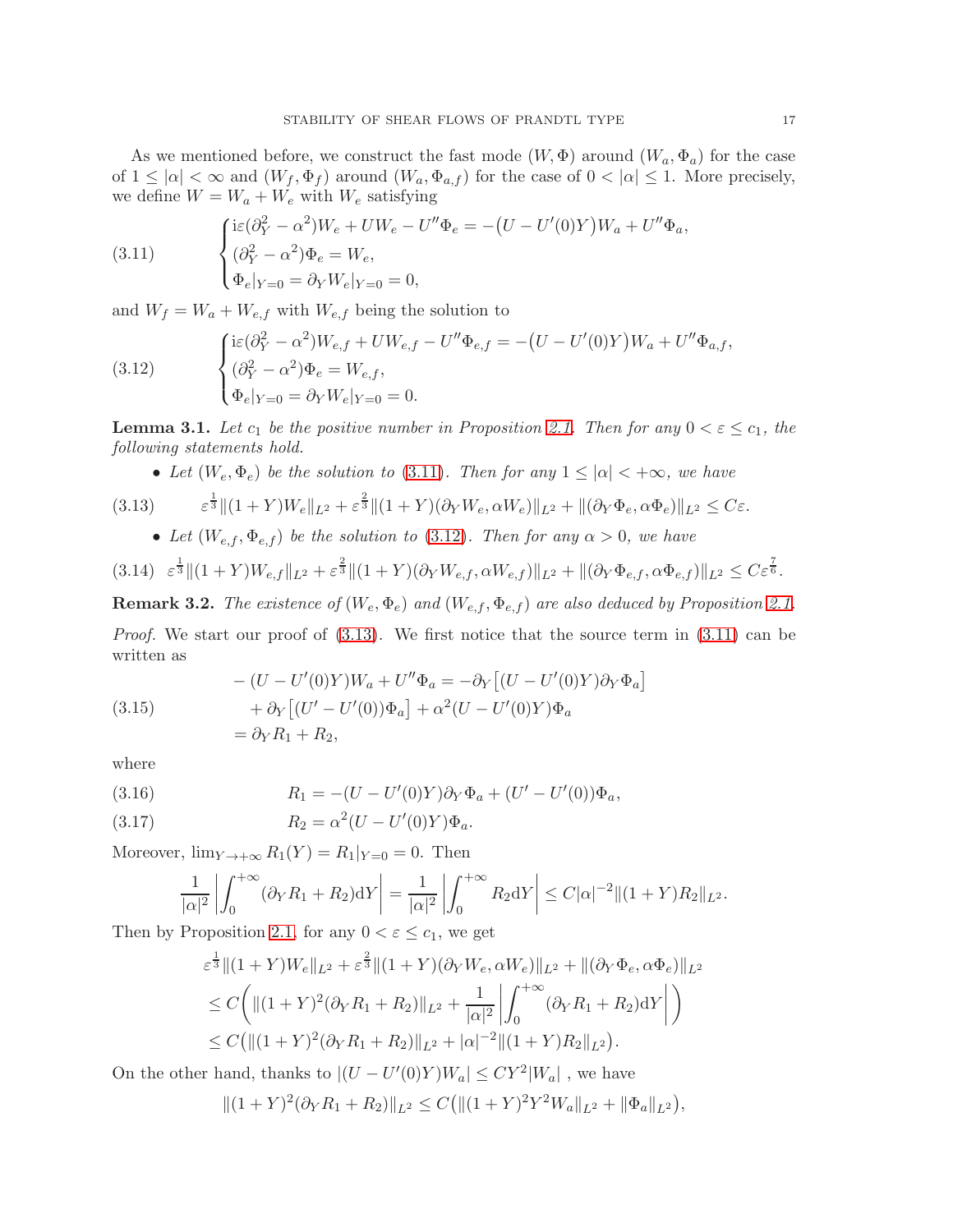and

$$
|\alpha|^{-2} \|(1+Y)R_2\|_{L^2} \le \|(1+Y)^3 \Phi_a\|_{L^2}.
$$

From [\(3.7\)](#page-15-0) and  $\varepsilon \leq 1$ ,  $|\alpha| \geq 1$ , we infer that

$$
\|(1+Y)^2Y^2W_a\|_{L^2} + \|\Phi_a\|_{L^2} + \|(1+Y)^3\Phi_a\|_{L^2} \leq C\varepsilon.
$$

Therefore, we obtain

$$
||(1+Y)^2(\partial_Y R_1+R_2)||_{L^2}+|\alpha|^{-2}||(1+Y)R_2||_{L^2}\leq C\varepsilon.
$$

Thus, we conclude

 $111$ 

$$
\varepsilon^{\frac{1}{3}} \|(1+Y)W_e\|_{L^2} + \varepsilon^{\frac{2}{3}} \|(1+Y)(\partial_Y W_e, \alpha W_e)\|_{L^2} + \|(\partial_Y \Phi_e, \alpha \Phi_e)\|_{L^2} \leq C\varepsilon.
$$

Now we turn to the proof of [\(3.14\)](#page-16-3). Again by Proposition [2.1,](#page-5-1) for any  $0 < \varepsilon \leq c_1$  and a similar argument as above, we have

$$
\varepsilon^{\frac{1}{3}} \|(1+Y)W_{e,f}\|_{L^{2}} + \varepsilon^{\frac{2}{3}} \|(1+Y)(\partial_{Y}W_{e,f}, \alpha W_{e,f})\|_{L^{2}} + \|(\partial_{Y}\Phi_{e,f}, \alpha \Phi_{e,f})\|_{L^{2}} \n\leq C \big( \|(1+Y)^{2}Y^{2}W_{a,f}\|_{L^{2}} + \|\Phi_{a,f}\|_{L^{2}} + \|(1+Y)^{3}\Phi_{a,f}\|_{L^{2}} \big),
$$

which along with [\(3.9\)](#page-15-1) implies that

$$
\varepsilon^{\frac{1}{3}} \|(1+Y)W_{e,f}\|_{L^{2}} + \varepsilon^{\frac{2}{3}} \|(1+Y)(\partial_{Y}W_{e,f},\alpha W_{e,f})\|_{L^{2}} + \|(\partial_{Y}\Phi_{e,f},\alpha\Phi_{e,f})\|_{L^{2}} \leq C\varepsilon^{\frac{7}{6}}.
$$

<span id="page-17-1"></span>**Lemma 3.3.** Let  $c_1$  be the constant in Proposition [2.1.](#page-5-1) There exist  $c_2 \in (0, c_1], \delta_* \in (0, 1],$ such that if  $\varepsilon |\alpha|^3 \leq \delta_*$ ,  $0 < \varepsilon \leq c_2$ , the following statements hold true:

(1) For any  $1 \leq |\alpha| < \infty$ , there exists a unique solution  $\Phi \in H^4$  to the homogeneous Orr-Sommerfeld equation satisfying

$$
\varepsilon^{-\frac{1}{6}}\|W\|_{L^2} + \varepsilon^{-\frac{1}{2}} \|(\partial_Y \Phi, \alpha \Phi)\|_{L^2} + \varepsilon^{-\frac{1}{3}} \|(\partial_Y \Phi, \alpha \Phi)\|_{L^\infty} \leq C \varepsilon^{\frac{1}{3}}.
$$

Moreover, we have

$$
|\partial_Y \Phi(0)| \ge C^{-1} \varepsilon^{\frac{2}{3}}, \quad \Phi(0) = 0.
$$

(2) For any  $\alpha > 0$ , there exists a unique solution  $\Phi_f \in H^4$  to the homogeneous Orr-Sommerfeld equation satisfying

$$
\varepsilon^{-\frac{1}{6}} \|W_f\|_{L^2} + \varepsilon^{-\frac{1}{2}} \|(\partial_Y \Phi_f, \alpha \Phi_f)\|_{L^2} + \varepsilon^{-\frac{1}{3}} \|(\partial_Y \Phi_f, \alpha \Phi_f)\|_{L^\infty} \leq C \varepsilon^{\frac{1}{3}}.
$$

Moreover, we have

$$
\partial_Y \Phi_f(0) = -\frac{\varepsilon^{\frac{2}{3}}}{3(U'(0))^{\frac{2}{3}}Ai'(0)} + \mathcal{O}(\varepsilon(1+\alpha^2)), \quad \Phi_f(0) = \frac{e^{i\frac{\pi}{3}}\varepsilon^{\frac{4}{3}}Ai(0)}{(U'(0))^{\frac{4}{3}}Ai'(0)} + \mathcal{O}(\varepsilon^{\frac{4}{3}}\alpha^2).
$$

*Proof.* We first show the first statement of this lemma. By [\(3.7\)](#page-15-0) and [\(3.13\)](#page-16-2), if  $\varepsilon |\alpha|^3 \leq \delta_* \leq$ 1,  $0 < \varepsilon \leq c_2 \leq c_1$ ,  $|\alpha| \geq 1$ , we have

<span id="page-17-0"></span>
$$
\varepsilon^{-\frac{1}{6}} \|W\|_{L^2} + \varepsilon^{-\frac{1}{2}} \|(\partial_Y \Phi, \alpha \Phi)\|_{L^2}
$$
  
\n
$$
\leq C \big( \varepsilon^{-\frac{1}{6}} \| (1+Y) W_a \|_{L^2} + \varepsilon^{-\frac{1}{2}} \|(\partial_Y \Phi_a, \alpha \Phi_a)\|_{L^2} + \varepsilon^{-\frac{1}{6}} \| (1+Y) W_e \|_{L^2}
$$
  
\n
$$
+ \varepsilon^{-\frac{1}{2}} \|(\partial_Y \Phi_e, \alpha \Phi_e)\|_{L^2} \big)
$$
  
\n
$$
\leq C \varepsilon^{\frac{1}{3}} (1 + \varepsilon^{\frac{1}{6}}) \leq C \varepsilon^{\frac{1}{3}} (1 + c_2^{\frac{1}{6}}) \leq C \varepsilon^{\frac{1}{3}}.
$$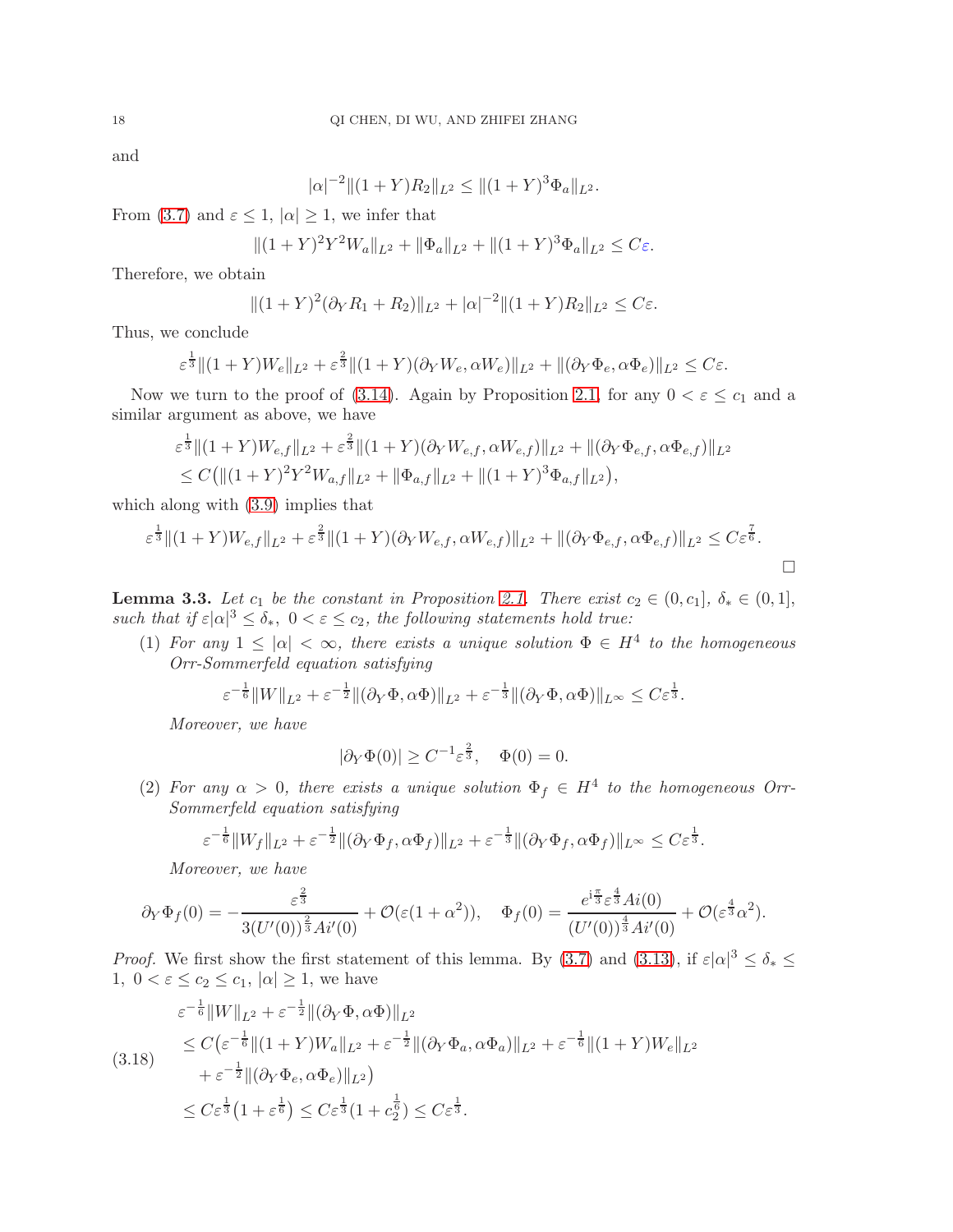By the interpolation, we get

(3.19) 
$$
\|(\partial_Y \Phi, \alpha \Phi)\|_{L^\infty} \le \|W\|_{L^2}^{\frac{1}{2}} \|(\partial_Y \Phi, \alpha \Phi)\|_{L^2}^{\frac{1}{2}} \le C\varepsilon^{\frac{2}{3}}.
$$

Again by [\(3.13\)](#page-16-2) and the interpolation, we have

$$
\|\partial_Y \Phi_e\|_{L^\infty} \le \|W_e\|_{L^2}^{\frac{1}{2}} \|(\partial_Y \Phi_e, \alpha \Phi_e)\|_{L^2}^{\frac{1}{2}} \le C\varepsilon^{\frac{5}{6}},
$$

which along with [\(3.8\)](#page-15-2) implies that

$$
|\partial_Y \Phi(0)| \ge |\partial_Y \Phi_a(0)| - \|\partial_Y \Phi_e\|_{L^\infty} \ge C^{-1} \varepsilon^{\frac{2}{3}} (1 - C \varepsilon^{\frac{1}{6}}).
$$

Then taking  $c_2$  sufficient small so that  $1 - C c_2^{\frac{1}{6}} \geq 1/2$ , we get

(3.20) 
$$
|\partial_Y \Phi(0)| \ge C^{-1} \varepsilon^{\frac{2}{3}}.
$$

Now we turn to the proof of the second statement. By a similar argument as [\(3.18\)](#page-17-0), we have

$$
\varepsilon^{-\frac{1}{6}}\|W_f\|_{L^2} + \varepsilon^{-\frac{1}{2}} \|(\partial_Y \Phi_f, \alpha \Phi_f)\|_{L^2} + \varepsilon^{-\frac{1}{3}} \|(\partial_Y \Phi_f, \alpha \Phi_f)\|_{L^\infty} \leq C \varepsilon^{\frac{1}{3}}.
$$

We also notice that

$$
|\partial_Y \Phi_f(0) - \partial_Y \Phi_{a,f}(0)| = |\Phi_{e,f}(0)| \le ||\Phi_{e,f}||_{L^{\infty}} \le ||W_{e,f}||_{L^2}^{\frac{1}{2}} ||\partial_Y \Phi_{e,f}||_{L^2}^{\frac{1}{2}} \le C\varepsilon
$$

and  $\Phi_f(0) = \Phi_{a,f}(0)$  which along with [\(3.6\)](#page-15-3) implies that

$$
\partial_Y \Phi_f(0) = -\frac{\varepsilon^{\frac{2}{3}}}{3(U'(0))^{\frac{2}{3}}Ai'(0)} + \mathcal{O}(\varepsilon(1+\alpha^2)), \quad \Phi_f(0) = \frac{e^{i\frac{\pi}{3}}\varepsilon^{\frac{4}{3}}Ai(0)}{(U'(0))^{\frac{4}{3}}Ai'(0)} + \mathcal{O}(\varepsilon^{\frac{4}{3}}\alpha^2).
$$

3.2. Construction of the slow mode. In this part, we construct a solution to the homogeneous Orr-Sommerfeld equation around a solution  $\varphi_{Ray}$  to the homogeneous Rayleigh when  $0 < \alpha \leq 1$ . Let  $\varphi = \varphi_0 + \varphi_1 + \varphi_2$  be the solution to the homogeneous Rayleigh equation constructed in Proposition [C.1.](#page-43-0) For  $0 < \alpha \leq 1$ , we define  $\varphi_{Ray}$  as follow

(3.21) 
$$
\varphi_{Ray} = \frac{c_E}{\alpha} \varphi, \quad c_E = \frac{\alpha}{\varphi_1(0)} = U'(0) + \mathcal{O}(\alpha).
$$

Then from Proposition [C.1,](#page-43-0) we directly have

<span id="page-18-1"></span>**Lemma 3.4.** For any  $0 < \alpha \leq 1$ , there exits a solution  $\varphi_{Ray} \in H^1(\mathbb{R}_+)$  to the homogeneous Rayleigh equation satisfying the following properties:  $\varphi_{Ray} = \varphi_{Ray,0} + \varphi_{Ray,1} + \varphi_{Ray,2}$  with

<span id="page-18-0"></span>(3.22) 
$$
\varphi_{Ray,0} = \frac{c_E}{\alpha} U e^{-\alpha Y}, \quad \varphi_{Ray,1}(0) = 1,
$$

$$
\|\partial_Y \varphi_{Ray,1}\|_{L^2} + \|\varphi_{Ray,1}\|_{L^2} \leq C,
$$

$$
\|\partial_Y \varphi_{Ray,2}\|_{L^2} + \alpha \|\varphi_{Ray,2}\|_{L^2} \leq C\alpha^{\frac{1}{2}}.
$$

In particular, we have

(3.23)  $\varphi_{Rau}(0) = 1.$ 

If  $\frac{U''}{U}$  $U''_{\overline{U}} \in L^2(\mathbb{R}_+)$  in addition, then  $\varphi_{Ray,1}, \varphi_{Ray,2} \in H^2(\mathbb{R}_+).$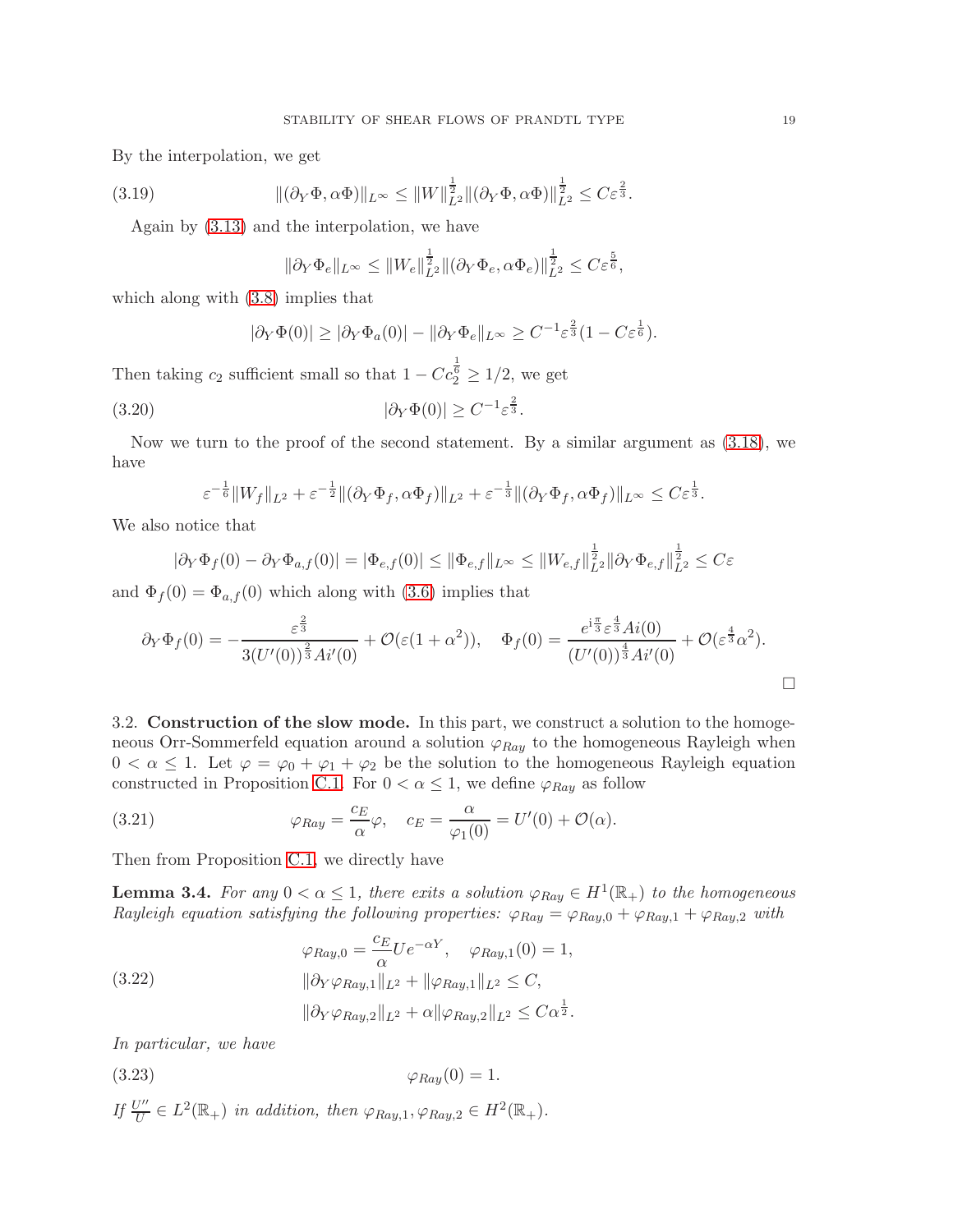We denote  $OS = i\varepsilon(\partial_Y^2 - \alpha^2)^2 + U(\partial_Y^2 - \alpha^2) - U''$ . We observe that  $OS[\varphi_{Ray}] = i\varepsilon (\partial_Y^2 - \alpha^2)^2 \varphi_{Ray},$ 

whose source term contains too much singularity. Hence, we introduce  $\psi$  being the solution to the following system:

<span id="page-19-0"></span>(3.24) 
$$
\begin{cases} \mathrm{i}\varepsilon(\partial_Y^2 - \alpha^2)\psi + U\psi = \mathrm{i}\varepsilon(\partial_Y^2 - \alpha^2)\varphi_{Ray}, & Y > 0, \\ \psi(0) = 0. \end{cases}
$$

<span id="page-19-2"></span>**Lemma 3.5.** Let  $\alpha \in (0,1]$  and  $\psi$  be the solution of [\(3.24\)](#page-19-0). Then  $\psi = \psi_0 + \psi_1$  with

$$
\varepsilon^{\frac{1}{3}} \|\partial_Y \psi_0\|_{L^2} + \|\psi_0\|_{L^2} \leq C\alpha^{-1} \varepsilon^{\frac{2}{3}},
$$
  

$$
\varepsilon^{\frac{1}{3}} \|\partial_Y \psi_1\|_{L^2} + \alpha \|\psi_1\|_{L^2} \leq C\varepsilon^{\frac{1}{3}}.
$$

Proof. We first notice that

$$
(\partial_Y^2 - \alpha^2)\varphi_{Ray} = \frac{U''}{U}\varphi_{Ray} = \frac{U''}{U}\varphi_{Ray,0} + \frac{U''}{U}(\varphi_{Ray,1} + \varphi_{Ray,2})
$$

$$
= \frac{c_E}{\alpha}U''e^{-\alpha Y} + \frac{U''}{U}(\varphi_{Ray,1} + \varphi_{Ray,2}).
$$

Then we decompose  $\psi$  as  $\psi = \psi_0 + \psi_1$ , where  $\psi_0$  is the solution to

(3.25) 
$$
i\varepsilon(\partial_Y^2 - \alpha^2)\psi_0 + U\psi_0 = i\varepsilon \frac{c_E}{\alpha}U''e^{-\alpha Y}, \quad \psi_0(0) = 0,
$$

and  $\psi_1$  is the solution to

(3.26) 
$$
i\varepsilon (\partial_Y^2 - \alpha^2)\psi_1 + U\psi_1 = i\varepsilon \frac{U''}{U}(\varphi_{Ray,1} + \varphi_{Ray,2}), \quad \psi_2(0) = 0.
$$

By the first statement in Lemma [2.2,](#page-6-4) we have

$$
\|\partial_Y \psi_0\|_{L^2} \le C\varepsilon^{\frac{1}{3}}\alpha^{-1} \|U''e^{-\alpha Y}\|_{L^2} \le C\varepsilon^{\frac{1}{3}}\alpha^{-1},
$$
  

$$
\|\psi_0\|_{L^2} \le C\varepsilon^{\frac{2}{3}}\alpha^{-1} \|U''e^{-\alpha Y}\|_{L^2} \le C\varepsilon^{\frac{2}{3}}\alpha^{-1}.
$$

According to the last statement in Lemma [2.2](#page-6-4) and [\(3.22\)](#page-18-0), we have

$$
\|\partial_Y \psi_1\|_{L^2} \le C \|\frac{YU''}{U}(\varphi_{Ray,1} + \varphi_{Ray,2})\|_{L^2} \le C,
$$
  

$$
\alpha \|\psi_1\|_{L^2} \le C\alpha \varepsilon^{\frac{1}{3}} \|\frac{YU''}{U}(\varphi_{Ray,1} + \varphi_{Ray,2})\|_{L^2} \le C\alpha \varepsilon^{\frac{1}{3}}.
$$

 $\Box$ 

Now we are ready to construct the slow mode. We define  $\phi_s = \varphi_{Ray} + \psi + \tilde{\phi}$ , where  $\tilde{\phi}$  is the solution to

<span id="page-19-1"></span>(3.27) 
$$
\begin{cases} \mathrm{i}\varepsilon(\partial_Y^2 - \alpha^2)\tilde{w} + U\tilde{w} - U''\tilde{\phi} = -2\partial_Y(U'\psi), \\ (\partial_Y^2 - \alpha^2)\tilde{\phi} = \tilde{w}, \\ \tilde{\phi}|_{Y=0} = \partial_Y\tilde{w}|_{Y=0} = 0. \end{cases}
$$

<span id="page-19-3"></span>**Lemma 3.6.** Let  $\alpha \in (0,1]$  and  $0 < \varepsilon \leq c_1$ , where  $c_1$  is the small positive constant in Proposition [2.1.](#page-5-1) Suppose that  $\tilde{\phi}$  is the solution to [\(3.27\)](#page-19-1). Then we have

$$
\varepsilon^{\frac{1}{3}} \|(1+Y)\tilde{w}\|_{L^{2}} + \varepsilon^{\frac{2}{3}} \|(1+Y)(\partial_{Y}\tilde{w}, \alpha\tilde{w})\|_{L^{2}} + \varepsilon \|(1+Y)(\partial_{Y}^{2} - \alpha^{2})\tilde{w}\|_{L^{2}} + \|(\partial_{Y}\tilde{\phi}, \alpha\tilde{\phi})\|_{L^{2}} \leq C(\alpha^{-1}\varepsilon^{\frac{1}{3}} + 1).
$$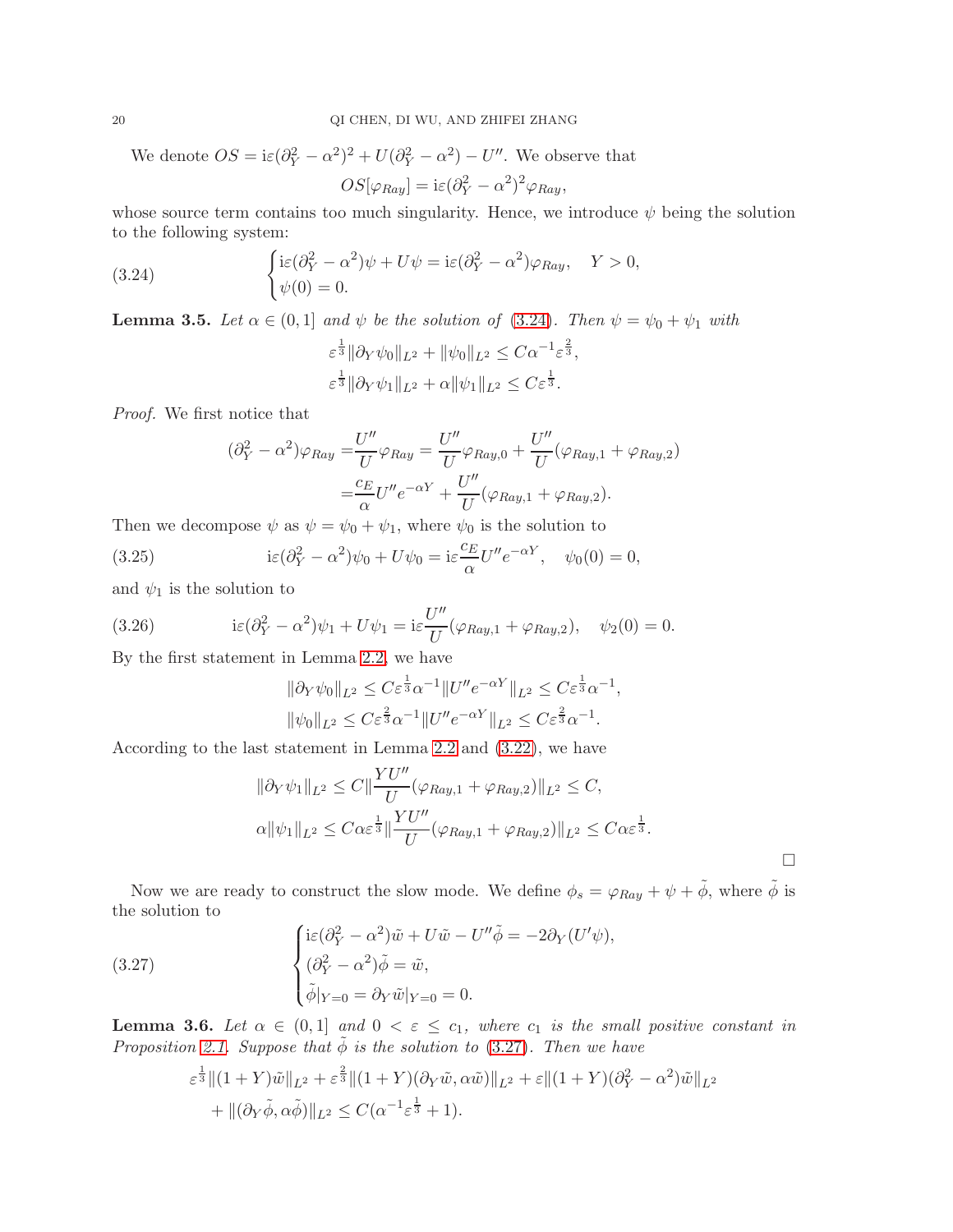*Proof.* From Proposition [2.1](#page-5-1) and the fact  $U'\psi|_{Y=0} = 0$ , we have

$$
\varepsilon^{\frac{1}{3}} \|(1+Y)\tilde{w}\|_{L^{2}} + \varepsilon^{\frac{2}{3}} \|(1+Y)(\partial_{Y}\tilde{w}, \alpha\tilde{w})\|_{L^{2}} + \varepsilon \|(1+Y)(\partial_{Y}^{2} - \alpha^{2})\tilde{w}\|_{L^{2}} \n+ \|(\partial_{Y}\tilde{\phi}, \alpha\tilde{\phi})\|_{L^{2}} \leq C \|(1+Y)^{2}\partial_{Y}(U'\psi)\|_{L^{2}}.
$$

On the other hand, we get by Lemma [3.5](#page-19-2) that

$$
||(1 + Y)^2 \partial_Y (U'\psi)||_{L^2} \le ||(1 + Y)^2 U''\psi||_{L^2} + ||(1 + Y)^2 U' \partial_Y \psi||_{L^2}
$$
  
\n
$$
\le ||(1 + Y)^2 Y U''||_{L^\infty} ||\psi/Y||_{L^2} + ||(1 + Y)^2 U'||_{L^\infty} ||\partial_Y \psi||_{L^2}
$$
  
\n
$$
\le C ||\partial_Y \psi||_{L^2} \le C(\alpha^{-1} \varepsilon^{\frac{1}{3}} + 1).
$$

Therefore, we obtain

$$
\varepsilon^{\frac{1}{3}} \|(1+Y)\tilde{w}\|_{L^{2}} + \varepsilon^{\frac{2}{3}} \|(1+Y)(\partial_{Y}\tilde{w}, \alpha\tilde{w})\|_{L^{2}} + \varepsilon \|(1+Y)(\partial_{Y}^{2} - \alpha^{2})\tilde{w}\|_{L^{2}} + \|(\partial_{Y}\tilde{\phi}, \alpha\tilde{\phi})\|_{L^{2}} \leq C(\alpha^{-1}\varepsilon^{\frac{1}{3}} + 1).
$$

<span id="page-20-1"></span>**Proposition 3.7.** Let  $\alpha \in (0,1]$  and  $0 < \varepsilon \leq c_1$ , where  $c_1$  is the small positive constant in Proposition [2.1.](#page-5-1) Then there exists a solution  $\phi_s \in H^4$  to the homogeneous Orr-Sommerfeld equation such that

$$
\phi_s = \frac{c_E}{\alpha} U e^{-\alpha Y} + \phi_{s, re}, \quad \phi_{s, re}(0) = 1,
$$

where

$$
\begin{aligned} &\|(\partial_Y \phi_{s, re}, \alpha \phi_{s, re})\|_{L^2} \le C(1 + \alpha^{-1} \varepsilon^{\frac{1}{3}}),\\ &\|\partial_Y \phi_{s, re}\|_{L^\infty} \le C(\varepsilon^{-\frac{1}{4}} + \alpha^{-1} \varepsilon^{\frac{1}{12}}),\\ &\|(\partial_Y^2 - \alpha^2) \phi_{s, re}\|_{L^2} \le C(\varepsilon^{-\frac{1}{3}} + \alpha^{-1} \varepsilon^{-\frac{1}{6}}). \end{aligned}
$$

In particular,

$$
\partial_Y \phi_s(0) = \frac{c_E U'(0)}{\alpha} + \mathcal{O}(\varepsilon^{-\frac{1}{4}} + \alpha^{-1} \varepsilon^{\frac{1}{12}}).
$$

*Proof.* Recall that  $\phi_s = \varphi_{Ray} + \psi + \tilde{\phi}$ . First of all, we show  $\phi_s \in H^2$ . For this moment, we assume that  $U''/U \in L^2(\mathbb{R}_+)$  and later we recover the  $H^2$  regularity of  $\phi_s$  without the assumption  $U''/U \in L^2(\mathbb{R}_+)$ . By Lemma [3.4](#page-18-1)[-3.6,](#page-19-3) we obtain that  $\phi_s \in H^2$ . Hence,  $\phi_s$  satisfies the homogeneous Orr-Sommerfeld equation in the following weak sense

$$
\langle U(\partial_Y^2 - \alpha^2)\phi_s - U''\phi_s, h \rangle + i\varepsilon \langle (\partial_Y^2 - \alpha^2)\phi_s, (\partial_Y^2 - \alpha^2)h \rangle = 0, \quad h \in H^2, \ \partial_Y h(0) = 0,
$$

which implies that  $w_s = (\partial_Y^2 - \alpha^2)\phi_s$  is a weak solution to the Poisson equation i $\varepsilon (\partial_Y^2 - \alpha^2)w_s =$  $-Uw_s + U''\phi_s$  with the Neumann boundary condition  $\partial_Y w_s|_{Y=0} = 0$ . Therefore, we have  $w_s \in H^2$  and

<span id="page-20-0"></span>(3.28) 
$$
\langle Uw_s - U''\phi_s, w_s \rangle - i\varepsilon (\|\partial_Y w_s\|_{L^2}^2 + \alpha^2 \|w_s\|_{L^2}^2) = 0.
$$

According to Lemma [2.2](#page-6-4) and Remark [2.4,](#page-6-5) we have

$$
||w_s||_{L^2} \leq C\varepsilon^{-\frac{1}{3}} ||U''\phi_s||_{L^2}.
$$

Hence, the  $H^2$  regularity of  $\phi_s$  is controlled by  $||U''\phi_s||_{L^2}$ , which means that the assumption  $U''/U \in L^2$  is not required. Now we complete the proof of  $\phi_s \in H^4$ .

 $\Box$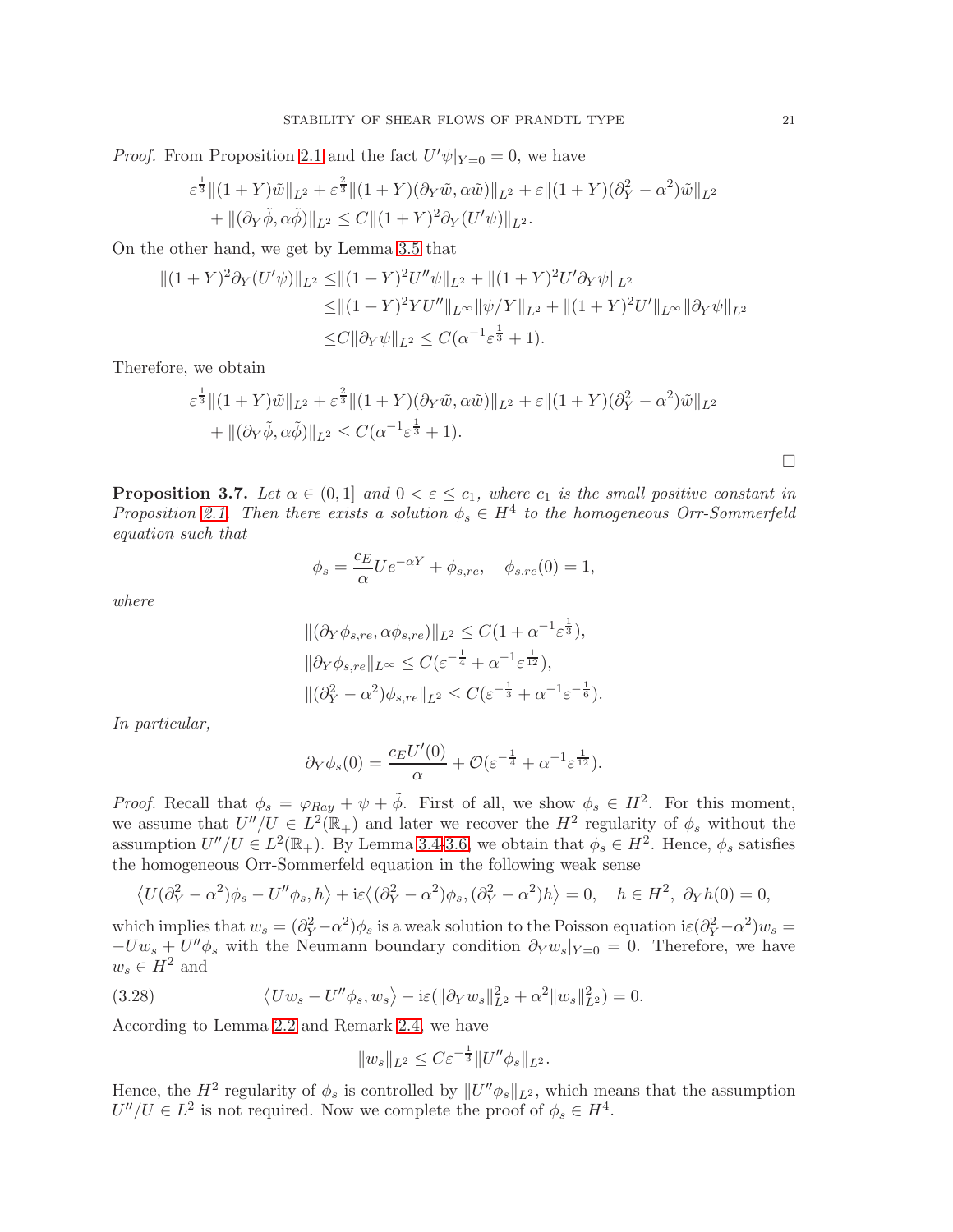By Lemma [3.4-](#page-18-1)Lemma [3.6,](#page-19-3) we directly have

$$
\|(\partial_Y \phi_{s, re}, \alpha \phi_{s, re})\|_{L^2} \le C(1 + \alpha^{-1} \varepsilon^{\frac{1}{3}}).
$$

Now we show the estimates about  $\|(\partial_Y^2 - \alpha^2)\phi_{s,re}\|_{L^2}$ . Recall that

$$
\phi_{s,re} = \phi_s - \frac{c_E}{\alpha} U e^{-\alpha Y}, \quad w_{s,re} = (\partial_Y^2 - \alpha^2) \phi_{s,re}
$$

which along with [\(3.28\)](#page-20-0) implies

<span id="page-21-0"></span>
$$
(3.29) \begin{aligned} \left\langle -2c_E U U' e^{-\alpha Y} + U w_{s, re} - U'' \phi_{s, re}, c_E \alpha^{-1} (U'' e^{-\alpha Y} - 2\alpha U' e^{-\alpha Y}) + w_{s, re} \right\rangle \\ &- i\varepsilon (\|\partial_Y w_s\|_{L^2}^2 + \alpha^2 \|w_s\|_{L^2}^2) = 0 \end{aligned}
$$

By taking the real part of the above equality, we obtain

$$
\|\sqrt{U}w_{s,re}\|_{L^2}^2 = \mathbf{Re}\langle 2c_E U U' e^{-\alpha Y} + U'' \phi_{s,re}, w_{s,re}\rangle - \mathbf{Re}\langle U w_{s,re}, \frac{c_E}{\alpha} (U''e^{-\alpha Y} - 2\alpha U'e^{-\alpha Y})\rangle + \mathbf{Re}\langle 2c_E U U'e^{-\alpha Y} + U'' \phi_{s,re}, \frac{c_E}{\alpha} (U''e^{-\alpha Y} - 2\alpha U'e^{-\alpha Y})\rangle,
$$

which shows that

$$
\begin{split} \|\sqrt{U}w_{s,re}\|_{L^{2}}^{2} \leq & C\|U^{\frac{1}{2}}U'e^{-\alpha Y}\|_{L^{2}}^{2} + \|U''\phi_{s,re}\|_{L^{2}}\|w_{s,re}\|_{L^{2}} \\ & + C\alpha^{-2}\|U^{\frac{1}{2}}(U''e^{-\alpha Y} - 2\alpha U'e^{-\alpha Y})\|_{L^{2}}^{2} + C\alpha^{-1}(1 + \|U''\phi_{s,re}\|_{L^{2}}) \\ \leq & C\alpha^{-2} + \|U''\phi_{s,re}\|_{L^{2}}\|w_{s,re}\|_{L^{2}} + C\alpha^{-1}(1 + \|U''\phi_{s,re}\|_{L^{2}}). \end{split}
$$

On the other hand, notice that  $\phi_{s,re} = \varphi_{Ray,1} + \varphi_{Ray,2} + \psi + \tilde{\phi}$ , and then

$$
||U''\phi_{s,re}||_{L^2} \le ||U''\varphi_{Ray,1}||_{L^2} + ||U''(\phi_{s,re} - \varphi_{Ray,1})||_{L^2},
$$

which along with the fact  $(\phi_{s,re} - \varphi_{Ray,1})|_{Y=0} = 0$  implies

$$
||U''\phi_{s,re}||_{L^2} \leq C ||\varphi_{Ray,1}||_{L^2} + C ||\frac{\phi_{s,re} - \varphi_{Ray,1}}{Y}||_{L^2}
$$
  
 
$$
\leq C ||\varphi_{Ray,1}||_{L^2} + C(||\partial_Y \phi_{s,re}||_{L^2} + ||\partial_Y \varphi_{Ray,1}||_{L^2}) \leq C \Big(1 + \frac{\varepsilon^{\frac{1}{3}}}{\alpha}\Big).
$$

Hence, we have

<span id="page-21-1"></span>(3.30) 
$$
\|\sqrt{U}w_{s,re}\|_{L^2}^2 \leq C\alpha^{-2} + C\Big(1+\frac{\varepsilon^{\frac{1}{3}}}{\alpha}\Big)\|w_{s,re}\|_{L^2}.
$$

From the imaginary part of [\(3.29\)](#page-21-0), we have

(3.31)  
\n
$$
\varepsilon(||\partial_Y w_s||_{L^2}^2 + \alpha^2 ||w_s||_{L^2}^2)
$$
\n
$$
\leq C\alpha^{-1} ||\sqrt{U}w_{s,re}||_{L^2} + C\alpha^{-1} ||U''\phi_{s,re}||_{L^2} + C ||w_{s,re}||_{L^2}
$$
\n
$$
+ C||U''\phi_{s,re}||_{L^2} ||w_{s,re}||_{L^2}
$$

$$
\leq C\alpha^{-2} + C\Big(1+\frac{\varepsilon^{\frac{1}{3}}}{\alpha}\Big)\|w_{s,re}\|_{L^{2}}.
$$

Thanks to  $w_{s, re} = w_s - c_E \alpha^{-1} U'' e^{-\alpha Y} + 2c_E U' e^{-\alpha Y}$ , we have

$$
\|\partial_Y w_{s, re}\|_{L^2}^2 + \alpha^2 \|w_{s, re}\|_{L^2}^2 \le \|\partial_Y w_s\|_{L^2}^2 + \alpha^2 \|w_s\|_{L^2} + C\alpha^{-1}.
$$

Thus, we have

<span id="page-21-2"></span>(3.32) 
$$
\varepsilon(\|\partial_Y w_{s, re}\|_{L^2}^2 + \alpha^2 \|w_{s, re}\|_{L^2}^2) \leq C\alpha^{-2} + C\Big(1 + \frac{\varepsilon^{\frac{1}{3}}}{\alpha}\Big) \|w_{s, re}\|_{L^2}.
$$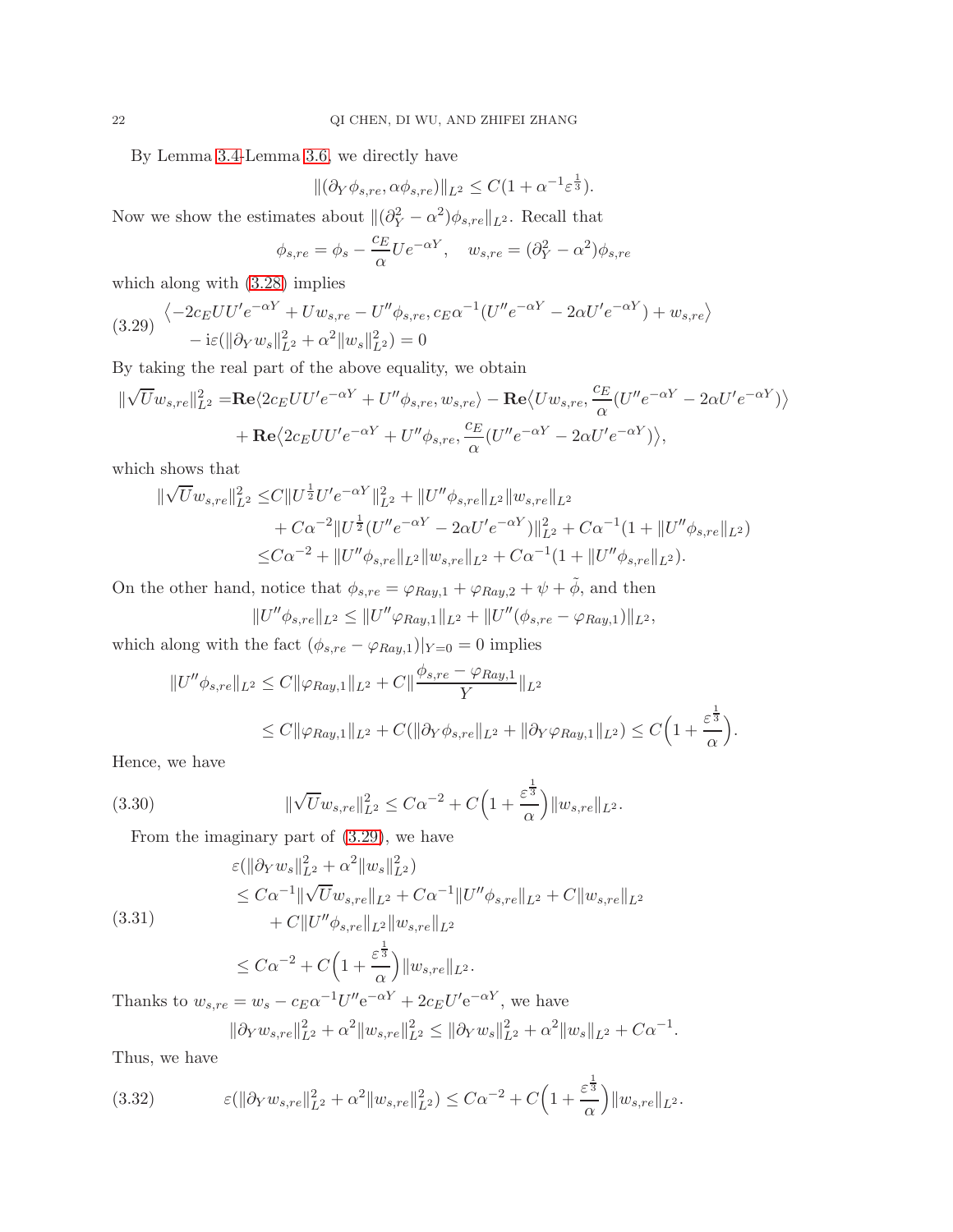By a similar interpolation inequality as [\(2.6\)](#page-7-4), we get

$$
||w_{s,re}||_{L^{2}} \leq C\varepsilon^{\frac{1}{6}} ||\partial_{Y} w_{s,re}||_{L^{2}}^{\frac{1}{2}} ||w_{s,re}||_{L^{2}}^{\frac{1}{2}} + C\varepsilon^{-\frac{1}{6}} ||\sqrt{U}w_{s,re}||_{L^{2}},
$$

which along with [\(3.30\)](#page-21-1) and [\(3.32\)](#page-21-2) implies that

$$
||w_{s,re}||_{L^{2}} \leq C\varepsilon^{\frac{1}{6}} \Big( \alpha^{-\frac{1}{2}} \varepsilon^{-\frac{1}{4}} + (\varepsilon^{\frac{1}{4}} + \varepsilon^{-\frac{1}{6}} \alpha^{-\frac{1}{4}})||w_{s,re}||_{L^{2}}^{\frac{1}{4}} \Big) ||w_{s,re}||_{L^{2}}^{\frac{1}{2}} + C\varepsilon^{-\frac{1}{6}} \Big( \alpha^{-1} + (1 + \varepsilon^{\frac{1}{6}} \alpha^{-\frac{1}{2}})||w_{s,re}||_{L^{2}}^{\frac{1}{2}} \Big) \leq C \Big( \varepsilon^{-\frac{1}{6}} \alpha^{-1} + \varepsilon^{-\frac{1}{3}} \Big).
$$

Then we finally have

$$
\|(\partial_Y^2 - \alpha^2)\phi_{s, re}\|_{L^2} = \|w_{s, re}\|_{L^2} \le C\left(\varepsilon^{-\frac{1}{6}}\alpha^{-1} + \varepsilon^{-\frac{1}{3}}\right),
$$

and by the interpolation,

$$
\|\partial_Y\phi_{s,re}\|_{L^\infty}\leq C\big(\varepsilon^{-\frac{1}{3}}+\alpha^{-1}\varepsilon^{-\frac{1}{6}}\big)^{\frac{1}{2}}\big(1+\alpha^{-1}\varepsilon^{\frac{1}{3}}\big)^{\frac{1}{2}}\leq C\big(\varepsilon^{-\frac{1}{4}}+\alpha^{-1}\varepsilon^{\frac{1}{12}}\big).
$$

This completes the proof of the proposition.  $\Box$ 

3.3. **Boundary corrector.** Here we will construct the boundary corrector  $\Phi_b$ . Since  $|\partial_Y \Phi(0)| \ge$  $C^{-1} \varepsilon^{\frac{2}{3}}$ , we know that the solution  $W_b$  to [\(3.1\)](#page-14-0) can be given by  $W_b = W/\partial_Y \Phi(0)$  for the case of  $1 \leq |\alpha| < \infty$ . For the case of  $0 < |\alpha| \leq 1$ , we need to use the slow mode  $\phi_s$  to modify the boundary value of  $\Phi_f$ .

<span id="page-22-0"></span>**Proposition 3.8.** Let  $c_1$  be the constant in Proposition [2.1.](#page-5-1) There exist  $c_2 \in (0, c_1], \delta_* \in$  $(0, 1]$ , such that if  $\varepsilon |\alpha|^3 \leq \delta_*$ ,  $0 < \varepsilon \leq c_2$ , there exists a unique solution  $\Phi_b \in H^4 \cap H_0^1$  to the homogeneous Orr-Sommerfeld equation [\(3.1\)](#page-14-0) satisfying the following properties:

• If  $1 \leq |\alpha| < \infty$ , then we have

$$
\varepsilon^{\frac{1}{6}} \|W_b\|_{L^2} + \varepsilon^{-\frac{1}{6}} \|(\partial_Y \Phi_b, \alpha \Phi_b)\|_{L^2} + \|(\partial_Y \Phi_b, \alpha \Phi_b)\|_{L^\infty} \leq C.
$$

• If  $0 < |\alpha| \leq 1$ , then we have

$$
\varepsilon^{\frac{1}{6}} \|W_b\|_{L^2} + \frac{\alpha + \varepsilon^{\frac{2}{3}}}{\alpha \varepsilon^{\frac{1}{6}} + \varepsilon^{\frac{2}{3}}} \|(\partial_Y \Phi_b, \alpha \Phi_b)\|_{L^2} + \|(\partial_Y \Phi_b, \alpha \Phi_b)\|_{L^\infty} \leq C.
$$

*Proof.* We first consider the case of  $1 \leq |\alpha| < \infty$ . We define  $\Phi_b(Y) = \Phi(Y)/\partial_Y \Phi(0)$ . By Lemma [3.3,](#page-17-1) we have

$$
\varepsilon^{\frac{1}{6}} \|W_b\|_{L^2} + \varepsilon^{-\frac{1}{6}} \|(\partial_Y \Phi_b, \alpha \Phi_b)\|_{L^2} + \|(\partial_Y \Phi_b, \alpha \Phi_b)\|_{L^\infty} \leq C.
$$

Now we turn to the case of  $0 < |\alpha| \leq 1$ . We may assume  $0 < \alpha \leq 1$ . Recall that

$$
\Phi_f(0) = \Phi_{a,f}(0) = \alpha^{-1} \int_0^{+\infty} W_a(Z) \sinh(\alpha Z) dZ.
$$

We define

$$
\Phi_b = A\Phi_f + B\phi_s,
$$

where

$$
A = \frac{1}{\partial_Y \Phi_f(0) - \Phi_f(0)\partial_Y \phi_s(0)}, \quad B = -\frac{\Phi_f(0)}{\partial_Y \Phi_f(0) - \Phi_f(0)\partial_Y \phi_s(0)}.
$$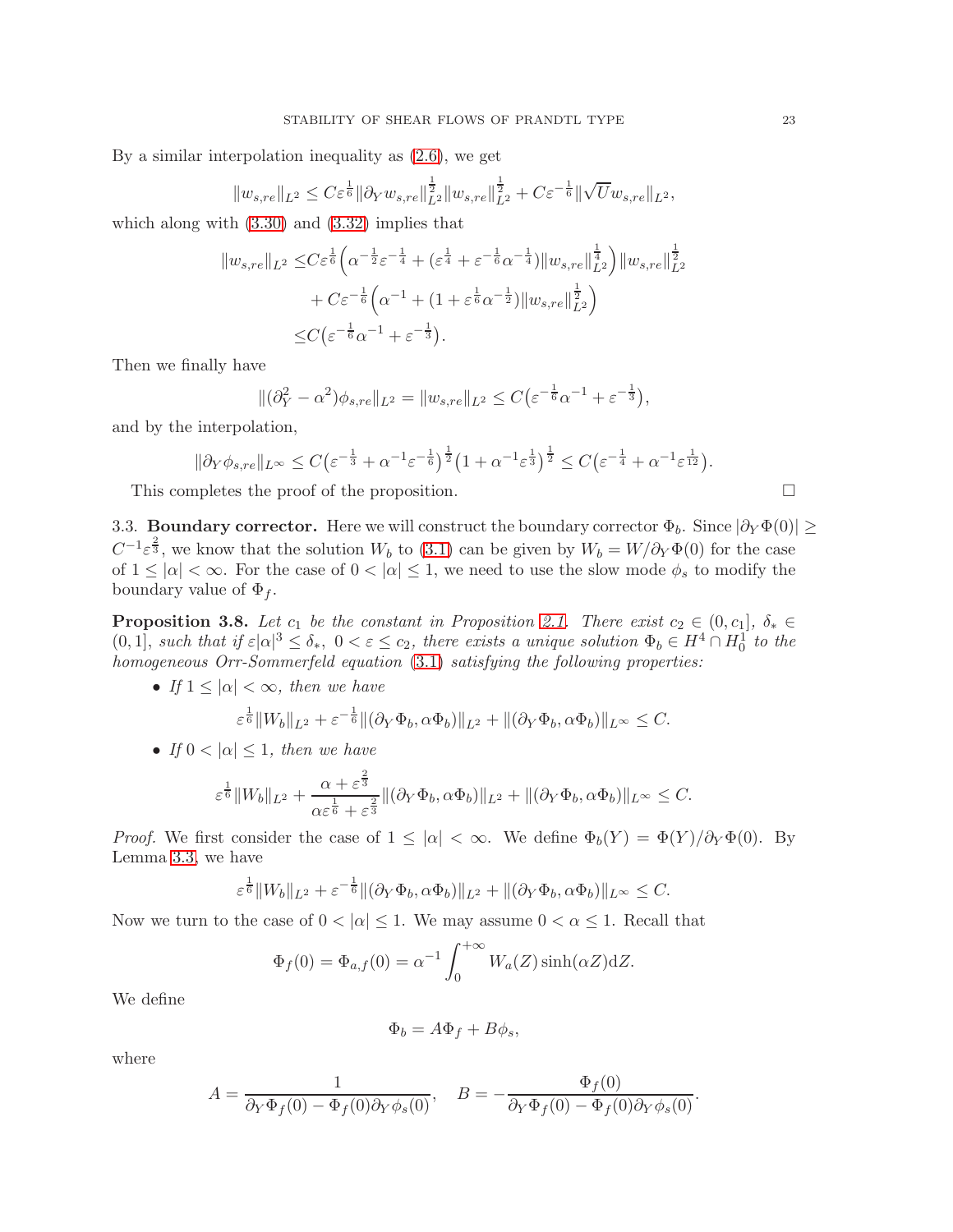It is easy to check that  $\Phi_b(0) = 0, \partial_Y \Phi_b(0) = 1$ . From Lemma [3.3](#page-17-1) and Proposition [3.7,](#page-20-1) we infer that

$$
\partial_Y \Phi_f(0) - \Phi_f(0) \partial_Y \phi_s(0) = -\frac{\varepsilon^{\frac{2}{3}}}{3(U'(0))^{\frac{2}{3}} A i'(0)} + \frac{e^{i\frac{\pi}{3}} \varepsilon^{\frac{4}{3}} Ai(0) (U'(0))^{\frac{2}{3}}}{Ai'(0)\alpha} + \mathcal{O}(\varepsilon + \varepsilon^{\frac{17}{12}} \alpha^{-1}).
$$

On the other hand, notice that

$$
\left|-\frac{\varepsilon^{\frac{2}{3}}}{3(U'(0))^{\frac{2}{3}}Ai'(0)}+\frac{e^{i\frac{\pi}{3}}\varepsilon^{\frac{4}{3}}Ai(0)(U'(0))^{\frac{2}{3}}}{Ai'(0)\alpha}\right|\geq C\left(\varepsilon^{\frac{2}{3}}+\frac{\varepsilon^{\frac{4}{3}}}{\alpha}\right),
$$

Therefore, we obtain

$$
|\partial_Y \Phi_f(0) - \Phi_f(0)\partial_Y \phi_s(0)| \ge C\left(\varepsilon^{\frac{2}{3}} + \frac{\varepsilon^{\frac{4}{3}}}{\alpha}\right).
$$

Thus,

$$
|A| \le C \frac{\alpha}{\varepsilon^{\frac{2}{3}}(\alpha + \varepsilon^{\frac{2}{3}})}, \quad |B| \le C \frac{\alpha \varepsilon^{\frac{2}{3}}}{\alpha + \varepsilon^{\frac{2}{3}}}
$$

,

which along with Lemma [3.3](#page-17-1) and Proposition [3.7](#page-20-1) imply that

$$
\|(\partial_Y \Phi_b, \alpha \Phi_b)\|_{L^2} \leq C \frac{\varepsilon^{\frac{2}{3}} + \alpha \varepsilon^{\frac{1}{6}}}{\varepsilon^{\frac{2}{3}} + \alpha}, \quad \|(\partial_Y^2 - \alpha^2)\Phi_b\|_{L^2} \leq C\varepsilon^{-\frac{1}{6}}, \quad \|(\partial_Y \Phi_b, \alpha \Phi_b)\|_{L^\infty} \leq C.
$$

This finishes the proof of the proposition.

#### 4. Orr-Sommerfeld equation with non-slip boundary condition

This section is devoted to solve the Orr-Sommerfeld equation [\(1.9\)](#page-3-1). Since the source term of [\(1.9\)](#page-3-1) belongs to  $H^{-1}$ , we decompose the solution  $\phi$  as  $\phi = \phi_0 + \phi_1$ , where  $\phi_0$  and  $\phi_1$  solve the following system respectively,

<span id="page-23-0"></span>(4.1) 
$$
\begin{cases} \partial_Y (U \partial_Y \phi_0) - \alpha^2 U \phi_0 + i \varepsilon (\partial_Y^2 - \alpha^2)^2 \phi_0 = -f_2 - \frac{i}{\alpha} \partial_Y f_1, \\ \phi_0|_{Y=0} = \partial_Y \phi_0|_{Y=0} = 0, \end{cases}
$$

and

<span id="page-23-1"></span>(4.2) 
$$
\begin{cases} U(\partial_Y^2 - \alpha^2)\phi_1 + i\varepsilon(\partial_Y^2 - \alpha^2)^2\phi_1 - U''\phi_1 = \partial_Y(U'\phi_0), \\ \phi_1|_{Y=0} = \partial_Y\phi_1|_{Y=0} = 0. \end{cases}
$$

Remark 4.1. The main reason that we use this decomposition is as follows.

- All of terms on the left hand side of  $(4.1)$  are the divergence form, so that we can obtain good estimates by simple energy method.
- The source term in [\(4.2\)](#page-23-1) satisfies  $\int_0^\infty \partial Y (U' \phi_0) dY' = 0$ , which reduces  $|\alpha|^{-2}$  order loss compared with general  $L^2$  source term.

Therefore, our main task of this section is to solve [\(4.2\)](#page-23-1). For this purpose, we first focus on the Orr-Sommerfeld equation with general type source term:

<span id="page-23-2"></span>(4.3) 
$$
\begin{cases} U(\partial_Y^2 - \alpha^2)\varphi - U''\varphi + i\varepsilon(\partial_Y^2 - \alpha^2)^2\varphi = f, & f(0) = 0, \\ w = (\partial_Y^2 - \alpha^2)\varphi, & \varphi|_{Y=0} = \partial_Y\varphi|_{Y=0} = 0. \end{cases}
$$

For small  $\varepsilon$ , we could obtain estimates of the solution to [\(4.3\)](#page-23-2) by applying the results in previous section. However, for general  $\varepsilon > 0$ , we apply compactness argument under our spectral assumption  $0 \notin \sigma(\mathcal{L}_{\nu}).$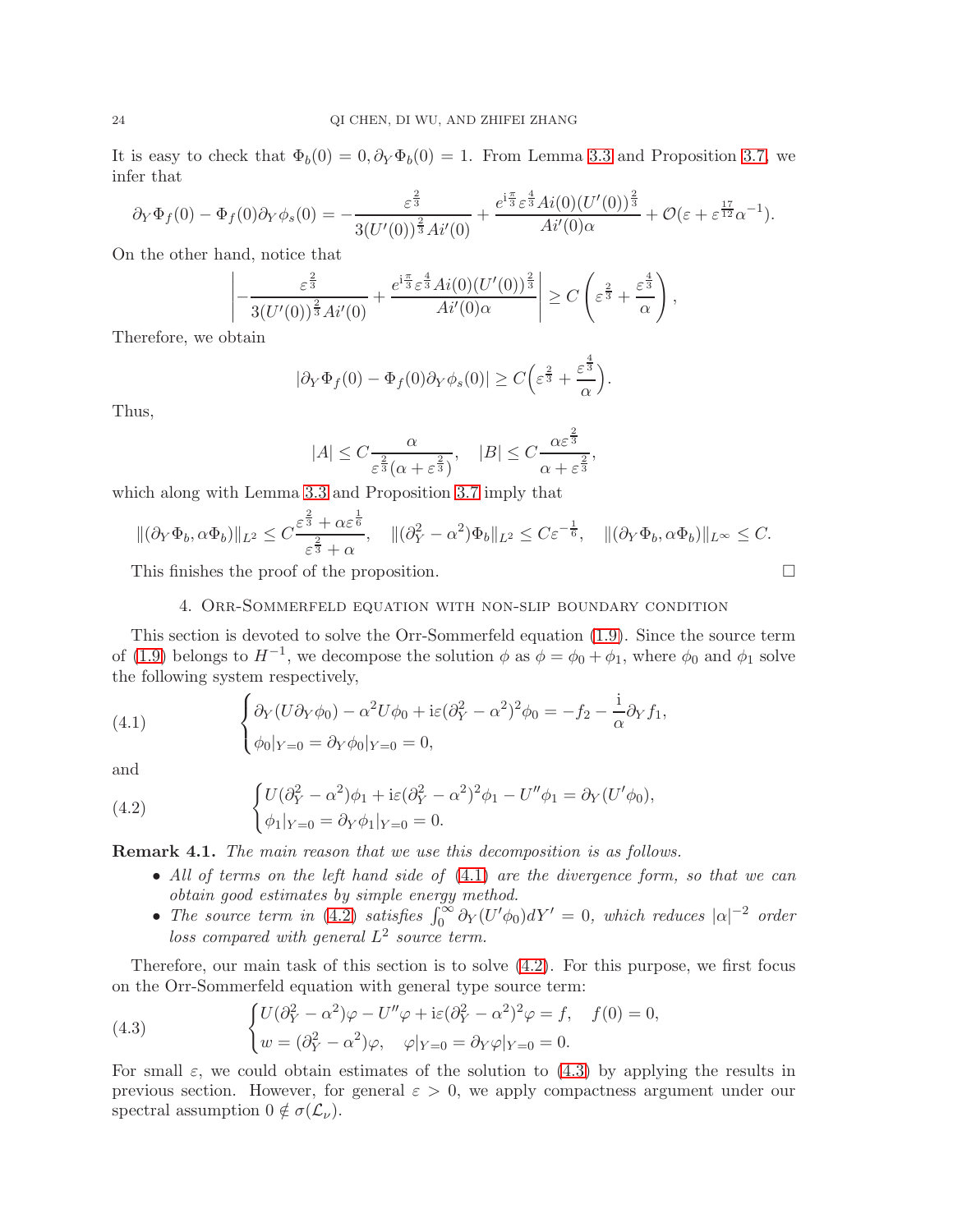# 4.1. Estimates for small viscosity  $\varepsilon$ .

<span id="page-24-2"></span>**Lemma 4.2.** Let  $c_2$ ,  $\delta_* > 0$  be the constants in Proposition [3.8.](#page-22-0) Then if  $\varepsilon |\alpha|^3 \leq \delta_*$ ,  $0 <$  $\varepsilon \leq c_2$ , then for any  $f \in H^1$  with  $f(0) = 0$ , there exists a unique solution  $\varphi \in H^4 \cap H_0^2$  to the system [\(4.3\)](#page-23-2) satisfying

$$
\varepsilon^{\frac{1}{3}} \|w\|_{L^{2}} + \varepsilon^{\frac{1}{6}} \|(\partial_{Y}\varphi,\alpha\varphi)\|_{L^{\infty}} + \|(\partial_{Y}\varphi,\alpha\varphi)\|_{L^{2}} \leq C \left( \|(1+Y)^{2}f\|_{L^{2}} + \frac{1}{|\alpha|^{2}} \left| \int_{0}^{+\infty} f \mathrm{d}Y \right| \right).
$$

*Proof.* Let  $(w_{ar}, \varphi_{ar})$  solve the following OS equation with Neumann's type boundary condition

$$
\begin{cases}\nU(\partial_Y^2 - \alpha^2)\varphi_{ar} - U''\varphi_{ar} + i\varepsilon(\partial_Y^2 - \alpha^2)^2\varphi_{ar} = f, & f(0) = 0, \\
w_{ar} = (\partial_Y^2 - \alpha^2)\varphi_{ar}, & \varphi_{ar}|_{Y=0} = \partial_Y w_{ar}|_{Y=0} = 0.\n\end{cases}
$$

We take  $(W_b, \Phi_b)$  to be the boundary layer corrector satisfying [\(3.1\)](#page-14-0). By comparing the boundary conditions, we can decompose  $w$  as

<span id="page-24-0"></span>(4.4) 
$$
w = w_{ar} - \partial_Y \varphi_{ar}(0)W_b, \qquad \varphi = \varphi_{ar} - \partial_Y \varphi_{ar}(0)\Phi_b.
$$

We point out that the existence of  $(w_{ar}, \varphi_{ar})$  and  $(W_b, \Phi_b)$  is guaranteed by Proposition [2.1](#page-5-1) and Proposition [3.8](#page-22-0) respectively. By Proposition [2.1,](#page-5-1) we have

(4.5) 
$$
\varepsilon^{\frac{1}{3}} \|w_{ar}\|_{L^{2}} + \|(\partial_{Y} \varphi_{ar}, \alpha \varphi_{ar})\|_{L^{2}} \leq C \left( \|(1+Y)^{2} f\|_{L^{2}} + \frac{1}{|\alpha|^{2}} \left| \int_{0}^{+\infty} f \mathrm{d}Y \right| \right).
$$

By the interpolation, we get

(4.6) 
$$
|\partial_Y \phi_{ar}(0)| \leq ||(\partial_Y \phi_{ar}, \alpha \phi_{ar})||_{L^{\infty}} \leq C||w_{ar}||_{L^2}^{\frac{1}{2}} ||(\partial_Y \phi_{ar}, \alpha \phi_{ar})||_{L^2}^{\frac{1}{2}}
$$

$$
\leq C\varepsilon^{-\frac{1}{6}} \left(||(1+Y)^2 f||_{L^2} + \frac{1}{|\alpha|^2} \left| \int_0^{+\infty} f \mathrm{d}Y \right| \right).
$$

For  $(W_b, \Phi_b)$ , we get by Proposition [3.8](#page-22-0) that if  $1 \leq |\alpha| < +\infty$ ,

$$
(4.7) \qquad \varepsilon^{\frac{1}{6}} \|W_b\|_{L^2} + \varepsilon^{-\frac{1}{6}} \|(\partial_Y \Phi_b, \alpha \Phi_b)\|_{L^2} + \|(\partial_Y \Phi_b, \alpha \Phi_b)\|_{L^\infty} \le C,
$$

and if  $0 < |\alpha| \leq 1$ ,

<span id="page-24-1"></span>(4.8) 
$$
\varepsilon^{\frac{1}{6}} \|W_b\|_{L^2} + \frac{\alpha + \varepsilon^{\frac{2}{3}}}{\alpha \varepsilon^{\frac{1}{6}} + \varepsilon^{\frac{2}{3}}} \|(\partial_Y \Phi_b, \alpha \Phi_b)\|_{L^2} + \|(\partial_Y \Phi_b, \alpha \Phi_b)\|_{L^\infty} \leq C.
$$

Summing up [\(4.4\)](#page-24-0)-[\(4.8\)](#page-24-1), we conclude that for  $1 \leq |\alpha| < \infty$ ,

$$
\varepsilon^{\frac{1}{3}} \|w\|_{L^{2}} + \varepsilon^{\frac{1}{6}} \|(\partial_{Y}\varphi, \alpha\varphi)\|_{L^{\infty}} + \|(\partial_{Y}\varphi, \alpha\varphi)\|_{L^{2}} \leq C \left( \|(1+Y)^{2}f\|_{L^{2}} + \frac{1}{|\alpha|^{2}} \left| \int_{0}^{+\infty} f \mathrm{d}Y \right| \right),
$$
  
and for  $0 < |\alpha| \leq 1$ ,

$$
\varepsilon^{\frac{1}{3}} \|w\|_{L^{2}} + \frac{\alpha + \varepsilon^{\frac{2}{3}}}{\alpha + \varepsilon^{\frac{1}{2}}} \|(\partial_{Y}\varphi, \alpha\varphi)\|_{L^{2}} + \varepsilon^{\frac{1}{6}} \|(\partial_{Y}\varphi, \alpha\varphi)\|_{L^{\infty}} \n\leq C \left( \| (1+Y)^{2} f \|_{L^{2}} + \frac{1}{|\alpha|^{2}} \left| \int_{0}^{+\infty} f \mathrm{d}Y \right| \right).
$$

In particular, we have

$$
\|(\partial_Y \varphi, \alpha \varphi)\|_{L^2} \leq C \frac{\alpha + \varepsilon^{\frac{1}{2}}}{\alpha + \varepsilon^{\frac{2}{3}}} \left( \| (1+Y)^2 f \|_{L^2} + \frac{1}{|\alpha|^2} \left| \int_0^{+\infty} f \mathrm{d}Y \right| \right)
$$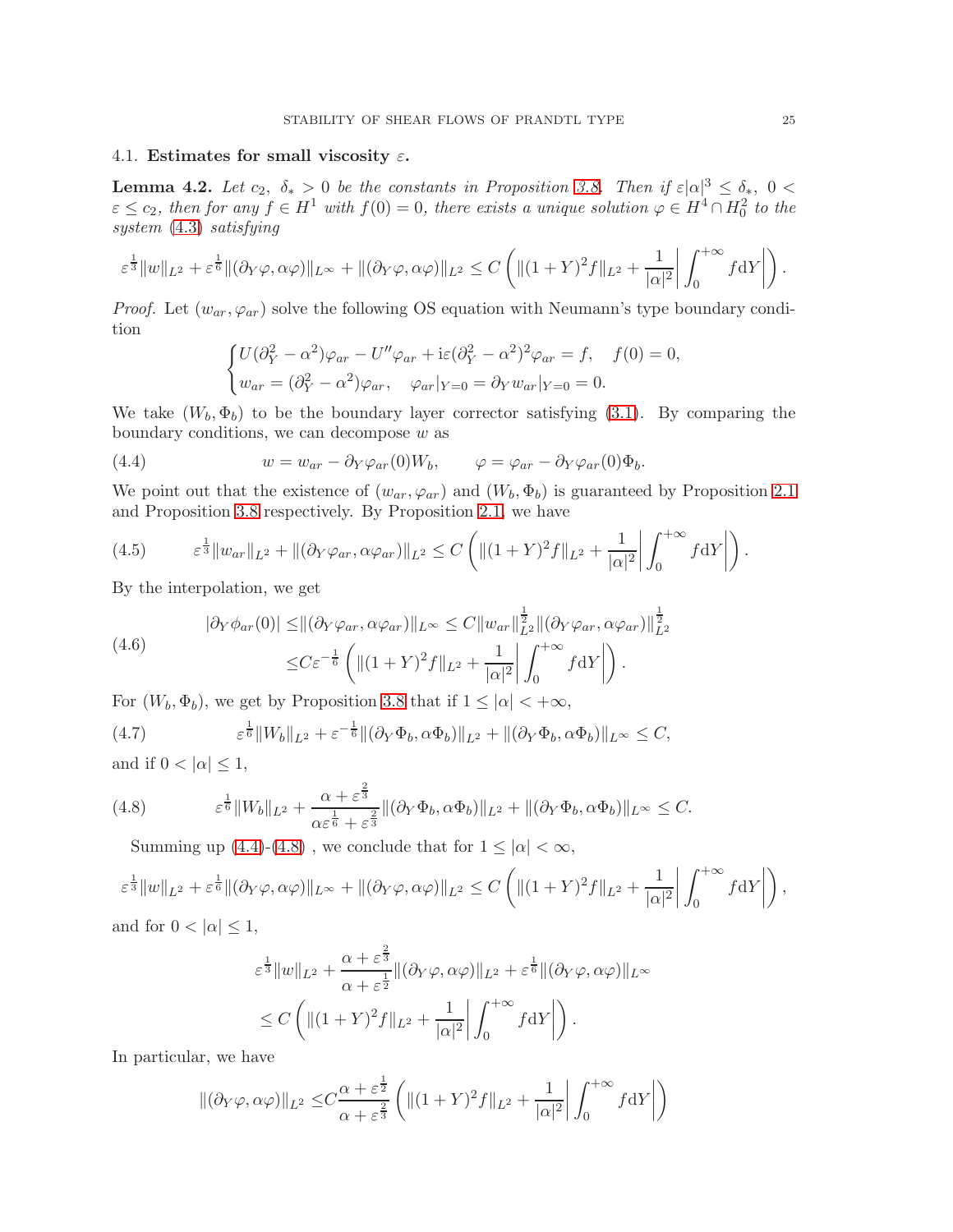$$
\leq C(1+\varepsilon^{-\frac{1}{6}})\left(\|(1+Y)^2f\|_{L^2}+\frac{1}{|\alpha|^2}\left|\int_0^{+\infty}f\mathrm{d}Y\right|\right)
$$
  

$$
\leq C\varepsilon^{-\frac{1}{6}}\left(\|(1+Y)^2f\|_{L^2}+\frac{1}{|\alpha|^2}\left|\int_0^{+\infty}f\mathrm{d}Y\right|\right).
$$

This finishes the proof of the proposition.

<span id="page-25-0"></span>**Lemma 4.3.** Let  $0 < \varepsilon \leq 1$ . Then for any  $f \in L^2$ , there exists a unique solution to [\(4.1\)](#page-23-0) satisfying

$$
\varepsilon^{\frac{1}{3}} \|(\partial_Y \phi_0, \alpha \phi_0)\|_{L^2} + \varepsilon^{\frac{2}{3}} \|(\partial_Y^2 - \alpha^2) \phi_0\|_{L^2} + \varepsilon^{\frac{1}{6}} \|\sqrt{U}(\partial_Y \phi_0, \alpha \phi_0)\|_{L^2} \leq C |\alpha|^{-1} \|(f_1, f_2)\|_{L^2}.
$$

Proof. This elliptic problem is uniquely solvable. Hence, it suffices to provide a priori estimate. Taking the inner product with  $\phi_0$ , we get

$$
\int_0^{+\infty} -U(|\partial_Y \phi_0|^2 + \alpha^2 |\phi_0|^2) dY + i\varepsilon \|(\partial_Y^2 - \alpha^2)\phi_0\|_{L^2}^2 = -\int_0^{+\infty} (f_2 + \frac{i}{\alpha}\partial_Y f_1)\phi_0 dY.
$$

Taking the real part and imaginary part of the above equation, we obtain

<span id="page-25-1"></span>(4.9) 
$$
\|\sqrt{U}(\partial_Y \phi_0, \alpha \phi_0)\|_{L^2}^2 + \varepsilon \|(\partial_Y^2 - \alpha^2) \phi_0\|_{L^2}^2 \le \left| \int_0^{+\infty} (f_2 + \frac{\mathrm{i}}{\alpha} \partial_Y f_1) \phi_0 \mathrm{d}Y \right|
$$
  
 
$$
\le C |\alpha|^{-1} \| (f_1, f_2) \|_{L^2} \| (\partial_Y \phi_0, \alpha \phi_0) \|_{L^2}.
$$

On the other hand, using the structure assumptions on  $U$ , we can actually obtain the control of  $\|(\partial_Y \phi_{0, \alpha} \phi_0\|_{L^2} \text{ from } \|\sqrt{U}(\partial_Y \phi_0, \alpha \phi_0)\|_{L^2}$  via the interpolation. Indeed, we notice that  $1 \leq C(U/Y)^{\frac{1}{3}} + C\sqrt{U(Y)}$  and  $\partial_Y \phi_0|_{Y=0} = \phi_0|_{Y=0}$ , which implies that

$$
\begin{split}\n&\|(\partial_Y\phi_0, \alpha\phi_0)\|_{L^2} \leq C \left\| (U/Y)^{\frac{1}{3}} (\partial_Y\phi_0, \alpha\phi_0) \right\|_{L^2} + C \|\sqrt{U}(\partial_Y\phi_0, \alpha\phi_0)\|_{L^2} \\
&\leq C \Big(\int_0^\infty (\frac{|\partial_Y\phi_0|}{Y})^{\frac{2}{3}} (U^{\frac{2}{3}} |\partial_Y\phi_0|^{\frac{4}{3}}) dY\Big)^{\frac{1}{2}} + C\alpha \Big(\int_0^\infty (\frac{|\phi_0|}{Y})^{\frac{2}{3}} (U^{\frac{2}{3}} |\phi_0|^{\frac{4}{3}}) dY\Big)^{\frac{1}{2}} \\
&+ C \|\sqrt{U}(\partial_Y\phi_0, \alpha\phi_0)\|_{L^2} \\
&\leq C \left\|\sqrt{U}(\partial_Y\phi_0, \alpha\phi_0)\right\|_{L^2}^{\frac{2}{3}} \left\|(\partial_Y\phi_0, \alpha\phi_0)/Y\right\|_{L^2}^{\frac{1}{3}} + C \|\sqrt{U}(\partial_Y\phi_0, \alpha\phi_0)\|_{L^2} \\
&\leq C \left\|\sqrt{U}(\partial_Y\phi_0, \alpha\phi_0)\right\|_{L^2}^{\frac{2}{3}} \left\|(\partial_Y^2 - \alpha^2)\phi_0\right\|_{L^2}^{\frac{1}{3}} + C \|\sqrt{U}(\partial_Y\phi_0, \alpha\phi_0)\|_{L^2},\n\end{split}
$$

which along with [\(4.9\)](#page-25-1) gives

$$
\|(\partial_Y \phi_0, \alpha \phi_0)\|_{L^2} \le C \big(\varepsilon^{-\frac{1}{6}} + 1\big)|\alpha|^{-\frac{1}{2}} \|(f_1, f_2)\|_{L^2}^{\frac{1}{2}} \|(\partial_Y \phi_0, \alpha \phi_0)\|_{L^2}^{\frac{1}{2}}.
$$

Applying [\(4.9\)](#page-25-1) again and using  $\varepsilon \leq 1$ , we conclude

$$
\varepsilon^{\frac{1}{3}} \| (\partial_Y \phi_0, \alpha \phi_0) \|_{L^2} + \varepsilon^{\frac{2}{3}} \| (\partial_Y^2 - \alpha^2) \phi_0 \|_{L^2} + \varepsilon^{\frac{1}{6}} \| \sqrt{U} (\partial_Y \phi_0, \alpha \phi_0) \|_{L^2} \leq C |\alpha|^{-1} \| (f_1, f_2) \|_{L^2}.
$$

<span id="page-25-2"></span>**Proposition 4.4.** Let  $f = (f_1, f_2) \in L^2(\mathbb{R}^2_+)$ . Then there exist small positive number  $\delta_*, c_*$ such that for any  $\varepsilon |\alpha|^3 \leq \delta_*$ ,  $0 < \varepsilon \leq c_*$ , there exists a unique solution  $\phi \in H^4 \cap H_0^2(\mathbb{R}_+)$  to [\(1.9\)](#page-3-1) satisfying

$$
\varepsilon^{\frac{2}{3}}|\alpha|\|(\partial_Y^2-\alpha^2)\phi\|_{L^2}+\varepsilon^{\frac{1}{2}}|\alpha|\|(\partial_Y\varphi,\alpha\varphi)\|_{L^\infty}+\varepsilon^{\frac{1}{3}}|\alpha|\|(\partial_Y\phi,\alpha\phi)\|_{L^2}\leq C\|(f_1,f_2)\|_{L^2}.
$$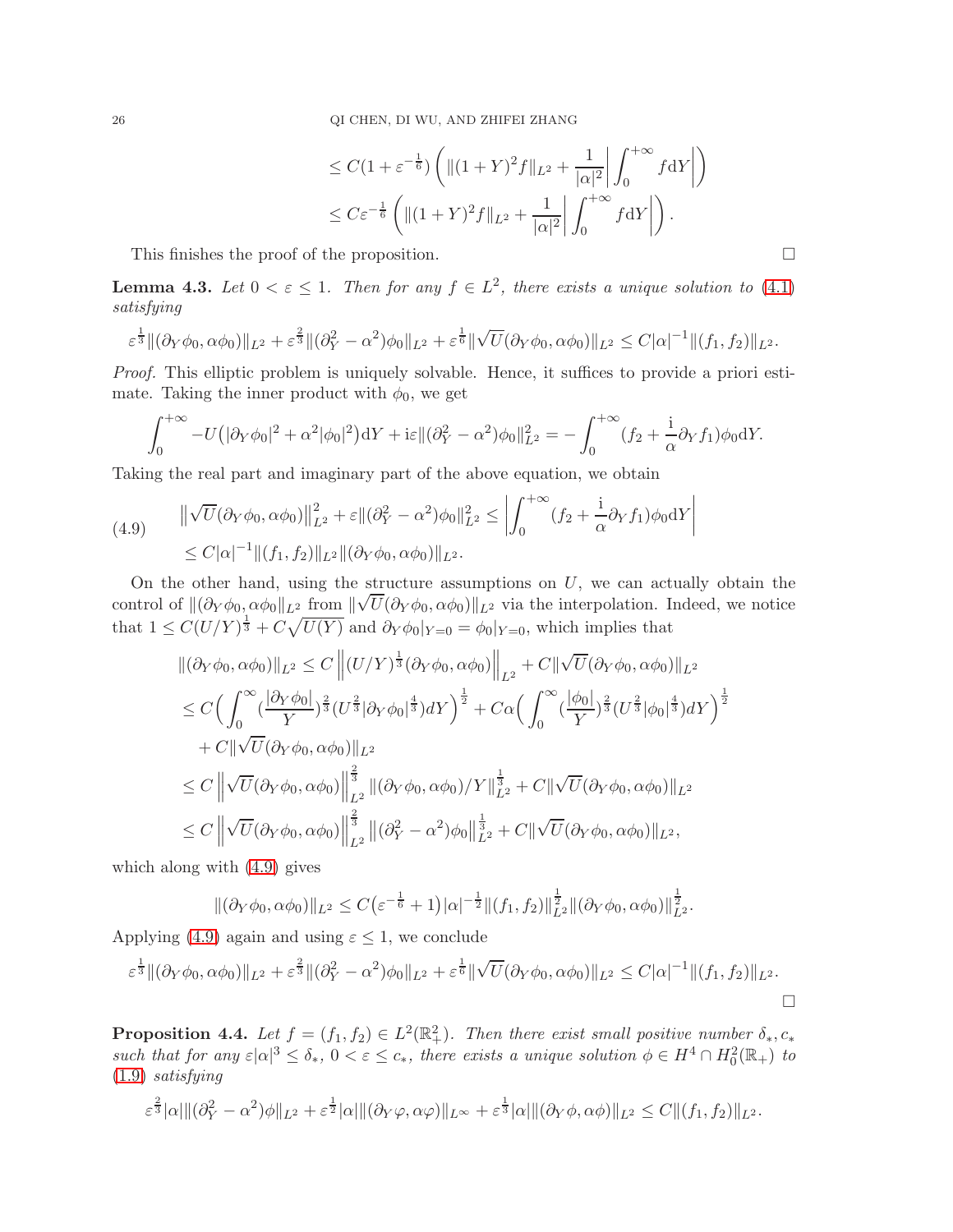*Proof.* We decompose  $\phi$  as  $\phi = \phi_0 + \phi_1$ , where  $\phi_0$ ,  $\phi_1$  solve [\(4.1\)](#page-23-0) and [\(4.2\)](#page-23-1) respectively. By Lemma [4.2,](#page-24-2) we get

$$
\varepsilon^{\frac{1}{3}} \|\partial_Y^2 - \alpha^2 \phi_1\|_{L^2} + \varepsilon^{\frac{1}{6}} \|\partial_Y \phi_1, \alpha \phi_1\|_{L^\infty} + \|(\partial_Y \phi_1, \alpha \phi_1)\|_{L^2}
$$
  
\n
$$
\leq C \left( \| (1+Y)^2 \partial_Y (U' \phi_0) \|_{L^2} + \frac{1}{|\alpha|^2} \left| \int_0^{+\infty} \partial_Y (U' \phi_0) dY \right| \right)
$$
  
\n
$$
\leq C \|\big(\partial_Y \phi_0, \phi_0 / (1+Y)\big) \|_{L^2} \leq C \|\partial_Y \phi_0\|_{L^2}.
$$

We get by Lemma [4.3](#page-25-0) and the interpolation that

$$
\varepsilon^{\frac{2}{3}} \| (\partial_Y^2 - \alpha^2) \phi_0 \|_{L^2} + \varepsilon^{\frac{1}{2}} \| (\partial_Y \phi_0, \alpha \phi_0) \|_{L^\infty} + \varepsilon^{\frac{1}{3}} \| (\partial_Y \phi_0, \alpha \phi_0) \|_{L^2} \n\leq C \big( \varepsilon^{\frac{1}{3}} \| (\partial_Y \phi_0, \alpha \phi_0) \|_{L^2} + \varepsilon^{\frac{2}{3}} \| (\partial_Y^2 - \alpha^2) \phi_0 \|_{L^2} \big) \n\leq C |\alpha|^{-1} \| (f_1, f_2) \|_{L^2}.
$$

Summing up the above two inequalities, we finish the proof.  $\Box$ 

# 4.2. Estimates when  $c_2 \leq \varepsilon \leq 1$ .

**Definition 4.5.** We say that  $\varphi$  is a weak solution to [\(4.3\)](#page-23-2) if  $\varphi \in H_0^2(\mathbb{R}_+), \ \partial_Y \varphi \in H_0^1(\mathbb{R}_+),$ and for any  $\xi \in C_c^{\infty}(\mathbb{R}_+),$  it holds that

$$
i\varepsilon \langle w, (\partial_Y^2 - \alpha^2)\xi \rangle + \langle Uw, \xi \rangle - \langle U''\varphi, \xi \rangle = \langle f, \xi \rangle, \quad w = (\partial_Y^2 - \alpha^2)\varphi.
$$

In the rest of this part, we always assume the following solvability. Solvalbility Assumption (S-A): for  $c_2 \leq \varepsilon \leq 1$  and  $\alpha \neq 0$ , there is no nontrivial weak solution to the homogeneous equation

<span id="page-26-0"></span>(4.10) 
$$
\begin{cases} \mathrm{i}\varepsilon(\partial_Y^2 - \alpha^2)w + Uw - U''\varphi = 0, \\ (\partial_Y^2 - \alpha^2)\varphi = w, \quad \partial_Y\varphi|_{Y=0} = \varphi|_{Y=0} = 0. \end{cases}
$$

**Remark 4.6.** The solvalbility assumption is ensured by our spectral condition. For small  $0 < \varepsilon \leq c_2$ , Lemma [4.2](#page-24-2) can ensure that there only exists zero solution to [\(4.10\)](#page-26-0). When  $\alpha = 0$ , it is easy to find by the energy method that for any  $0 < \varepsilon \leq 1$ , there only exists zero solution to [\(4.10\)](#page-26-0) .

<span id="page-26-1"></span>**Lemma 4.7.** Let  $0 < \varepsilon \leq 1$ ,  $\alpha \neq 0$ . Let  $(1 + Y)^2 f \in L^2(\mathbb{R}_+)$  and  $f(0) = 0$  be given. Suppose that  $\varphi$  is the solution to [\(4.3\)](#page-23-2) with source term f and  $\varphi \in H^2(\mathbb{R}_+)$ . Then we have

$$
\|\sqrt{Y}(\partial_Y\varphi,\alpha\varphi)\|_{L^2}^2 \leq C\|(\partial_Y\varphi,\alpha\varphi)\|_{L^2}(\varepsilon\|(1+Y)(\partial_Yw,\alpha w)\|_{L^2} + \|(1+Y)^2f\|_{L^2}),
$$
  

$$
\varepsilon^{\frac{2}{3}}\|Y(\partial_Yw,\alpha w)\|_{L^2} + \varepsilon^{\frac{1}{3}}\|Yw\|_{L^2} \leq C\big(\|\partial_Y\varphi\|_{L^2} + \|Yf\|_{L^2} + \varepsilon\|\partial_Yw\|_{L^2}\big).
$$

*Proof.* First of all, we construct a  $C^2(\mathbb{R}_+)$  cut-off function  $\chi \geq 0$ , such that

$$
\chi(Y) = 1
$$
, if  $Y \in [0, 1)$ ;  $\chi(Y) = 0$ , if  $Y \in [2, +\infty)$ .

Let  $\chi_R(Y) = \chi(Y/R)$ ,  $R > 1$ . Then  $\chi_B(Y) = 1$ , if  $Y \in [0, R)$ ;  $\chi(Y) = 0$ , if  $Y \in [2R, +\infty)$ ,  $\sum$  $_{k=1,2}$  $|R^k\partial_Y^k\chi_R|\leq C,$ 

which implies that

$$
\sum_{k=1,2} |(1+Y)^k \partial_Y^k \chi_R| \le C.
$$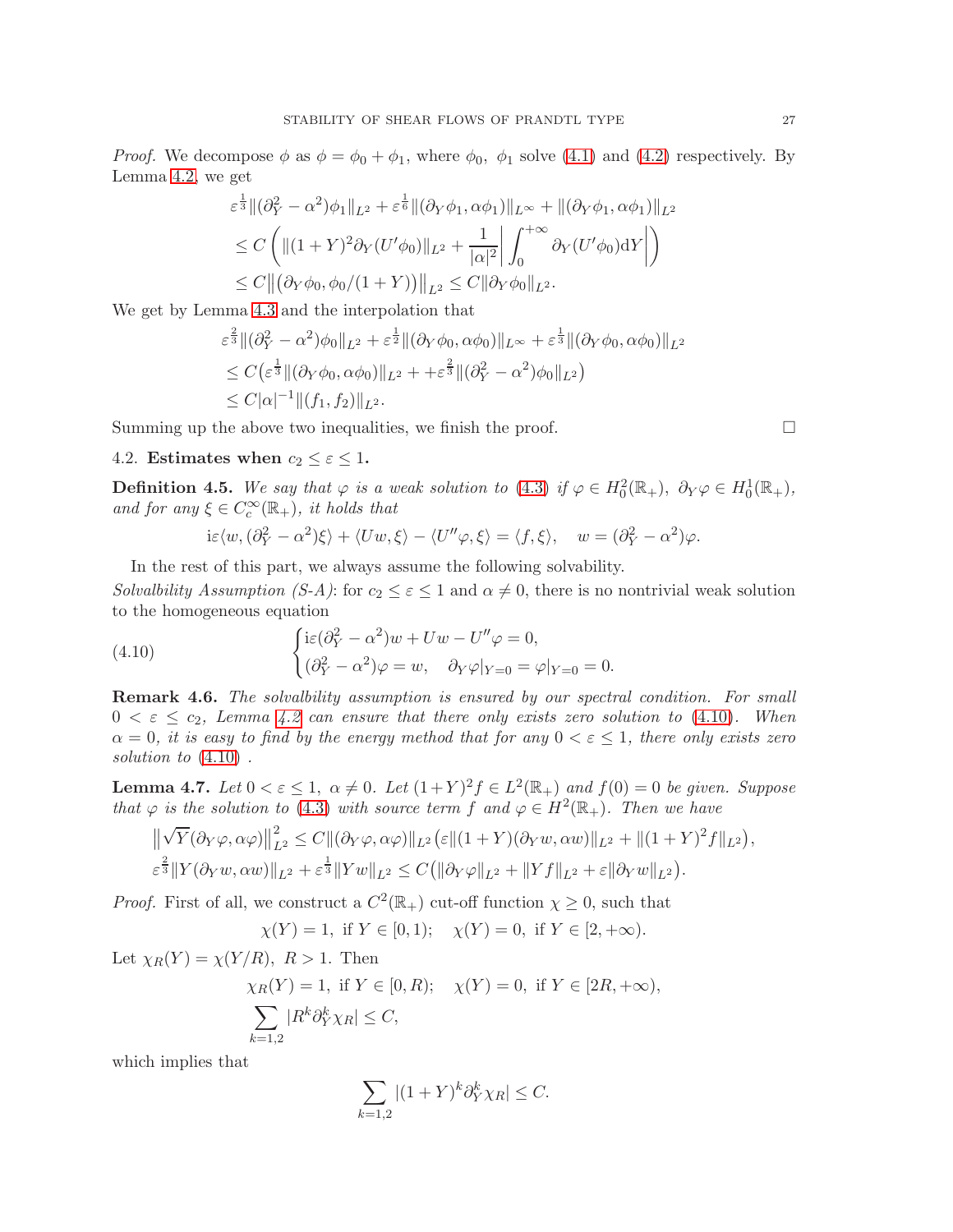Taking the inner production with  $-Y \chi_R \varphi / U \in L^2$ , we get

$$
(4.11) \quad \mathrm{i}\varepsilon \langle (\partial_Y^2 - \alpha^2)w, -Y\chi_R\varphi/U \rangle + \langle w, -Y\chi_R\varphi \rangle + \left\| \sqrt{\frac{U''Y\chi_R}{U}}\varphi \right\|_{L^2}^2 = \langle f, -Y\chi_R\varphi/U \rangle.
$$

Thanks to  $|\partial_Y^2(Y\chi_R)| \leq CR^{-1}$ , we get

$$
\begin{split} \mathbf{Re}\left(\langle w, -Y\chi_R\varphi\rangle\right) &= \mathbf{Re}\left(\langle\partial_Y\varphi, \partial_Y(Y\chi_R)\varphi\rangle + \langle\partial_Y\varphi, Y\chi_R\partial_Y\varphi\rangle + \alpha^2\langle\varphi, Y\chi_R\varphi\rangle\right) \\ &= \langle\partial_Y|\varphi|^2/2, \partial_Y(Y\chi_R)\rangle + \left\|\sqrt{Y\chi_R}(\partial_Y\varphi, \alpha\varphi)\right\|_{L^2}^2 \\ &= -\frac{1}{2} \int_0^{+\infty} \partial_Y^2(Y\chi_R)|\varphi|^2 \mathrm{d}Y + \left\|\sqrt{Y\chi_R}(\partial_Y\varphi, \alpha\varphi)\right\|_{L^2}^2 \\ &\geq -CR^{-1} \|\varphi\|_{L^2}^2 + \left\|\sqrt{Y\chi_R}(\partial_Y\varphi, \alpha\varphi)\right\|_{L^2}^2. \end{split}
$$

Hence, we obtain

<span id="page-27-0"></span>
$$
\left\| \sqrt{Y\chi_R} (\partial_Y \varphi, \alpha \varphi) \right\|_{L^2}^2 \le \text{Re} \left( \langle w, -Y\chi_R \varphi \rangle \right) + C R^{-1} |\alpha|^{-2} \|\alpha \varphi\|_{L^2}^2
$$
  
\n
$$
\le \varepsilon \left| \langle (\partial_Y^2 - \alpha^2) w, -Y\chi_R \varphi/U \rangle \right| + |\langle f, -Y\chi_R \varphi/U \rangle|
$$
  
\n
$$
- \left\| \sqrt{\frac{U'' Y \chi_R}{U}} \varphi \right\|_{L^2}^2 + C R^{-1} |\alpha|^{-2} \|\alpha \varphi\|_{L^2}^2
$$
  
\n
$$
\le \varepsilon \left| \langle (\partial_Y^2 - \alpha^2) w, -Y\chi_R \varphi/U \rangle \right| + |\langle f, -Y\chi_R \varphi/U \rangle|
$$
  
\n
$$
+ C R^{-1} |\alpha|^{-2} \|\alpha \varphi\|_{L^2}^2.
$$

We get by integration by parts that

$$
\begin{split}\n&\left| \left\langle (\partial_Y^2 - \alpha^2) w, -Y \chi_R \varphi / U \right\rangle \right| = \left| \left\langle \partial_Y w, \partial_Y \left( Y \chi_R \varphi / U \right) \right\rangle + \alpha^2 \langle w, Y \chi_R \varphi / U \rangle \right| \\
&\leq \left| \left\langle (1+Y) \partial_Y w, \left( Y \chi_R / U(1+Y) \right) \partial_Y \varphi \right\rangle + \left\langle \alpha (1+Y) w, \left( Y \chi_R / U(1+Y) \right) \alpha \varphi \right\rangle \right| \\
&+ \left| \left\langle \partial_Y w, \partial_Y \left( Y \chi_R / U \right) \varphi \right\rangle \right| \\
&\leq \left\| \frac{Y \chi_R}{(1+Y)U} \right\|_{L^\infty} \left( \| (1+Y) \partial_Y w \|_{L^2} \| \partial_Y \varphi \|_{L^2} + \| (1+Y) \alpha w \|_{L^2} \| \alpha \varphi \|_{L^2} \right) \\
&+ \left\| \frac{Y \partial_Y \left( Y \chi_R / U \right)}{(1+Y)} \right\|_{L^\infty} \| (1+Y) \partial_Y w \|_{L^2} \| \varphi / Y \|_{L^2},\n\end{split}
$$

<span id="page-27-1"></span>which along with the fact that  $U \ge C^{-1}Y/(1+Y)$ ,  $|\partial_Y(Y\chi_R/U)| \le C(1+Y)/Y$ , implies (4.13)  $\left| \langle (\partial_Y^2 - \alpha^2) w, -Y \chi_R \varphi / U \rangle \right| \leq C \| (1 + Y)(\partial_Y w, \alpha w) \|_{L^2} \| (\partial_Y \varphi, \alpha \varphi) \|_{L^2}.$ 

Using the fact  $U \geq C^{-1}Y/(1+Y)$  again, we have

<span id="page-27-2"></span>(4.14) 
$$
|\langle f, -Y\chi_R\varphi/U\rangle| \le \left\| \frac{Y\chi_R}{(1+Y)U} \right\|_{L^\infty} ||(1+Y)Yf||_{L^2} ||\varphi/Y||_{L^2}
$$

$$
\le C ||(1+Y)^2f||_{L^2} ||\partial_Y\varphi||_{L^2}.
$$

Summing up  $(4.12)$ ,  $(4.13)$  and  $(4.14)$ , we arrive at

$$
\left\|\sqrt{Y\chi_R}(\partial_Y\varphi,\alpha\varphi)\right\|_{L^2}^2
$$
  
\n
$$
\leq C\|(\partial_Y\varphi,\alpha\varphi)\|_{L^2}(R^{-1}|\alpha|^{-2}\|\alpha\varphi\|_{L^2} + \varepsilon\|(1+Y)(\partial_Yw,\alpha w)\|_{L^2} + \|(1+Y)^2f\|_{L^2}),
$$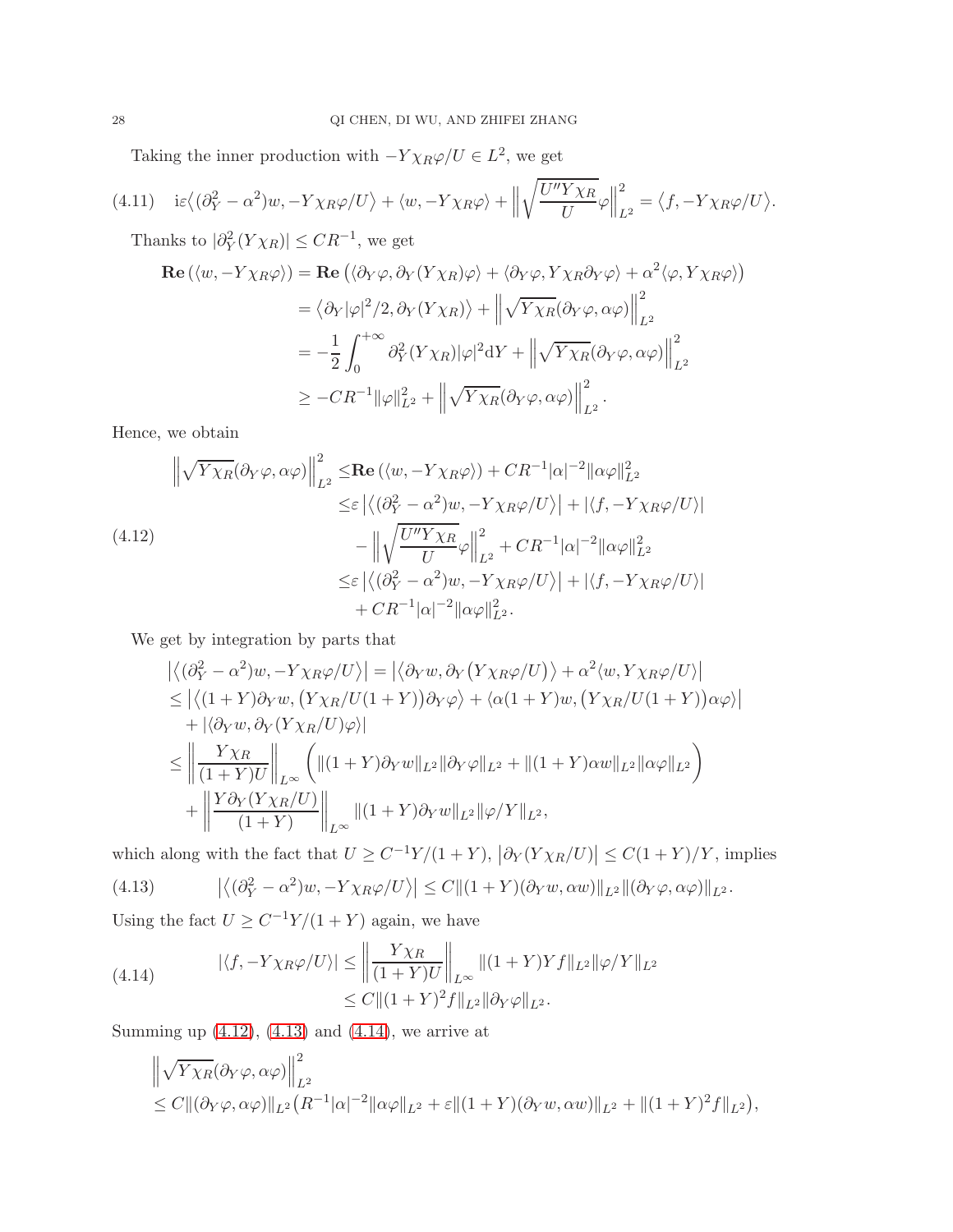which gives by taking  $R \to +\infty$  that

$$
\left\|\sqrt{Y}(\partial_Y\varphi,\alpha\varphi)\right\|_{L^2}^2 \leq C\|(\partial_Y\varphi,\alpha\varphi)\|_{L^2} \left(\varepsilon\|(1+Y)(\partial_Yw,\alpha w)\|_{L^2} + \|(1+Y)^2f\|_{L^2}\right).
$$

This shows the first inequality of the lemma.

On the other hand,  $Y \chi_R w$  satisfies

$$
i\varepsilon(\partial_Y^2 - \alpha^2)(Y\chi_R w) + U(Y\chi_R w) = Y\chi_R U''\varphi + Y\chi_R f + 2i\varepsilon\partial_Y(Y\chi_R)\partial_Y w + i\varepsilon\partial_Y^2(Y\chi_R)w.
$$

For the source term on the right hand side, we have

$$
||Y\chi_R U''\varphi + Y\chi_R f + 2i\varepsilon \partial_Y (Y\chi_R) \partial_Y w + i\varepsilon \partial_Y^2 (Y\chi_R) w||_{L^2}
$$
  
\n
$$
\leq C(||\partial_Y \varphi||_{L^2} + ||Yf||_{L^2} + \varepsilon ||\partial_Y w||_{L^2} + R^{-1}||w||_{L^2}).
$$

Thanks to  $(Y \chi_R w)|_{Y=0} = 0$ , we get by Lemma [2.2](#page-6-4) that

$$
\varepsilon^{\frac{2}{3}} \|(\partial_Y, \alpha)(Y\chi_R w)\|_{L^2} + \varepsilon^{\frac{1}{3}} \|Y\chi_R w\|_{L^2} \leq C ( \|\partial_Y \varphi\|_{L^2} + \|Yf\|_{L^2} + \varepsilon \|\partial_Y w\|_{L^2} + R^{-1} \|w\|_{L^2} ).
$$

Taking  $R \to +\infty$ , we obtain

$$
\varepsilon^{\frac{2}{3}} \|Y(\partial_Y w, \alpha w)\|_{L^2} + \varepsilon^{\frac{1}{3}} \|Yw\|_{L^2} \leq C (\|\partial_Y \varphi\|_{L^2} + \|Yf\|_{L^2} + \varepsilon \|\partial_Y w\|_{L^2}).
$$

Now we consider the case when  $|\alpha|$  has upper bound and  $\varepsilon$  has lower bound.

<span id="page-28-0"></span>**Lemma 4.8.** Let  $M_1 > 0$ ,  $0 < c_3 \leq 1$  and  $0 \neq |\alpha| \leq M_1$ . Assume that the solvalbility assumption (S-A) holds. Let  $\varphi$  be the solution to [\(4.3\)](#page-23-2) with  $(1 + Y)^2 f \in L^2(\mathbb{R}_+)$  and  $f \in L^2(\mathbb{R}_+)$  $H_0^1(\mathbb{R}_+)$ . Then it holds that for any  $1 \geq \varepsilon \geq c_3$ ,

$$
||w||_{L^2} + ||(\partial_Y \varphi, \alpha \varphi)||_{L^2} \leq C ||(1+Y)^2 f||_{L^2},
$$

where constant C depends on  $c_3$  and  $M_1$ .

*Proof.* Without loss of generality, we may assume  $\alpha \geq 0$ . We prove this proposition by a contradiction argument. Assume that this proposition is not true. Then there exists a sequence  $\{\varepsilon_n, \alpha_n, \varphi^{(n)}, w^{(n)}, f^{(n)}\}$  satisfying

(4.15) 
$$
\begin{cases} c_3 \leq \varepsilon_n \leq 1, & 0 \neq |\alpha_n| \leq M_1, \\ \mathrm{i}\varepsilon_n(\partial_Y^2 - \alpha_n^2) w^{(n)} + U w^{(n)} - U'' \varphi^{(n)} = f^{(n)}, \\ (\partial_Y^2 - \alpha_n^2) \varphi^{(n)} = w^{(n)}, & \varphi^{(n)}|_{Y=0} = \partial_Y \varphi^{(n)}|_{Y=0} = 0, \\ \|w^{(n)}\|_{L^2} + \|(\partial_Y \varphi^{(n)}, \alpha_n \varphi^{(n)})\|_{L^2} = 1, & \|(1+Y)^2 f^{(n)}\|_{L^2} \to 0, \end{cases}
$$

such that we can take a subsequence  $\{\varepsilon_n, \alpha_n, \varphi^{(n)}, w^{(n)}, f^{(n)}\}$  denoted by the same index) satisfying

(4.16) 
$$
\varepsilon_n \to \varepsilon \ge c_3, \quad \alpha_n \to \alpha \in [0, M_1], \text{ as } n \to \infty.
$$

Then we obtain the following weak convergence results when  $n \to \infty$ :

• If  $\alpha = 0$ , we have

$$
\|\partial_Y \varphi^{(n)}\|_{H^1} + \|\alpha_n \varphi^{(n)}\|_{L^2} \le C \big(\|w^{(n)}\|_{L^2} + \|(\partial_Y \varphi^{(n)}, \alpha_n \varphi^{(n)})\|_{L^2}\big) \le C.
$$

Then

$$
\partial_Y \varphi^{(n)} \rightharpoonup u_1 \quad \text{in } H_0^1(\mathbb{R}_+) \quad \text{with } u_1 \in H_0^1(\mathbb{R}_+),
$$
  

$$
\alpha_n \varphi^{(n)} \rightharpoonup i u_2 \quad \text{in } H_0^1(\mathbb{R}_+) \quad \text{with } i u_2 \in H_0^1(\mathbb{R}_+),
$$

 $\Box$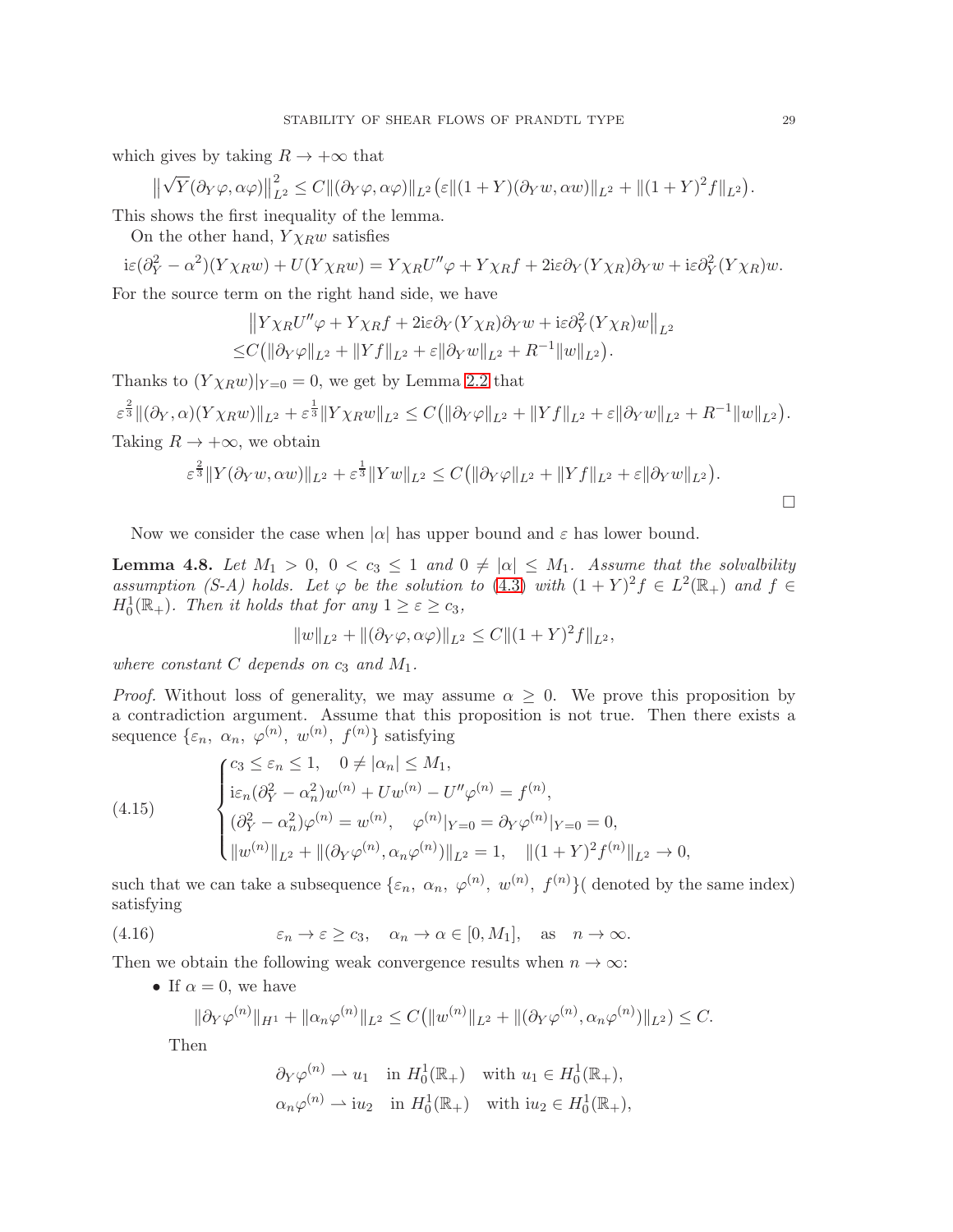hence,

$$
(4.17) \qquad (w^{(n)}, \partial_Y \varphi^{(n)}, \alpha_n \varphi^{(n)}) \rightharpoonup (\partial_Y u_1, u_1, i u_2) \quad \text{in } L^2(\mathbb{R}_+) \quad \text{with } (u_1, u_2) \in H_0^1(\mathbb{R}_+).
$$

• If  $\alpha \neq 0$ , we may assume that  $\alpha_n > 0$ , and thanks to  $\alpha_n \geq \alpha/2$  for large n, we can deduce that

$$
\|\varphi^{(n)}\|_{H^2} \leq (|\alpha_n|^{-1} + 1) \left( \|w^{(n)}\|_{L^2} + \|(\partial_Y \varphi^{(n)}, \alpha_n \varphi^{(n)})\|_{L^2} \right) \leq (2\alpha^{-1} + 1).
$$

Then  $\|\varphi^{(n)}\|_{H^2}$  is uniformly bounded, hence there exists  $\varphi \in H^2(\mathbb{R}_+)$ , such that  $\varphi^{(n)} \rightharpoonup \varphi$  in  $H^2(\mathbb{R}_+)$ . We get

(4.18)  $(w^{(n)}, \partial_Y \varphi^{(n)}, \alpha_n \varphi^{(n)}) \rightharpoonup ((\partial_Y^2 - \alpha^2) \varphi, \partial_Y \varphi, \alpha \varphi) := (w, u_1, i u_2) \text{ in } L^2(\mathbb{R}_+),$ with  $\varphi \in H^2(\mathbb{R}_+)$  and  $(w, u_1, i u_2) \in L^2(\mathbb{R}_+).$ 

## Step 1. Strong convergence.

Since  $w, \varphi$  and f all belong to  $L^2(\mathbb{R}_+),$  we know that  $(\partial_y^2 - \alpha^2)w$  is also in  $L^2(\mathbb{R}_+).$ Moreover, the following bound holds

$$
\varepsilon_n \| (\partial_Y^2 - \alpha_n^2) w^{(n)} \|_{L^2} \le \|U w^{(n)} \|_{L^2} + \|U'' \varphi^{(n)} \|_{L^2} + \|f^{(n)} \|_{L^2}
$$
  

$$
\le C (\|w^{(n)} \|_{L^2} + \|\partial_Y \varphi^{(n)} \|_{L^2}) + \|f^{(n)} \|_{L^2}.
$$

Thanks to  $\varepsilon_n \geq c_3 > 0$ , we deduce that  $\|(\partial_Y^2 - \alpha_n^2)w^{(n)}\|_{L^2}$  are uniformly bounded with respect to  $n$ . We get by Lemma [A.2](#page-36-0) that

$$
\|\partial_Y w^{(n)}\|_{L^2} \le C \|(\partial_Y^2 - \alpha_n^2) w^{(n)}\|_{L^2}^{\frac{1}{2}} \|w^{(n)}\|_{L^2}^{\frac{1}{2}}.
$$

Then we have

<span id="page-29-0"></span>(4.19) 
$$
\|\partial_Y w^{(n)}\|_{L^2}
$$
 are uniformly bounded.

Thanks to  $\|\partial_Y(\partial_Y\varphi^{(n)},\alpha_n\varphi^{(n)})\|_{L^2} \leq C \|w^{(n)}\|_{L^2} \leq C$ , we get

<span id="page-29-1"></span>(4.20)  $\|\partial_Y(\partial_Y \varphi^{(n)}, \alpha_n \varphi^{(n)})\|_{L^2}$  are uniformly bounded.

Thanks to Lemma [4.7,](#page-26-1) we get

$$
\|\sqrt{Y}(\partial_Y\varphi^{(n)},\alpha_n\varphi^{(n)})\|_{L^2}^2 \leq C\|(\partial_Y\varphi^{(n)},\alpha_n\varphi^{(n)})\|_{L^2}(\varepsilon_n\|(1+Y)(\partial_Yw^{(n)},\alpha_nw^{(n)})\|_{L^2} + \|(1+Y)^2f^{(n)}\|_{L^2}),
$$

and

$$
\varepsilon_n \|Y(\partial_Y^2 - \alpha_n^2) w^{(n)})\|_{L^2} + \varepsilon_n^{\frac{1}{3}} \|Y w^{(n)}\|_{L^2} \le C \big( \|\partial_Y \varphi^{(n)}\|_{L^2} + \|Y f^{(n)}\|_{L^2} + \varepsilon_n \|\partial_Y w^{(n)}\|_{L^2} \big).
$$

Summing up, we arrive at

(4.21) 
$$
\| (1+Y)(\partial_Y^2 - \alpha_n^2) w^n \|_{L^2} + \| \sqrt{Y} (\partial_Y \varphi^{(n)}, \alpha_n \varphi^{(n)}) \|_{L^2} + \| Y w^{(n)} \|_{L^2}
$$

are uniformly bounded. Then

<span id="page-29-2"></span>(4.22) 
$$
\lim_{R\to+\infty}\sup_n\left(\|(w^{(n)},\partial_Y\varphi^{(n)},\alpha_n\varphi^{(n)})\|_{L^2[R,+\infty)}\right)=0.
$$

Along with [\(4.19\)](#page-29-0), [\(4.20\)](#page-29-1) and [\(4.22\)](#page-29-2), we deduce that as  $n \to +\infty$ ,

<span id="page-29-4"></span>(4.23) 
$$
(w^{(n)}, \partial_Y \varphi^{(n)}, \alpha_n \varphi^{(n)}) \to (\partial_Y u_1, u_1, i u_2) \text{ strongly in } L^2(\mathbb{R}_+).
$$

Moreover if  $\alpha \neq 0$ , we have

<span id="page-29-3"></span>(4.24) 
$$
\varphi^{(n)} \to \varphi \quad \text{strongly in } H^2(\mathbb{R}_+).
$$

Step 2. The limit equation.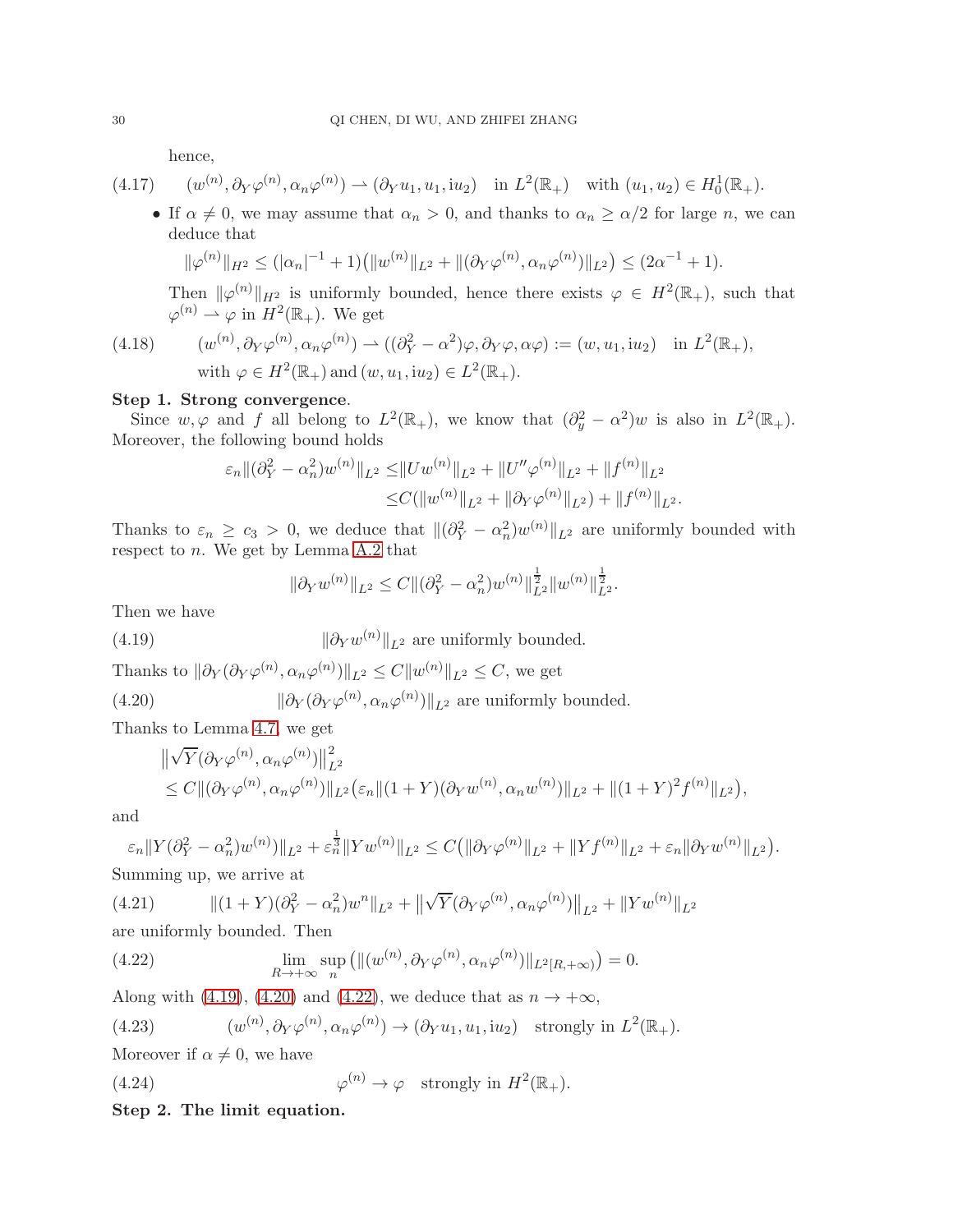Let  $\xi$  be any  $C_c^{\infty}(\mathbb{R}_+)$  test function. Then we have

$$
i\varepsilon_n\langle w^{(n)},(\partial_Y^2-\alpha_n^2)\xi\rangle+\langle Uw^{(n)},\xi\rangle-\langle U''\varphi^{(n)},\xi\rangle=\langle f^{(n)},\xi\rangle,\quad w^{(n)}=(\partial_Y^2-\alpha_n^2)\varphi^{(n)}.
$$

• If  $\alpha \neq 0$ , by [\(4.24\)](#page-29-3) and passing to the limit for  $n \to \infty$ , we get

$$
i\varepsilon \langle w, (\partial_Y^2 - \alpha^2)\xi \rangle + \langle Uw, \xi \rangle - \langle U''\varphi, \xi \rangle = 0, \quad w = (\partial_Y^2 - \alpha^2)\varphi.
$$

For the boundary condition, thanks to  $\varphi^{(n)} \in H_0^2(\mathbb{R}_+), \ \partial_Y \varphi^{(n)} \in H_0^1(\mathbb{R}_+)$  and  $(4.24)$ , we deduce that  $\varphi \in H_0^2(\mathbb{R}_+), \ \partial_Y \varphi \in H_0^1(\mathbb{R}_+).$  This means that  $\varphi$  is a weak solution we deduce that  $\varphi \in H_0(\mathbb{R}_+)$ ,  $O_Y \varphi \in H_0(\mathbb{R}_+)$ . This means the  $(4.10)$ . By the solvability assumption  $(S-A)$ , we get  $\varphi = 0$ .

• If  $\alpha = 0$ , we define  $\varphi(Y) = \int_0^Y u_1(Z) dZ$ . By [\(4.23\)](#page-29-4), we get

$$
i\varepsilon_n \langle w^{(n)}, (\partial_Y^2 - \alpha_n^2)\xi \rangle + \langle Uw^{(n)}, \xi \rangle \longrightarrow i\varepsilon \langle \partial_Y u_1, \partial_Y^2 \xi \rangle + \langle U \partial_Y u_1, \xi \rangle.
$$

On the other hand, we notice that

$$
||U''\varphi^{(n)} - U'' \int_0^Y u_1(Z) dZ||_{L^2} \le C \left\| \frac{\varphi^{(n)} - \int_0^Y u_1(Z) dZ}{Y} \right\|_{L^2}
$$
  
\$\le C || \partial\_Y \varphi^{(n)} - u\_1 ||\_{L^2} \longrightarrow 0,

which implies that

$$
\langle U''\varphi^n,\xi\rangle \longrightarrow \langle U''\int_0^Y u_1(Z)\mathrm{d}Z,\xi\rangle, \quad \langle f^n,\xi\rangle \longrightarrow 0.
$$

Thus, we have  $w = \partial_Y^2 \varphi$ ,  $\varphi \in H_0^2(\mathbb{R}_+), \, \partial_Y \varphi \in H_0^1(\mathbb{R}_+)$  and

$$
i\varepsilon \langle w, \partial_Y^2 \xi \rangle + \langle Uw, \xi \rangle - \langle U''\varphi, \xi \rangle = 0.
$$

Then  $\varphi$  is a weak solution to [4.10](#page-26-0) with  $\alpha = 0$ , and  $\varphi = 0$  by (S-A).

## Step 3. Contradiction.

• If  $\alpha \neq 0$ , we have

$$
(1+\alpha_n^2)\|\varphi^{(n)}\|_{H^2}\geq C^{-1}\big(\|w^{(n)}\|_{L^2}+\|(\partial_Y\varphi^{(n)},\alpha_n\varphi^{(n)})\|_{L^2}\big)\geq C^{-1},
$$

which along with [\(4.24\)](#page-29-3) and  $\varphi = 0$  implies

$$
0 = (1 + \alpha^2) \|\varphi\|_{H^2} = \lim_n (1 + \alpha_n^2) \|\varphi^{(n)}\|_{H^2} \ge C^{-1} > 0,
$$

which leads to a contradiction.

• If  $\alpha = 0$ , by [\(4.23\)](#page-29-4) and  $\varphi = 0$ ,

$$
0 = ||(\partial_Y^2 \varphi, \partial_Y \varphi)||_{L^2} = \lim_{n \to +\infty} ||(w^{(n)}, \partial_Y \varphi^{(n)})||_{L^2} \ge C^{-1} > 0.
$$

This is a contradiction.

This finishes the proof of the lemma.

Next we consider the case when 
$$
|\alpha|
$$
 is large enough and  $\varepsilon$  has lower bound.

<span id="page-30-0"></span>**Lemma 4.9.** Let  $0 < c_3 \leq 1$  and  $c_3 \leq \varepsilon \leq 1$ . Let  $(1 + Y)^2 f \in L^2(\mathbb{R}_+)$  and  $f \in H_0^1(\mathbb{R}_+)$ . Assume that  $\varphi$  is the solution to [\(4.3\)](#page-23-2). Then there exists  $M_2 > 0$  sufficiently large, such that for any  $|\alpha| \geq M_2$ , it holds that

$$
||w||_{L^2} + ||(\partial_Y \varphi, \alpha \varphi)||_{L^2} \leq C||f||_{L^2},
$$

where the constant  $C$  depends on  $c_3$ .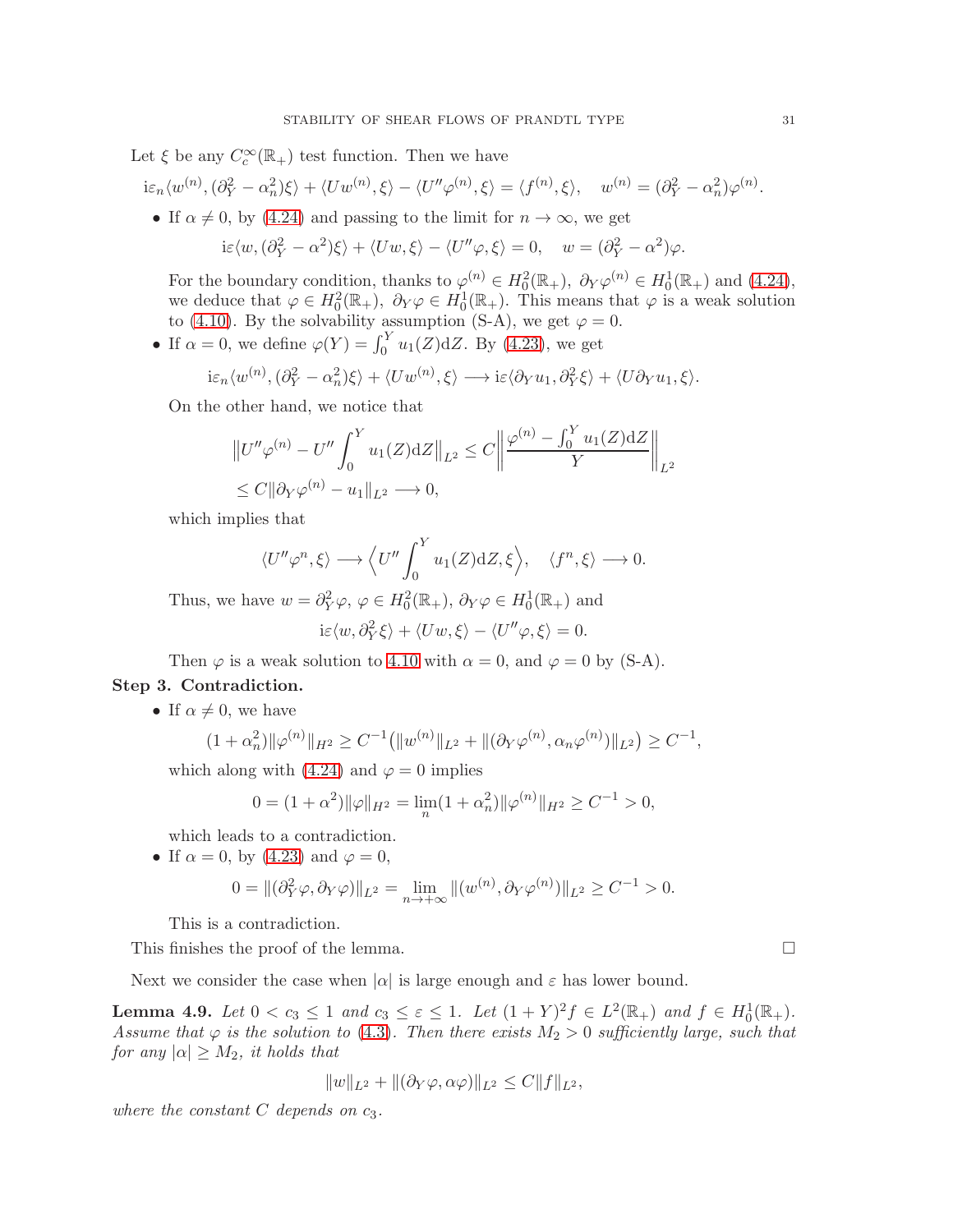Proof. Notice that

$$
\varepsilon \|(\partial_Y^2 - \alpha^2)w\|_{L^2} \le \|Uw\|_{L^2} + \|U''\varphi\|_{L^2} + \|f\|_{L^2},
$$

which along with Lemma [A.2](#page-36-0) gives

$$
c_3\alpha^2\|w\|_{L^2} \leq C\varepsilon \|\partial_Y^2 - \alpha^2)w\|_{L^2} \leq C(\|w\|_{L^2} + \alpha^{-2}\|\alpha^2\varphi\|_{L^2} + \|f\|_{L^2}).
$$

Then we have

$$
c_3\alpha^2\|w\|_{L^2}\leq C\big(1+M_2^{-2}\big)\|w\|_{L^2}+C\|f\|_{L^2}.
$$

Choosing  $M_2$  sufficiently large so that  $c_3M_2^2 \ge 2C(1 + M_2^{-2})$ , we obtain

$$
c_3\alpha^2\|w\|_{L^2} \le C\|f\|_{L^2}.
$$

This along with  $\|(\partial_Y \varphi, \alpha \varphi)\|_{L^2} \le |\alpha|^{-1} \|w\|_{L^2}$  gives our result.

<span id="page-31-0"></span>**Proposition 4.10.** Let  $\phi$  solve [\(1.9\)](#page-3-1) with  $(f_1, f_2) \in L^2(\mathbb{R}^2_+)$ . For any fixed  $0 < c_3 \leq 1$ , if  $c_3 \leq \varepsilon \leq 1$ ,  $\alpha \neq 0$ , then we have

$$
|\alpha| \|(\partial_Y^2 - \alpha^2)\phi\|_{L^2} + |\alpha| \|(\partial_Y \varphi, \alpha \varphi)\|_{L^\infty} + |\alpha| \|(\partial_Y \phi, \alpha \phi)\|_{L^2} \leq C \|f_1, f_2\|_{L^2},
$$

where the constant  $C$  depends on  $c_3$ .

*Proof.* We decompose  $\phi$  as  $\phi = \phi_0 + \phi_1$ , where  $\phi_0$ ,  $\phi_1$  solve [\(4.1\)](#page-23-0) and [\(4.2\)](#page-23-1). By Lemma [4.8](#page-28-0) and Lemma [4.9,](#page-30-0) we have

$$
\|(\partial_Y^2 - \alpha^2)\phi_1\|_{L^2} + \|(\partial_Y\phi_1, \alpha\phi_1)\|_{L^\infty} + \|(\partial_Y\phi_1, \alpha\phi_1)\|_{L^2} \leq C\|(1+Y)^2\partial_Y(U'\phi_0)\|_{L^2}.
$$

By Lemma [4.3](#page-25-0) and the interpolation, we have

$$
\begin{aligned} &\|(\partial_Y^2 - \alpha^2)\phi_0\|_{L^2} + \|(\partial_Y\phi_0, \alpha\phi_0)\|_{L^\infty} + \|(\partial_Y\phi_0, \alpha\phi_0)\|_{L^2} \\ &\leq C\big(\varepsilon^{\frac{1}{3}}\|(\partial_Y\phi_0, \alpha\phi_0)\|_{L^2} + \varepsilon^{\frac{2}{3}}\|(\partial_Y^2 - \alpha^2)\phi_0\|_{L^2}\big) \\ &\leq C|\alpha|^{-1}\|(f_1, f_2)\|_{L^2}.\end{aligned}
$$

Summing up the above two inequalities, we finish the proof.  $\Box$ 

#### 5. Nonlinear stability

This section is devoted to the proof of Theorem [1.1.](#page-1-0)

## 5.1. Estimate for zero mode. In this case, the linearized system [\(1.8\)](#page-3-0) can be written as

$$
\begin{cases}\n\nu \partial_y^2 u_{0,1} = f_{0,1}, & u_{2,0} = 0, \quad \partial_y p_0 = f_{0,2}, \\
u_{0,1}|_{y=0} = 0.\n\end{cases}
$$

<span id="page-31-1"></span>**Proposition 5.1.** Let  $f_0 \in L^1(\mathbb{R}_+)$  and  $f_{0,1} = \partial_y F_{0,1}$  with  $F_{0,1} \in L^1(\mathbb{R}_+) \cap L^2(\mathbb{R}_+)$ . Then there exists a unique solution  $u_0 = (u_{0,1}, 0)$  to  $(1.8)$  with  $\tilde{n} = 0$  such that

$$
||u_{0,1}||_{L^{\infty}} \leq \nu^{-1} ||F_{0,1}||_{L^{1}},
$$
  

$$
||\partial_y u_{0,1}||_{L^2} \leq \nu^{-1} ||F_{0,1}||_{L^2}.
$$

Moreover, we have

$$
\lim_{y \to +\infty} u_{0,1} = \nu^{-1} \int_0^{+\infty} F_{0,1} dy.
$$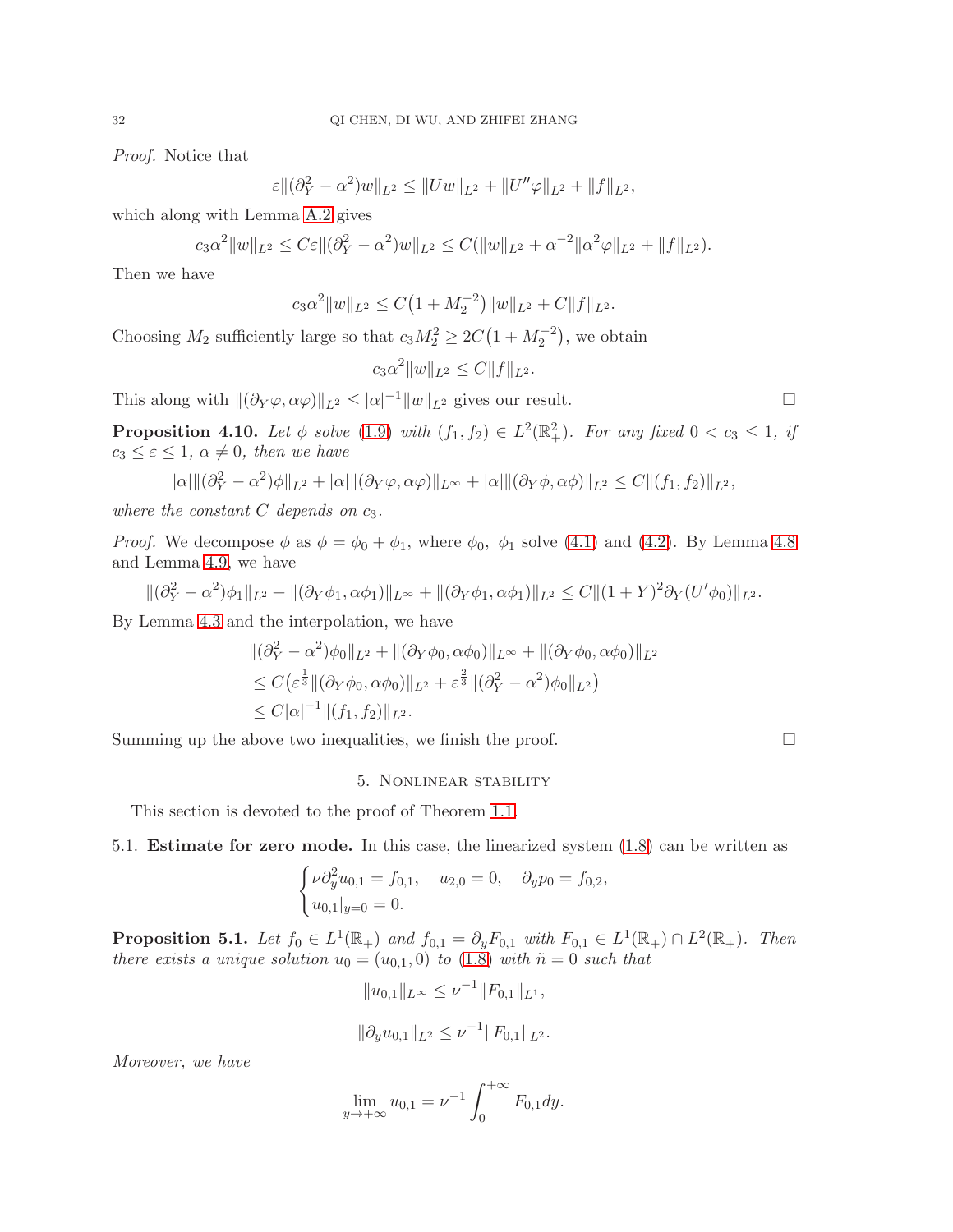*Proof.* Notice that  $u_{0,1}$  can be represented as

$$
u_{0,1}(y) = -\nu^{-1} \int_0^y \int_{y'}^{+\infty} f_{0,1}(y'') dy'' dy' = \nu^{-1} \int_0^y F_{0,1}(y') dy',
$$

which along with  $F_{0,1} \in L^1$  implies that  $||u_{0,1}||_{L^{\infty}} \leq \nu^{-1} ||F_{0,1}||_{L^1}$  and  $\lim_{y\to+\infty} u_{0,1}$  $\nu^{-1} \int_0^{+\infty} F_{0,1} dy$ . Moreover, since  $\partial_y u_{0,1}(y) = \nu^{-1} F_{0,1}(y)$  and  $F_{0,1} \in L^2$ , we have  $|| \partial_y u_{0,1} ||_{L^2} \le$  $\nu^{-1}$ || $F_{0,1}$ || $_{L^2}$ .  $-1||F_{0,1}||_{L^2}$ .

## 5.2. Estimates for non-zero modes.

<span id="page-32-0"></span>**Proposition 5.2.** There exist positive number  $\theta_0$ ,  $\nu_0$  and  $\delta_0$  so that the following statements hold. For any  $0 < \nu \leq \nu_0$ ,  $(0, \theta_0] \subset \Sigma(U, \nu)$ . Moreover, for any  $f_n \in L^2(\mathbb{R}_+)$ , there holds that

(1) if  $0 < |\tilde{n}| \leq \delta_0 \nu^{-\frac{3}{4}}$  and  $\theta \in (0, \theta_0]$ , then

$$
|\tilde{n}|^{\frac{2}{3}} \|u_n\|_{L^2} + |\tilde{n}|^{\frac{1}{3}} \nu^{\frac{1}{2}} \|\partial_y u_n\|_{L^2} \leq C \|f_n\|_{L^2}.
$$

(2) if 
$$
|\tilde{n}| \ge \delta_0 \nu^{-\frac{3}{4}}
$$
 and  $\theta \in (0, \theta_0]$ , then  
\n
$$
|\tilde{n}|^2 \nu \|u_n\|_{L^2} + |\tilde{n}| \nu \|\partial_y u_n\|_{L^2} \le C \|f_n\|_{L^2}.
$$
\n(3) if  $\theta > \theta_0$  and  $\theta \in \Sigma(U, \nu)$ ,  
\n
$$
|\tilde{n}| \|u_n\|_{L^2} + \nu^{\frac{1}{2}} |\tilde{n}| \|\partial_y u_n\|_{L^2} \le C \|f_n\|_{L^2}.
$$

*Proof.* Let  $\delta_0 \leq \delta_*$  and we take  $\theta_0 = c_*$ ,  $\nu_1 = \delta_*^{\frac{4}{3}}$ , where  $c_*$  and  $\delta_*$  are small positive number in Proposition [4.4.](#page-25-2) For any fixed  $0 < \nu \leq \nu_1$ , the the estimates for the case of  $\theta \in (0, \theta_0], 0 < |\tilde{n}| \leq \delta_* \nu^{-\frac{3}{4}}$  or  $\theta > \theta_0, \theta \in \Sigma(U)$  are deduced from the estimates for the Orr-Sommerfeld equation in Section 5. Indeed, for each given  $\tilde{n} \neq 0$ , we have

<span id="page-32-1"></span>(5.1) 
$$
u_{n,1} = \partial_Y \phi(\frac{y}{\sqrt{\nu}}), \quad u_{n,2} = -i\alpha \phi(\frac{y}{\sqrt{\nu}}) \quad \text{and} \quad f_n(y) = \nu^{-\frac{1}{2}} f(\frac{y}{\sqrt{\nu}}),
$$

where  $(\phi, f)$  satisfies [\(1.9\)](#page-3-1).

Notice that  $\varepsilon |\alpha|^3 \leq \delta_*$  and  $\varepsilon \leq c_*$  when  $\nu \leq \nu_1$ ,  $\theta \leq \theta_0$  and  $0 < |\tilde{n}| \leq \delta_* \nu^{-\frac{3}{4}}$ . Hence, by Proposition [4.4](#page-25-2) and [\(5.1\)](#page-32-1), we deduce that for any  $0 < \nu \leq \nu_1, \theta \in (0, \theta_0]$  and  $0 < |\tilde{n}| \leq \delta_* \nu^{-\frac{3}{4}}$ , there exists a unique solution  $u_n \in H^2 \cap H_0^1$ . Moreover, there holds

$$
||u_n||_{L^2} \leq \nu^{\frac{1}{4}} ||(\partial_Y \phi, \alpha \phi)||_{L^2} \leq C \nu^{\frac{1}{4}} |\tilde{n}|^{-\frac{2}{3}} ||f_n(\sqrt{\nu} \cdot)||_{L^2} \leq C |\tilde{n}|^{-\frac{2}{3}} ||f_n||_{L^2},
$$

and

$$
\|\partial_y u_n\|_{L^2} + |\tilde{n}| \|u_n\|_{L^2} \le \nu^{-\frac{1}{4}} \|(\partial_Y^2 - \alpha^2)\phi\|_{L^2} \le C\nu^{-\frac{1}{4}} |\tilde{n}|^{-\frac{1}{3}} \|f_n(\sqrt{\nu}\cdot)\|_{L^2} \le \frac{C \|f_n\|_{L^2}}{|\tilde{n}|^{\frac{1}{3}}\nu^{\frac{1}{2}}}.
$$

For the case of  $\theta > \theta_0$  and  $\theta \in \Sigma(U, \nu)$ , by Proposition [4.10](#page-31-0) and [\(5.1\)](#page-32-1), we have

$$
||u_n||_{L^2} \leq \nu^{\frac{1}{4}} ||(\partial_Y \phi, \alpha \phi)||_{L^2} \leq C \nu^{\frac{1}{4}} |\tilde{n}|^{-1} ||f_n(\sqrt{\nu} \cdot)||_{L^2} \leq C |\tilde{n}|^{-1} ||f_n||_{L^2},
$$

and

$$
\|\partial_y u_n\|_{L^2} \leq \nu^{-\frac{1}{4}} \|(\partial_Y - \alpha^2)\phi\|_{L^2} \leq C\nu^{-\frac{1}{4}}|\tilde{n}|^{-1} \|f_n(\sqrt{\nu}\cdot)\|_{L^2} \leq C\nu^{-\frac{1}{2}}|\tilde{n}|^{-1} \|f_n\|_{L^2}.
$$

It remains to prove the second statement. Instead of considering the Orr-Sommerfeld equation, we are back to the original system [\(1.8\)](#page-3-0). Taking the inner product with  $u_n$ , we obtain

<span id="page-32-2"></span>(5.2) 
$$
\nu(\|\partial_y u_n\|_{L^2}^2 + \tilde{n}^2 \|u_n\|_{L^2}^2) \leq |\mathbf{Re}\langle u_{n,2}\partial_y U(\frac{y}{\sqrt{\nu}}), u_{n,1}\rangle| + \|f_n\|_{L^2} \|u_n\|_{L^2},
$$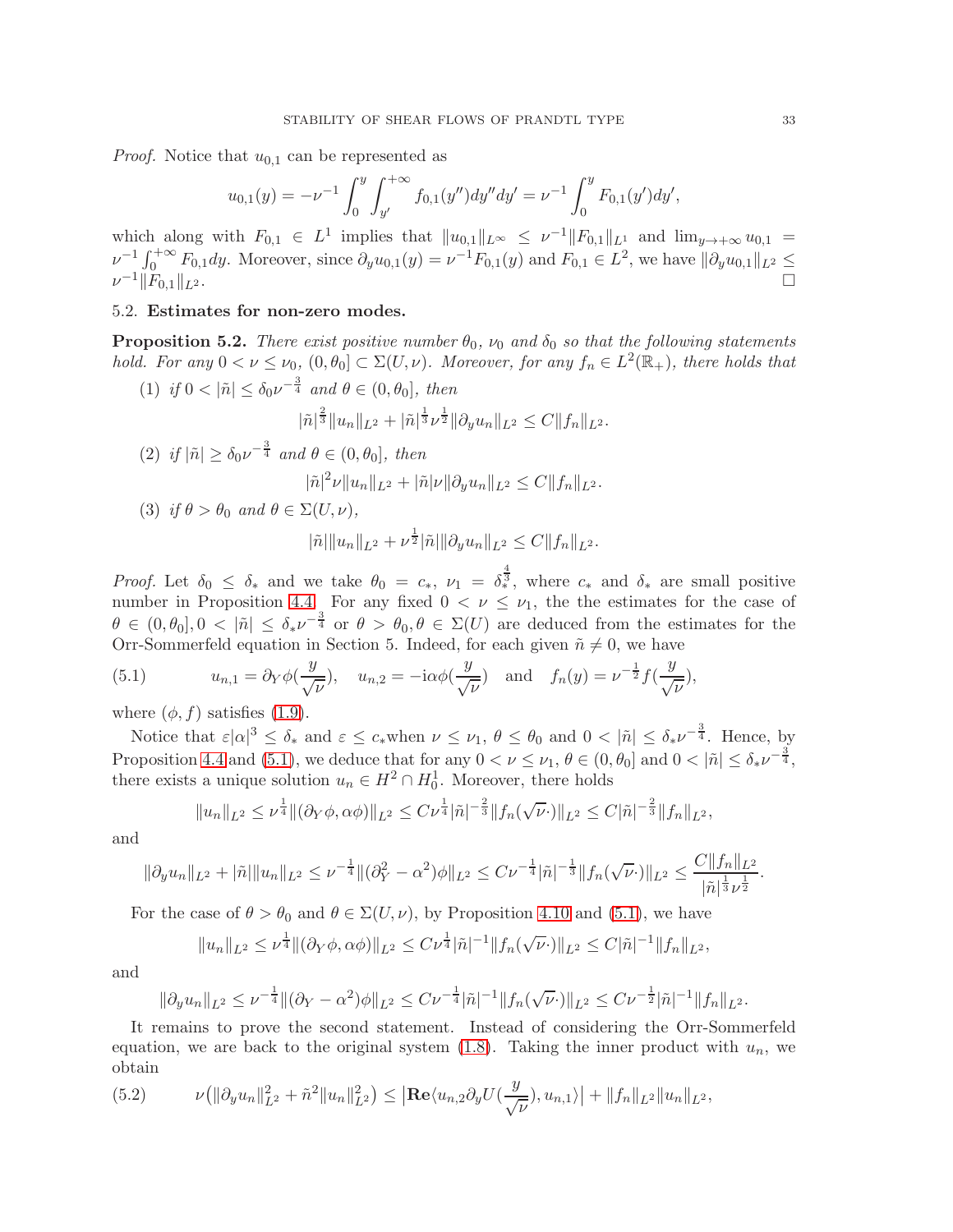and

<span id="page-33-0"></span>(5.3) 
$$
\tilde{n}\left(\left\langle U(\frac{y}{\sqrt{\nu}})u_n, u_n \right\rangle - \text{Re}\left\langle (\partial_y U(\frac{y}{\sqrt{\nu}}))\phi_n, \partial_y \phi_n \right\rangle \right) = \text{Im}\langle f_n, u_n \rangle.
$$

We consider two cases: (i)  $|\tilde{n}| \geq \delta_0^{-1} \nu^{-\frac{3}{4}}$  and (ii)  $\delta_0 \nu^{-\frac{3}{4}} \leq |\tilde{n}| \leq \delta_0^{-1} \nu^{-\frac{3}{4}}$  where we take  $\delta_0 = \min \left( \delta_* , \|\partial_Y U\|_{L^\infty}^{-\frac{1}{2}} / 2 \right).$ 

For the case (*i*), we notice that  $\delta_0 = \min \left( \delta_* , || \partial_Y U ||_{L^{\infty}}^{-\frac{1}{2}} / 2 \right)$  Then for any  $|\tilde{n}| \geq \delta_0^{-1} \nu^{-\frac{3}{4}}$ , we have

$$
\left| \mathbf{Re} \langle u_{n,2} \partial_y U(\frac{y}{\sqrt{\nu}}), u_{n,1} \rangle \right| \leq \nu^{-\frac{1}{2}} \|\partial_Y U\|_{L^\infty} \|u_n\|_{L^2}^2 \leq \nu \tilde{n}^2 \delta_0^2 \|\partial_Y U\|_{L^\infty} \|u_n\|_{L^2}^2 \leq \frac{\nu \tilde{n}^2}{4} \|u_n\|_{L^2}^2,
$$

which along with [\(5.2\)](#page-32-2) gives

$$
\nu(\|\partial_y u_n\|_{L^2}^2 + \tilde{n}^2 \|u_n\|_{L^2}^2) \le C \|f_n\|_{L^2} \|u_n\|_{L^2}.
$$

This implies that

$$
|\tilde{n}|^2 \nu \|u_n\|_{L^2} + |\tilde{n}| \nu \| \partial_y u_n \|_{L^2} \leq C \|f_n\|_{L^2}.
$$

For the case  $(ii)$ , by  $(5.3)$ , we obtain

<span id="page-33-1"></span>(5.4) 
$$
\int_0^{+\infty} U(\frac{y}{\sqrt{\nu}})(|\partial_y \phi_n|^2 + |\tilde{n}|^2 |\phi_n|^2) dy + \frac{1}{2} \int_0^{+\infty} (\partial_y^2 U(\frac{y}{\sqrt{\nu}})) |\phi_n|^2 dy = \frac{1}{\tilde{n}} \text{Im} \langle f_n, u_n \rangle.
$$

Let  $\chi$  be a cut-off function such that  $\chi(Y) = 1$  for  $0 \le Y \le 1$  and  $\chi(Y) = 0$  for  $Y \ge 2$ . Let  $Y_3 > 0$  such that  $\partial_Y U > 0$  for  $Y \in [0, 4Y_3]$ . Then  $|\partial_y^2 U(\frac{y}{\sqrt{\nu}})| \leq C \nu^{-\frac{1}{2}} \partial_y U(\frac{y}{\sqrt{\nu}})$  for  $0 \le Y \le 2Y_3\nu^{\frac{1}{2}},$  which gives

$$
\left| \int_{0}^{+\infty} (\partial_{y}^{2} U(\frac{y}{\sqrt{\nu}})) |\phi_{n}|^{2} dy \right| \leq C\nu^{-\frac{1}{2}} \int_{0}^{+\infty} (\partial_{y} U(\frac{y}{\sqrt{\nu}})) \chi(\frac{y}{2\sqrt{\nu}Y_{3}}) |\phi_{n}|^{2} dy + C\nu^{-1} \int_{Y_{3}\nu^{\frac{1}{2}}}^{+\infty} |\phi_{n}|^{2} dy
$$
  
\n
$$
= -C\nu^{-\frac{1}{2}} \int_{0}^{+\infty} U(\frac{y}{\sqrt{\nu}}) \partial_{y} \left( \chi(\frac{y}{2\sqrt{\nu}Y_{3}}|\phi_{n}|^{2}) \right) dy + C\nu^{-1} \int_{Y_{3}\nu^{\frac{1}{2}}}^{+\infty} |\phi_{n}|^{2} dy
$$
  
\n
$$
\leq C\nu^{-\frac{1}{2}} \int_{0}^{+\infty} |U(\frac{y}{\sqrt{\nu}})| \partial_{y} \phi_{n} |\phi_{n}| dy + C\nu^{-1} \int_{Y_{3}\nu^{\frac{1}{2}}}^{+\infty} |\phi_{n}|^{2} dy
$$
  
\n
$$
\leq \frac{C}{\nu^{\frac{1}{2}} |\tilde{n}|} \left\| \sqrt{U(\frac{y}{\sqrt{\nu}})} \tilde{n} \phi_{n} \right\|_{L^{2}} \left\| \sqrt{U(\frac{y}{\sqrt{\nu}})} \partial_{y} \phi_{n} \right\|_{L^{2}} + \frac{C}{\nu |\tilde{n}|^{2}} \left\| \sqrt{U(\frac{y}{\sqrt{\nu}})} \tilde{n} \phi_{n} \right\|_{L^{2}}^{2}
$$
  
\n
$$
\leq \frac{C\nu^{\frac{1}{4}}}{\delta_{0}} \left\| \sqrt{U(\frac{y}{\sqrt{\nu}})} \tilde{n} \phi_{n} \right\|_{L^{2}} \left\| \sqrt{U(\frac{y}{\sqrt{\nu}})} \partial_{y} \phi_{n} \right\|_{L^{2}} + \frac{C\nu^{\frac{1}{2}}}{\delta_{0}^{2}} \left\| \sqrt{U(\frac{y}{\sqrt{\nu}})} \tilde{n} \phi_{n} \right\|_{L^{2}}^{2}.
$$

Take  $\nu_0 = \min(\nu_1, (C^{-1}\delta_0/4)^4)$ . If  $0 < \nu \le \nu_0$ , we get by [\(5.4\)](#page-33-1) that

<span id="page-33-3"></span>(5.5) 
$$
\left\| \sqrt{U(\frac{y}{\sqrt{\nu}})} u_n \right\|_{L^2}^2 = \left\| \sqrt{U(\frac{y}{\sqrt{\nu}})} \partial_y \phi_n \right\|_{L^2}^2 + |\tilde{n}|^2 \left\| \sqrt{U(\frac{y}{\sqrt{\nu}})} \phi_n \right\|_{L^2}^2
$$

$$
\leq C |\tilde{n}|^{-1} \|f_n\|_{L^2} \|u_n\|_{L^2}.
$$

Using the fact that  $i\tilde{n}u_{n,1} + \partial_y u_{n,2} = 0$  and Hardy's inequality, we can deduce from [\(5.2\)](#page-32-2) that

<span id="page-33-2"></span>
$$
(5.6) \qquad \nu(\|\partial_y u_n\|_{L^2}^2 + \tilde{n}^2 \|u_n\|_{L^2}^2) \leq C \nu^{-\frac{1}{4}} |\tilde{n}|^{\frac{1}{2}} \|u_n\|_{L^2} \left\| \sqrt{U(\frac{y}{\sqrt{\nu}})} u_n \right\|_{L^2} + \|f_n\|_{L^2} \|u_n\|_{L^2}.
$$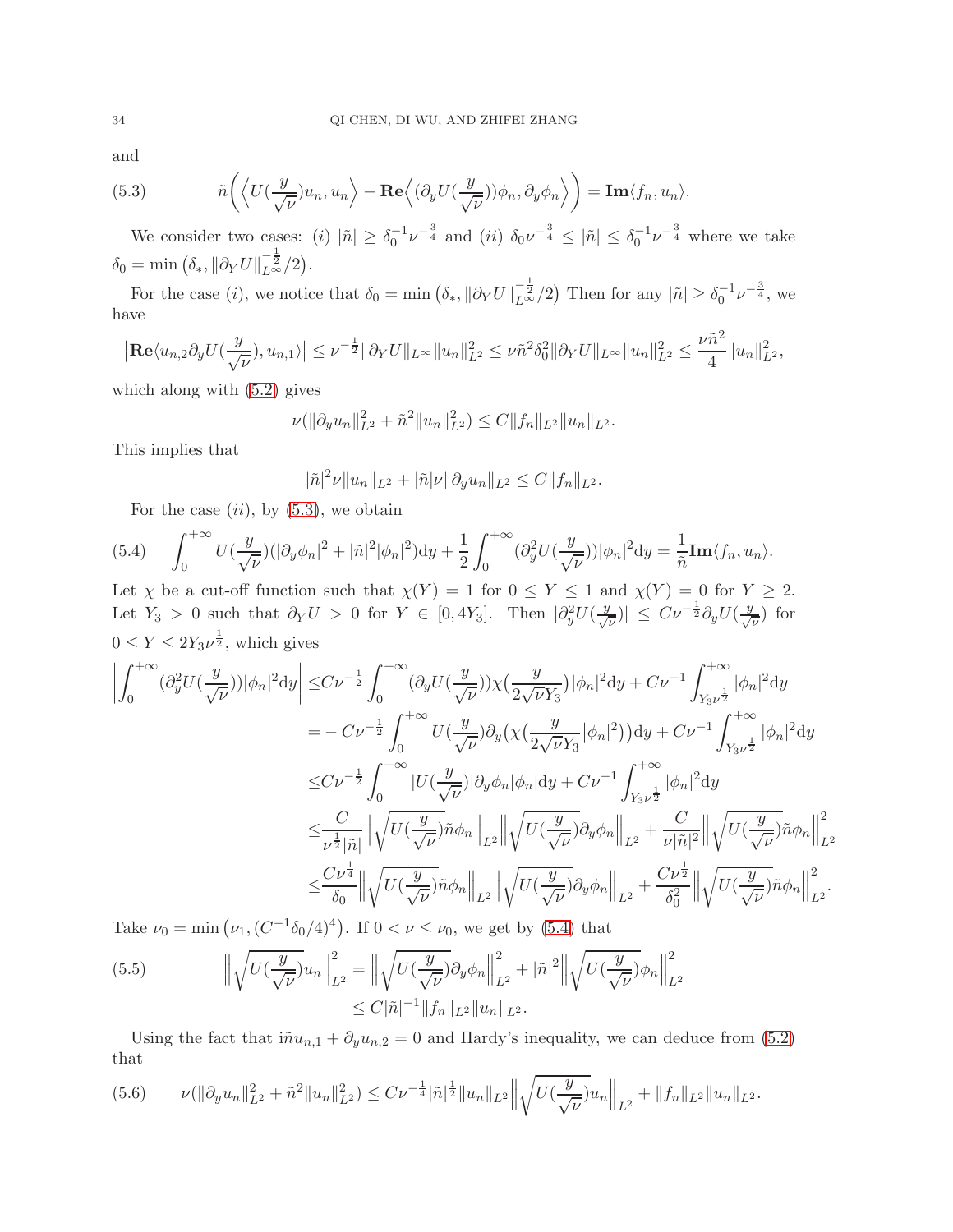As in the proof of [\(2.6\)](#page-7-4), we have

<span id="page-34-0"></span>(5.7) 
$$
||u_n||_{L^2} \leq C \nu^{\frac{1}{4}} |\tilde{n}|^{-\frac{1}{6}} ||\partial_y u_n||_{L^2}^{\frac{1}{2}} ||u_n||_{L^2}^{\frac{1}{2}} + C |\tilde{n}|^{\frac{1}{6}} ||\sqrt{U(\frac{y}{\sqrt{\nu}})} u_n||_{L^2}.
$$

Plugging  $(5.6)$  into  $(5.7)$ , we get

$$
||u_n||_{L^2} \leq C|\tilde{n}|^{-\frac{1}{6}}||f_n||_{L^2}^{\frac{1}{4}}||u_n||_{L^2}^{\frac{3}{4}} + C|\tilde{n}|^{\frac{1}{6}}||\sqrt{U(\frac{y}{\sqrt{\nu}})}u_n||_{L^2}
$$
  
+  $\nu^{-\frac{1}{16}}|\tilde{n}|^{-\frac{1}{24}}||\sqrt{U(\frac{y}{\sqrt{\nu}})}u_n||_{L^2}^{\frac{1}{4}}||u_n||_{L^2}^{\frac{3}{4}},$ 

which gives

$$
||u_n||_{L^2} \leq C|\tilde{n}|^{-\frac{2}{3}}||f_n||_{L^2} + C(|\tilde{n}|^{\frac{1}{6}} + \nu^{-\frac{1}{4}}|\tilde{n}|^{-\frac{1}{6}})||\sqrt{U(\frac{y}{\sqrt{\nu}})}u_n||_{L^2}.
$$

This along with [\(5.5\)](#page-33-3) shows

$$
||u_n||_{L^2} \leq C(|\tilde{n}|^{-\frac{2}{3}} + \nu^{-\frac{1}{2}}|\tilde{n}|^{-\frac{4}{3}})||f_n||_{L^2} \leq C|\tilde{n}|^{-2}\nu^{-1}||f_n||_{L^2}.
$$

where in the last line we used  $|\tilde{n}| \sim \nu^{-\frac{3}{4}}$  in the case *(ii)*. Putting this inequality into [\(5.5\)](#page-33-3) and [\(5.6\)](#page-33-2), and using the fact that  $|\tilde{n}| \sim \nu^{-\frac{3}{4}}$ , we conclude that

$$
|\tilde{n}|^2 \nu \|u_n\|_{L^2} + |\tilde{n}| \nu \| \partial_y u_n \|_{L^2} \leq C \|f_n\|_{L^2}.
$$

The existence of the solution can be proved by using the method of continuity. After replacing  $-\nu(\partial_y^2 - \tilde{n}^2)$  by  $-\nu(\partial_y^2 - \tilde{n}^2) + l$  with  $l > 0$ , it is easy to show that there exists a unique solution for any  $f_n \in L^2$  and l large enough, and the above priori estimates still hold true for any  $l > 0$ .

5.3. Proof of Theorem [1.1.](#page-1-0) With the estimates for the linearized system, the proof of nonlinear stability is similar to [\[9\]](#page-44-0). For the completeness, we present a sketch.

We firs introduce the functional space

$$
X_{\nu,\varepsilon} := \big\{ u : \|u\|_{X_{\nu}} \leq \varepsilon \nu^{\frac{1}{2}} |\log \nu|^{-\frac{1}{2}} \big\},\,
$$

where

$$
||u||_{X_{\nu}} = ||u_{0,1}||_{L^{\infty}} + \nu^{\frac{1}{4}} ||\partial_y u_{0,1}||_{L^2} + \sum_{n \neq 0} ||u_n||_{L^{\infty}} + \nu^{-\frac{1}{4}} ||Q_0 u||_{L^2} + \nu^{\frac{1}{4}} ||\nabla Q_0 u||_{L^2}.
$$

For  $v \in X_{\nu,\varepsilon}$ , we define the map  $\Psi[v] = u$  as the solution to the system

$$
\begin{cases} U(\frac{y}{\sqrt{\nu}})\partial_x u + (u_2 \partial_y U(\frac{y}{\sqrt{\nu}}), 0) - \nu \Delta u + \nabla p = -v \cdot \nabla v + f^{\nu}, \\ \nabla \cdot u = 0, \\ u|_{y=0} = 0. \end{cases}
$$

Notice that

$$
-v\cdot\nabla v=-v_{0,1}\partial_x\mathcal{Q}_0v-(\mathcal{Q}_0v_2\partial_yv_{0,1},0)-\mathcal{Q}_0v\cdot\nabla\mathcal{Q}_0v,
$$

which implies

$$
\mathcal{P}_0(-v\cdot\nabla v+f^{\nu})=\partial_y(-\mathcal{P}_0(\mathcal{Q}_0v\cdot\nabla\mathcal{Q}_0v)).
$$

Then we get by Proposition [5.1](#page-31-1) that

$$
(5.8) \t\t ||u_{0,1}||_{L^{\infty}} \leq \nu^{-1} ||Q_0v||_{L^2}^2, \t ||\partial_y u_{0,1}||_{L^2} \leq \nu^{-1} ||Q_0v||_{L^{\infty}} ||Q_0v||_{L^2}.
$$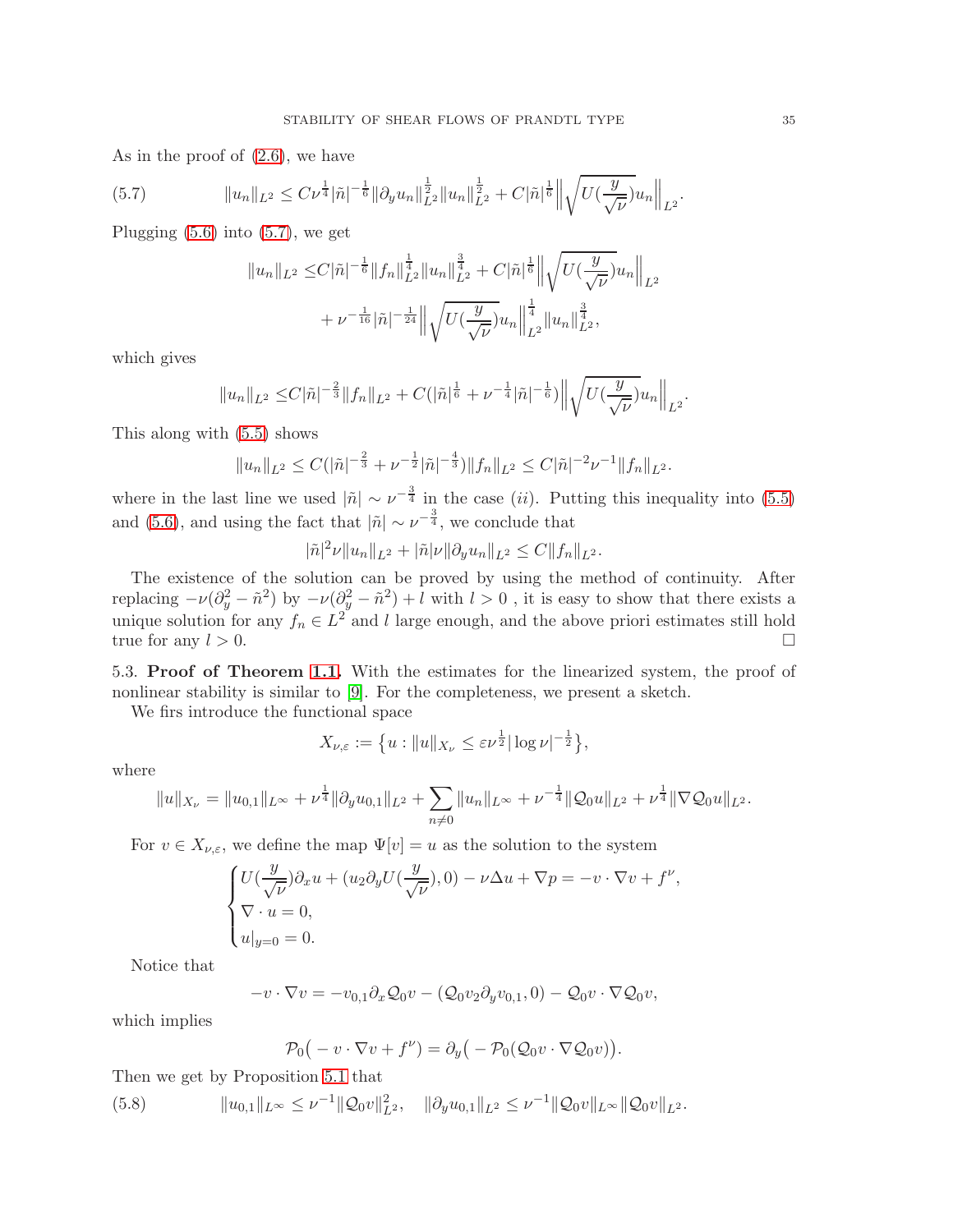For non-zero modes, we have

<span id="page-35-1"></span>
$$
Q_0(-v\cdot\nabla v+f^{\nu})=-v_{0,1}\partial_x Q_0v-(Q_0v_2\partial_yv_{0,1},0)-Q_0(Q_0v\cdot\nabla Q_0v)+f^{\nu}.
$$

Proposition [5.2](#page-32-0) implies that

(5.9) 
$$
\|\mathcal{Q}_0 u\|_{L^2} \leq C \left( \|v_{0,1}\|_{L^\infty} \|\nabla \mathcal{Q}_0 v\|_{L^2} + \|\mathcal{Q}_0 v\|_{L^\infty} \|\partial_y v_{0,1}\|_{L^2} + \|\mathcal{Q}_0 v\|_{L^\infty} \|\nabla \mathcal{Q}_0 v\|_{L^2} + \|f^\nu\|_{L^2} \right),
$$

and

(5.10) 
$$
\|\nabla Q_0 u\|_{L^2} \leq C \nu^{-\frac{1}{2}} (\|v_{0,1}\|_{L^\infty} \|\nabla Q_0 v\|_{L^2} + \|\mathcal{Q}_0 v\|_{L^\infty} \|\partial_y v_{0,1}\|_{L^2} + \|\mathcal{Q}_0 v\|_{L^\infty} \|\nabla \mathcal{Q}_0 v\|_{L^2} + \|f^\nu\|_{L^2}).
$$

For the case of  $n \neq 0$ , notice that

$$
\mathcal{P}_n(-v\cdot\nabla v+f^{\nu})=-v_{0,1}\partial_x\mathcal{P}_nv-(\mathcal{P}_nv_2\partial_yv_{0,1},0)-\mathcal{P}_n(\mathcal{Q}_0v\cdot\nabla\mathcal{Q}_0v)+\mathcal{P}_nf^{\nu}.
$$

Then it follows from Proposition [5.2](#page-32-0) and the interpoaltion that for  $0 < |\tilde{n}| = n/\theta \le \delta_0 \nu^{-\frac{3}{4}}$ ,

$$
\|\mathcal{P}_n u\|_{L^{\infty}} \leq C\nu^{-\frac{1}{4}}|\tilde{n}|^{-\frac{1}{2}}(\|v_{0,1}\|_{L^{\infty}}\|\nabla \mathcal{P}_n v\|_{L^2} + \|\mathcal{P}_n v\|_{L^{\infty}}\|\partial_y v_{0,1}\|_{L^2} + \|\mathcal{P}_n(\mathcal{Q}_0 v \cdot \nabla \mathcal{Q}_0 v)\|_{L^2} + \|\mathcal{P}_n f^{\nu}\|_{L^2}),
$$

and for  $|\tilde{n}| \geq \delta_0 \nu^{-\frac{3}{4}},$ 

$$
\|\mathcal{P}_n u\|_{L^{\infty}} \leq C\nu^{-1}|\tilde{n}|^{-\frac{3}{2}} (\|v_{0,1}\|_{L^{\infty}} \|\nabla \mathcal{P}_n v\|_{L^2} + \|\mathcal{P}_n v\|_{L^{\infty}} \|\partial_y v_{0,1}\|_{L^2} + \|\mathcal{P}_n(\mathcal{Q}_0 v \cdot \nabla \mathcal{Q}_0 v)\|_{L^2} + \|\mathcal{P}_n f^{\nu}\|_{L^2}),
$$

which imply by the Parseval's equality that

<span id="page-35-2"></span>
$$
\sum_{n\neq 0} \|\mathcal{P}_n u\|_{L^{\infty}} \leq C\nu^{-\frac{1}{4}} \left( |\log \nu|^{\frac{1}{2}} \|v_{0,1}\|_{L^{\infty}} \|\nabla \mathcal{Q}_0 v\|_{L^2} + \sum_{n\neq 0} \|\mathcal{P}_n v\|_{L^{\infty}} \|\partial_y v_{0,1}\|_{L^2} \right) + |\log \nu|^{\frac{1}{2}} \|\mathcal{Q}_0 v\|_{L^{\infty}} \|\nabla \mathcal{Q}_0 v\|_{L^2} + |\log \nu|^{\frac{1}{2}} \|f^{\nu}\|_{L^2} \right).
$$

By collecting  $(5.9)$  to  $(5.11)$ , we arrive at

$$
\|\Psi[v]\|_{X_{\nu}} \leq C\nu^{-\frac{1}{2}}|\log \nu|^{\frac{1}{2}}\|v\|_{X_{\nu}}^2 + C\nu^{-\frac{1}{4}}|\log \nu|^{\frac{1}{2}}\|f^{\nu}\|_{L^2},
$$

and

$$
\|\Psi[v] - \Psi[v']\|_{X_{\nu}} \leq C\nu^{-\frac{1}{2}}|\log \nu|^{\frac{1}{2}}(\|v\|_{X_{\nu}} + \|v'\|_{X_{\nu}})\|v - v'\|_{X_{\nu}}.
$$

Therefore,  $\Psi$  is a contraction from  $X_{\nu,\varepsilon}$  to itself if  $\varepsilon$  and  $||f^{\nu}||_{L^2}$  are small enough. Hence, by the fixed point theorem, for any  $f^{\nu} \in L^2$  with  $||f^{\nu}||_{L^2} \leq \varepsilon |\log \nu|^{-1} \nu^{\frac{3}{4}}$ , there exists a unique solution  $u^{\nu}$  to [\(1.4\)](#page-0-2) in  $X_{\nu,\varepsilon}$ . Using the elliptic regularity of the Stokes equation, we obtain  $\nabla^2 u^{\nu} \in L^2(\Omega_{\theta})$ . The proof of Theorem [1.1](#page-1-0) is completed.

# Appendix A. Some basic inequalities

<span id="page-35-0"></span>**Lemma A.1.** If  $w \in L^2(\mathbb{R}_+) \cap L^1(\mathbb{R}_+; e^{\alpha Y} dY)$ , and  $\phi \in H_0^1 \cap H^2(\mathbb{R}_+)$  satisfies

$$
(\partial_Y^2 - \alpha^2)\phi = w, \ \alpha > 0,
$$

then it holds that

$$
\partial_Y \phi(Y) = e^{-\alpha Y} \int_0^Y w(Z) \sinh(\alpha Z) dZ - \cosh(\alpha Y) \int_Y^{+\infty} w(Z) e^{-\alpha Z} dZ,
$$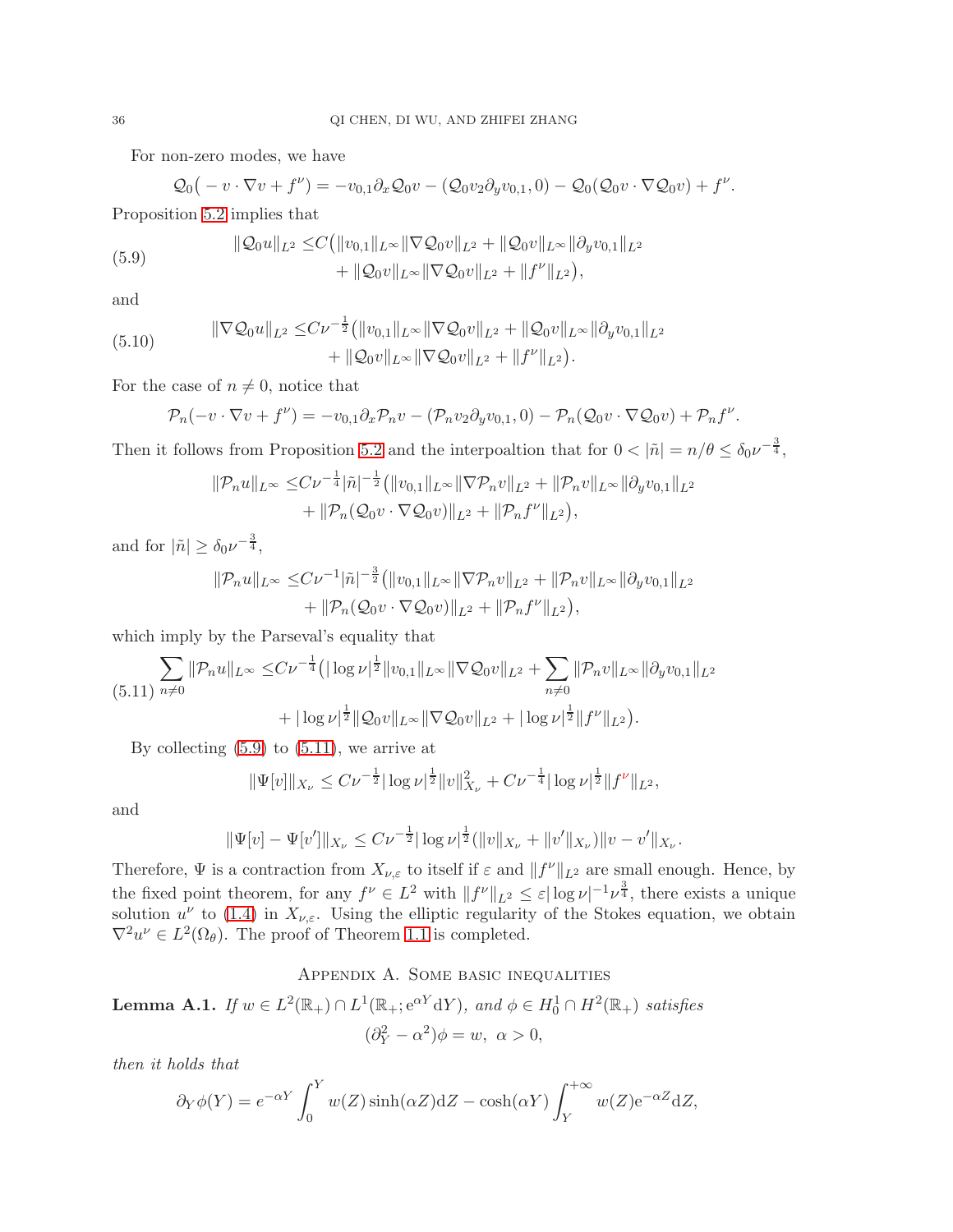$$
\alpha\phi(Y) = -\sinh(\alpha Y) \int_0^{+\infty} w(Z) e^{-\alpha Z} dZ - e^{-\alpha Y} \int_0^Y w(Z) \sinh(\alpha Z) dZ
$$
  
= 
$$
-e^{-\alpha Y} \int_0^{+\infty} w(Z) \sinh(\alpha Z) dZ + \int_Y^{+\infty} w(Z) \sinh(\alpha (Z - Y)) dZ.
$$

Specially, we have

$$
\partial_Y \phi(0) = -\int_0^{+\infty} w(Y) e^{-\alpha Y} dY.
$$

Proof. Integration by parts gives

$$
\int_{Y}^{+\infty} w(Z) e^{-\alpha Z} dZ = \int_{Y}^{+\infty} ((\partial_{Z}^{2} - \alpha^{2}) \phi(Z)) e^{-\alpha Z} dZ
$$
  
= 
$$
\int_{Y}^{+\infty} \phi ((\partial_{Z}^{2} - \alpha^{2}) e^{-\alpha Z}) dZ + ((\partial_{Z} \phi) e^{-\alpha Z})|_{Y}^{+\infty} - (\phi \partial_{Z} e^{-\alpha Z})|_{Y}^{+\infty}
$$
  
= 
$$
-\partial_{Y} \phi(Y) e^{-\alpha Y} - \alpha \phi(Y) e^{-\alpha Y}.
$$

That is,

<span id="page-36-1"></span>(A.1) 
$$
\partial_Y \phi(Y) e^{-\alpha Y} + \alpha \phi(Y) e^{-\alpha Y} = - \int_Y^{+\infty} w(Z) e^{-\alpha Z} dZ.
$$

Specially, we have

<span id="page-36-2"></span>(A.2) 
$$
\partial_Y \phi(0) = -\int_0^{+\infty} w(Y) e^{-\alpha Y} dY.
$$

Integration by parts again gives

$$
\int_0^Y w(Z) e^{\alpha Z} dZ = \int_0^Y \left( (\partial_Z^2 - \alpha^2) \phi(Z) \right) e^{\alpha Z} dZ
$$
  
=  $(\partial_Z \phi(Z) e^{\alpha Z}) \Big|_0^Y - \left( \phi(Z) \partial_Z (e^{\alpha Z}) \right) \Big|_0^Y = \partial_Y \phi(Y) e^{\alpha Y} - \alpha \phi(Y) e^{\alpha Y} - \partial_Y \phi(0).$ 

Along with  $(A.1)$  and  $(A.2)$ , we obtain

$$
\partial_Y \phi(Y) = \frac{1}{2} e^{-\alpha Y} \int_0^Y w(Z) e^{\alpha Z} dZ - \frac{1}{2} e^{\alpha Y} \int_Y^{+\infty} w(Z) e^{-\alpha Z} dZ + \frac{1}{2} e^{-\alpha Y} \partial_Y \phi(0)
$$
  
=  $e^{-\alpha Y} \int_0^Y w(Z) \sinh(\alpha Z) dZ - \cosh(\alpha Y) \int_Y^{+\infty} w(Z) e^{-\alpha Z} dZ.$ 

Similarly, we have

$$
\alpha\phi(Y) = -\frac{1}{2}e^{-\alpha Y}\int_0^Y w(Z)e^{\alpha Z}dZ - \frac{1}{2}e^{\alpha Y}\int_Y^{+\infty} w(Z)e^{-\alpha Z}dZ - \frac{1}{2}e^{-\alpha Y}\partial_Y\phi(0)
$$
  
= 
$$
-e^{-\alpha Y}\int_0^Y w(Z)\sinh(\alpha Z)dZ - \sinh(\alpha Y)\int_Y^{+\infty} w(Z)e^{-\alpha Z}dZ
$$
  
= 
$$
-e^{-\alpha Y}\int_0^{+\infty} w(Z)\sinh(\alpha Z)dZ + \int_Y^{+\infty} w(Z)\sinh(\alpha (Z-Y))dZ.
$$

<span id="page-36-0"></span>**Lemma A.2.** Let  $\alpha \neq 0$ . Suppose that  $(\partial_Y^2 - \alpha^2)w \in L^2(\mathbb{R}_+)$  with  $(\partial_Y^2 - \alpha^2)\varphi = w$ ,  $\partial_Y \varphi|_{Y=0} =$  $\varphi|_Y = 0$ . Then it holds that

$$
|\alpha|^3 \|(\partial_Y \varphi, \alpha \varphi)\|_{L^2} + \alpha^2 \|w\|_{L^2} + |\alpha| \|\partial_Y w\|_{L^2} + \|\partial_Y^2 w\|_{L^2} \leq C \|(\partial_Y^2 - \alpha^2) w\|_{L^2},
$$

 $\Box$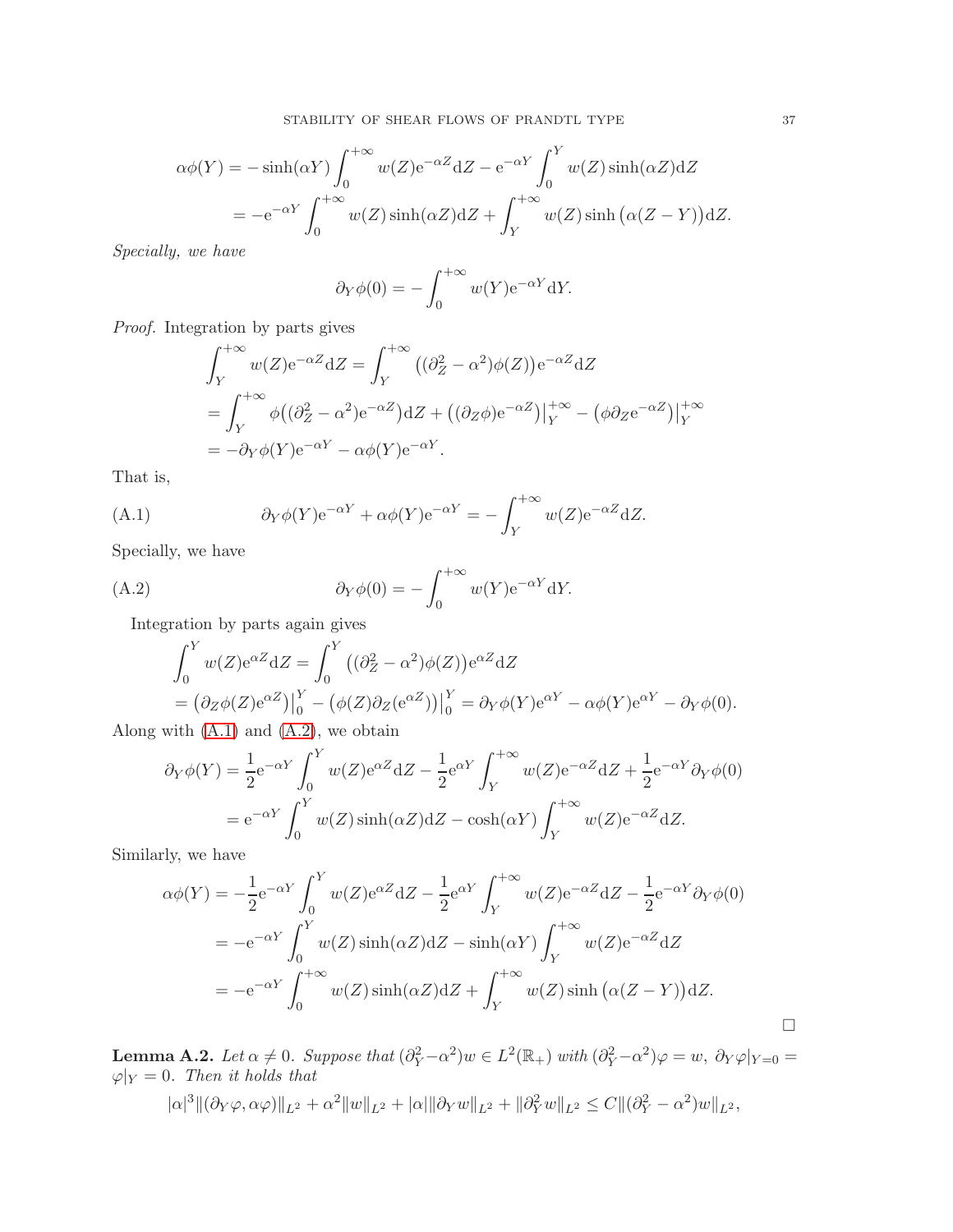and

$$
\|(\partial_Y w, \alpha w)\|_{L^2} \le C \|(\partial_Y^2 - \alpha^2)w\|_{L^2}^{\frac{1}{2}} \|w\|_{L^2}^{\frac{1}{2}}.
$$

*Proof.* Without loss of generality, we may assume  $\alpha > 0$ . Clearly,  $e^{-\alpha Y} \in H^2(\mathbb{R}_+)$ , and  $(\partial_Y^2 - \alpha^2) e^{-\alpha Y} = 0$ . Let  $(w_d, \varphi_d)$  be the solution to the following elliptic equation

$$
\begin{cases} (\partial_Y^2 - \alpha^2)w_d = (\partial_Y^2 - \alpha^2)w, \\ (\partial_Y^2 - \alpha^2)\varphi_d = w_d, \ w_d|_{Y=0} = \varphi_d|_Y = 0. \end{cases}
$$

Using the energy method and the interpolation, it is easy to show that

<span id="page-37-0"></span>
$$
|\alpha|^{\frac{5}{2}} \|\partial_Y \varphi_d\|_{L^\infty} + |\alpha|^3 \|(\partial_Y \varphi_d, \alpha \varphi_d)\|_{L^2} + \alpha^2 \|w_d\|_{L^2} + |\alpha| \|\partial_Y w_d\|_{L^2}
$$
  
(A.3) 
$$
+ \|\partial_Y^2 w_d\|_{L^2} \le C \|(\partial_Y^2 - \alpha^2)w\|_{L^2}.
$$

On the other hand, by Lemma [A.1,](#page-35-0) we know that

$$
\partial_Y(\partial_Y^2 - \alpha^2)^{-1} (e^{-\alpha Y})|_{Y=0} = -1/(2\alpha).
$$

Then  $w = w_d + 2\alpha \partial_Y \varphi_d(0) e^{-\alpha Y}$ , which along with [\(A.3\)](#page-37-0) implies that

$$
|\alpha|^3 \|(\partial_Y \varphi, \alpha \varphi)\|_{L^2} + \alpha^2 \|w\|_{L^2} + |\alpha| \|\partial_Y w\|_{L^2} + \|\partial_Y^2 w\|_{L^2} \leq C \|(\partial_Y^2 - \alpha^2) w\|_{L^2}.
$$

This gives the first inequality of the lemma.

For the second inequality, we first notice that

$$
\langle (\partial_Y^2 - \alpha^2)w, -w \rangle = \|(\partial_Y w, \alpha w)\|_{L^2}^2 + \partial_Y w(0) \overline{w(0)},
$$
  

$$
\|(\partial_Y w, \alpha w)\|_{L^2}^2 \le |\langle (\partial_Y^2 - \alpha^2)w, w \rangle| + \|\partial_Y w\|_{L^\infty} \|w\|_{L^\infty}.
$$

Thanks to  $\partial_Y w, w \in L^2$ , we have  $\lim_{Y \to +\infty} w(Y) = \lim_{Y \to +\infty} \partial_Y w(Y) = 0$ , hence,

 $\|\partial_Y w\|_{L^{\infty}}^2 \le 2\|\partial_Y^2 w\|_{L^2}\|\partial_Y w\|_{L^2}, \quad \|w\|_{L^{\infty}}^2 \le 2\|\partial_Y w\|_{L^2}\|w\|_{L^2}.$ 

Summing up, we obtain

$$
\begin{aligned} \|(\partial_Y w,\alpha w)\|_{L^2}^2 \leq & |\langle (\partial_Y^2-\alpha^2)w,w\rangle| + 2\|\partial_Y^2 w\|_{L^2}^{\frac{1}{2}}\|\partial_Y w\|_{L^2}\|w\|_{L^2}^{\frac{1}{2}}\\ \leq & \|(\partial_Y^2-\alpha^2)w\|_{L^2}\|w\|_{L^2} + 2\|\partial_Y^2 w\|_{L^2}^{\frac{1}{2}}\|\partial_Y w\|_{L^2}\|w\|_{L^2}^{\frac{1}{2}}, \end{aligned}
$$

which implies that

$$
\|(\partial_Y w, \alpha w)\|_{L^2}^2 \leq C \|(\partial_Y^2 - \alpha^2)w\|_{L^2} \|w\|_{L^2}.
$$

 $\Box$ 

<span id="page-37-2"></span>**Lemma A.3.** There exists a positive constant  $C > 0$ , such that for any  $z \in \mathbb{C}$ ,  $t > 0$ , it holds that

$$
\int_0^t |z - s|^{\frac{1}{2}} ds \ge C^{-1} |z|^{\frac{1}{2}} t.
$$

*Proof.* Let  $z_r = \text{Re}(z)$ ,  $z_i = \text{Im}(z)$ . Let us first claim that

<span id="page-37-1"></span>(A.4) 
$$
\int_0^t |z_r - s|^{\frac{1}{2}} ds \ge C^{-1} |z_r|^{\frac{1}{2}} t.
$$

Once [\(A.4\)](#page-37-1) holds, we have

$$
\int_0^t |z-s|^{\frac{1}{2}} ds \ge C^{-1} \left( \int_0^t |z_r - s|^{\frac{1}{2}} ds + \int_0^t |z_i|^{\frac{1}{2}} ds \right) \ge C^{-1} \left( |z_r|^{\frac{1}{2}} t + |z_i|^{\frac{1}{2}} t \right) \ge C^{-1} |z|^{\frac{1}{2}} t.
$$

It remains to prove [\(A.4\)](#page-37-1).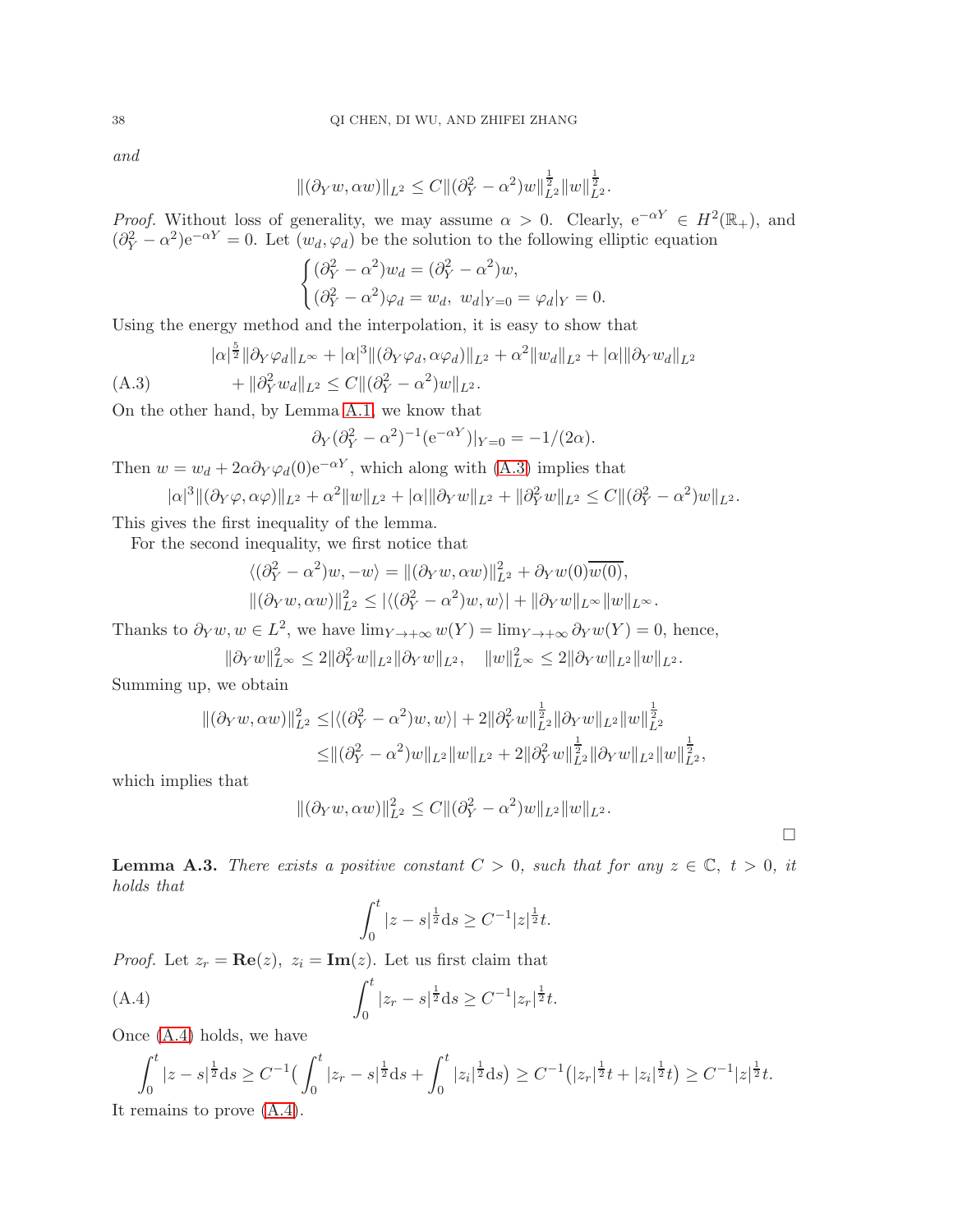**Case 1.**  $z_r \leq 0$ . In this case, we have

$$
\int_0^t |z_r - s|^{\frac{1}{2}} ds \ge \int_0^t |z_r|^{\frac{1}{2}} ds = |z_r|^{\frac{1}{2}} t.
$$

**Case 2.**  $0 \le z_r \le t/2$ . In this case, we have

$$
\int_0^t |z_r - s|^{\frac{1}{2}} ds \ge \int_{t/2}^t |z_r - s|^{\frac{1}{2}} ds = \int_{t/2}^t (s - z_r)^{\frac{1}{2}} ds \ge \int_{t/2}^t (s - t/2)^{\frac{1}{2}} ds
$$

$$
= \frac{2(t - t/2)^{\frac{3}{2}}}{3} = \frac{2(t/2)^{\frac{3}{2}}}{3} \ge \frac{z_r^{\frac{1}{2}}t}{3} = \frac{|z_r|^{\frac{1}{2}}t}{3}.
$$

**Case 3.**  $z_r \geq t/2$ . In this case, we have

$$
\int_0^t |z_r - s|^{\frac{1}{2}} ds \ge \int_0^{t/4} |z_r - s|^{\frac{1}{2}} ds \ge \int_0^{t/4} (z_r - t/4)^{\frac{1}{2}} ds
$$

$$
= \frac{(z_r - t/4)^{\frac{1}{2}} t}{4} \ge \frac{|z_r/2|^{\frac{1}{2}} t}{4},
$$

here we used  $z_r - t/4 \ge z_r/2 = |z_r|/2$ . Combining three cases, we conclude our result.  $\square$ 

The following Hardy's type inequalities come from [\[9\]](#page-44-0).

<span id="page-38-0"></span>**Lemma A.4.** (1). Let  $\sigma[\cdot]$  be a linear operator defined by

$$
\sigma[f](Y) = \int_Y^{+\infty} f(Y_1) dY_1, \qquad f \in C_0^{\infty}(\overline{\mathbb{R}_+}).
$$

Then for  $1 \le p \le +\infty$  and  $k = 0, 1, \dots$ , we have

$$
||Y^k \sigma[f]||_{L^p_Y} \le C_p ||Y^{k+1}f||_{L^p_Y}.
$$

(2). Let  $\mathcal{L}[\cdot]$  be a linear operator defined by

$$
\mathcal{L}[f](Y) = U(Y) \int_{Y}^{+\infty} \frac{f}{U^2} dY_1, \qquad f \in \mathcal{C}_0^{\infty}(\overline{\mathbb{R}_+}).
$$

Then for  $1 < p < +\infty$  and  $k = 0, 1, \dots$ , we have

$$
||Y^{k}\mathcal{L}[f]||_{L^{p}_{Y}} \leq C||Y^{k}(1+Y)f||_{L^{p}_{Y}},
$$
  

$$
||\partial_{Y}\mathcal{L}[f]||_{L^{2}_{Y}} \leq C(||f||_{L^{1}_{Y}} + ||f||_{L^{2}_{Y}} + ||\partial_{Y}f||_{L^{2}_{Y}}).
$$

Appendix B. Some estimates of Airy function

Let  $Ai(y)$  be the Airy function, which is a nontrivial solution of  $f'' - yf = 0$ . We denote

$$
A_0(z) = \int_{e^{i\pi/6}z}^{+\infty} Ai(t)dt = e^{i\pi/6} \int_z^{+\infty} Ai(e^{i\pi/6}t)dt.
$$

The following lemma comes from [\[5\]](#page-44-30).

<span id="page-38-1"></span>**Lemma B.1.** There exists  $c > 0$  and  $\delta_0 > 0$  so that for  $Im(z) \leq \delta_0$ ,

(B.1) 
$$
\left|\frac{A'_0(z)}{A_0(z)}\right| \lesssim 1 + |z|^{\frac{1}{2}}, \quad \text{Re}\frac{A'_0(z)}{A_0(z)} \le \min(-1/3, -c(1+|z|^{\frac{1}{2}})).
$$

Moreover, for  $\mathbf{Im} z \leq \delta_0$ , we have

$$
\left|\frac{A_0''(z)}{A_0(z)}\right| \le C(1+|z|).
$$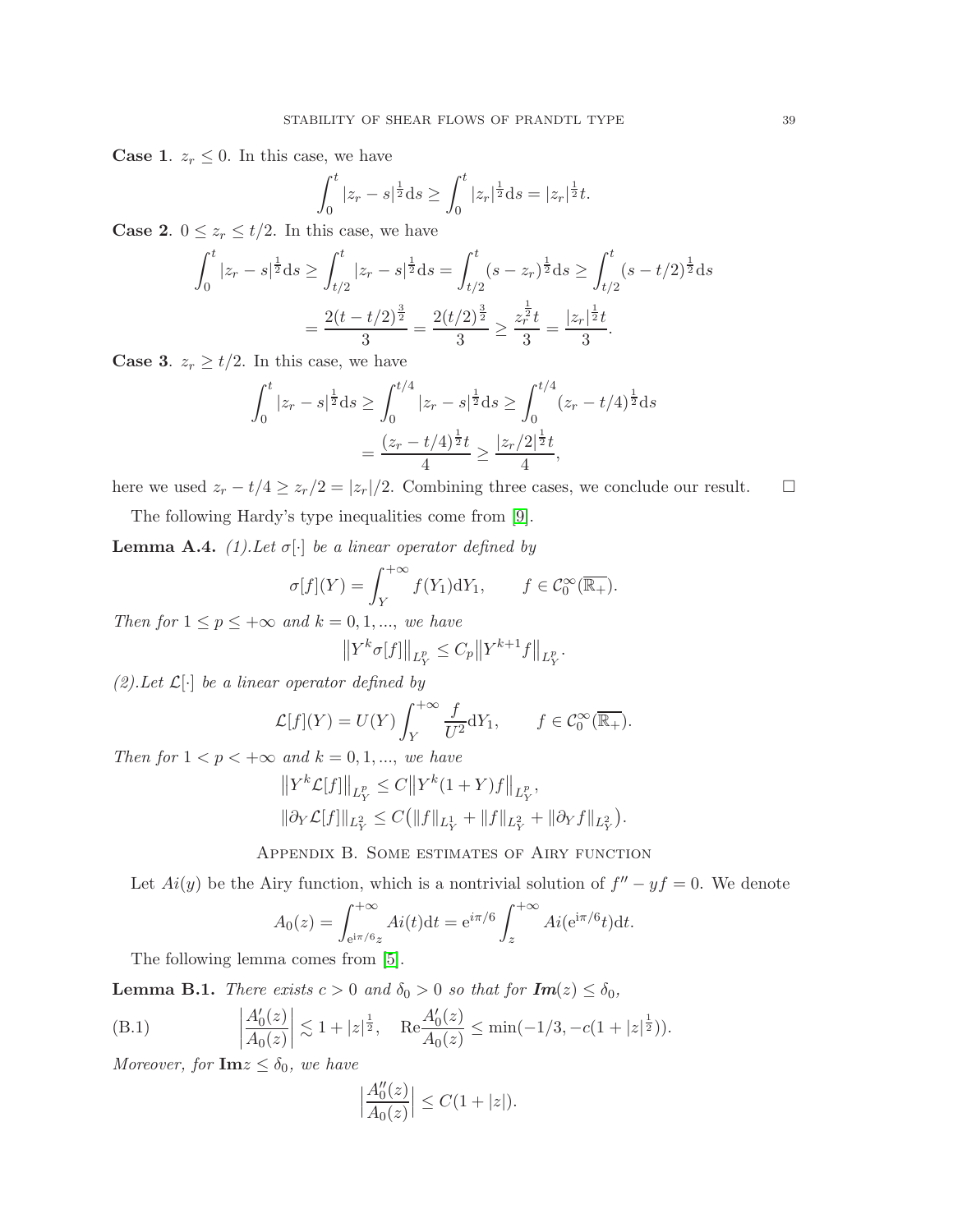We denote

$$
\tilde{A}(Y) = Ai(e^{i\frac{\pi}{6}}\kappa(Y+\eta))/Ai(e^{i\frac{\pi}{6}}\kappa\eta),
$$

where  $\kappa > 0$  and  $\text{Im}\eta < 0$ . We define  $\tilde{\Phi}(Y)$  as the solution of

$$
(\partial_Y^2 - \alpha^2)\tilde{\Phi} = \tilde{A}, \quad \tilde{\Phi}(0) = 0.
$$

Under the assumption  $\tilde{A} \in L^2(\mathbb{R}_+) \cap L^1(\mathbb{R}_+; e^{\alpha Y})$ , by Lemma [A.1,](#page-35-0) we know that

$$
\tilde{\Phi}(Y) = -\frac{e^{-\alpha Y}}{\alpha} \int_0^{+\infty} \tilde{A}(Z) \sinh(\alpha Z) dZ + \frac{1}{\alpha} \int_Y^{+\infty} \tilde{A}(Z) \sinh(\alpha (Z - Y)) dZ.
$$

We define the fast decay part of  $\tilde{\Phi}(Y)$  as

$$
\tilde{\Phi}_f(Y) = \frac{1}{\alpha} \int_Y^{+\infty} \tilde{A}(Z) \sinh\big(\alpha(Z - Y)\big) dZ.
$$

Then  $(\partial_Y^2 - \alpha^2)\tilde{\Phi}_f = \tilde{A}$ .

<span id="page-39-0"></span>**Lemma B.2.** Let  $\kappa > 0$  and  $\text{Im}\eta < 0$ . Then there exists  $c > 0$  such that

$$
|\tilde{A}(Y)| \leq C e^{-c\kappa Y (1+|\kappa \eta|^{\frac{1}{2}})},
$$
  
\n
$$
||Y^{\beta} \tilde{A}||_{L^{2}} \leq C \kappa^{-\frac{1}{2}-\beta} (1+|\kappa \eta|)^{-\frac{1}{4}-\frac{\beta}{2}}, \quad \beta \geq 0,
$$
  
\n
$$
||(\partial_{Y} \tilde{\Phi}, \alpha \tilde{\Phi})||_{L^{2}} \leq C \kappa^{-\frac{3}{2}} (1+|\kappa \eta|)^{-\frac{3}{4}}.
$$

Moreover, if  $c\kappa \geq 2\alpha > 0$ , we have

$$
|\tilde{\Phi}_f(Y)| \leq C\kappa^{-2} \left(1+|\kappa \eta|\right)^{-1} e^{-c\kappa Y \left(1+|\kappa \eta|^{\frac{1}{2}}\right)/2},
$$
  
\n
$$
|\partial_Y \tilde{\Phi}_f(Y)| \leq C\kappa^{-1} \left(1+|\kappa \eta|\right)^{-\frac{1}{2}} e^{-c\kappa Y \left(1+|\kappa \eta|^{\frac{1}{2}}\right)/2},
$$
  
\n
$$
||Y^{\beta} \tilde{\Phi}_f||_{L^2} \leq C\kappa^{-\frac{2\beta+5}{2}} \left(1+|\kappa \eta|\right)^{-\frac{2\beta+5}{4}}, \quad \beta \geq 0,
$$
  
\n
$$
||(\partial_Y \tilde{\Phi}_f, \alpha \tilde{\Phi}_f)||_{L^2} \leq C\kappa^{-\frac{3}{2}} \left(1+|\kappa \eta|\right)^{-\frac{3}{4}},
$$

and

$$
|\tilde{\Phi}(Y)| \le C\kappa^{-2} (1 + |\kappa \eta|)^{-1} e^{-\alpha Y},
$$
  

$$
||Y^{\beta} \tilde{\Phi}||_{L^2} \le C\kappa^{-2} (1 + |\kappa \eta|)^{-1} \alpha^{-\frac{2\beta + 1}{2}}, \quad \beta \ge 0.
$$

Proof. By Lemma [B.1](#page-38-1) and Lemma [A.3,](#page-37-2) we have

$$
\left|\frac{A_0(t+B)}{A_0(B)}\right| = \left|\exp\left(\ln(A_0(t+B)) - \ln(A_0(B))\right)\right| = \left|\exp\left(\int_0^t \frac{A'_0(s+B)}{A_0(s+B)}ds\right)\right|
$$
  

$$
\leq \exp\left(\int_0^t \mathbf{Re}\frac{A'_0(s+B)}{A_0(s+B)}ds\right) \leq \exp\left(-\int_0^t \max\left(1/3, c(1+|s+B|^{\frac{1}{2}})\right)ds\right),
$$

which along with Lemma [A.3](#page-37-2) implies

(B.2) 
$$
\left|\frac{A_0(t+B)}{A_0(B)}\right| \le \exp\left(-\max\left(t/3, c(1+|B|^{\frac{1}{2}})t\right)\right).
$$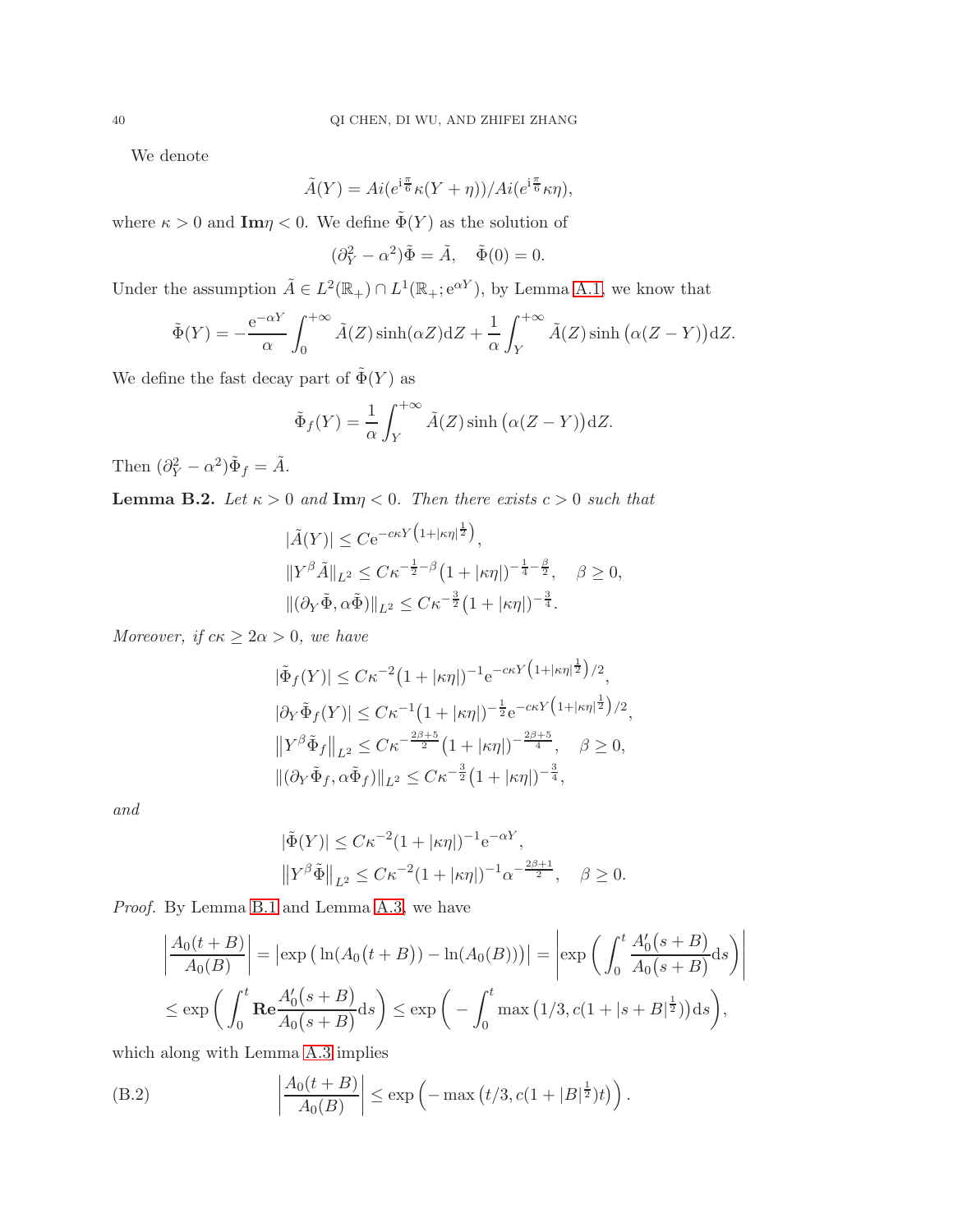Thanks to  $\text{Re} \frac{A'_0(z)}{A_0(z)}$  $\frac{A'_0(z)}{A_0(z)} \le \min(-1/3, -c(1+|z|^{\frac{1}{2}})) < 0$ , we deduce that  ${\rm Re}\frac{A_0'(z)}{A_0(z)}$  $A_0(z)$  $\begin{array}{c} \begin{array}{c} \begin{array}{c} \begin{array}{c} \end{array} \\ \end{array} \\ \begin{array}{c} \end{array} \end{array} \end{array}$  $\geq c(1+|z|^{\frac{1}{2}})$ and

(B.3) 
$$
\left|\frac{A_0(z)}{A'_0(z)}\right| = \left|\frac{A'_0(z)}{A_0(z)}\right|^{-1} \le \left|\mathbf{Re}\frac{A'_0(z)}{A_0(z)}\right|^{-1} \le c^{-1}(1+|z|^{\frac{1}{2}})^{-1}.
$$

Now we are ready to show the estimates of  $\tilde{A}(Y)$ . Lemma [B.1](#page-38-1) gives

$$
\begin{split} |\tilde{A}(Y)| &= \left| \frac{A_0'(\kappa(Y+\eta))}{A_0'(\kappa \eta)} \right| = \left| \frac{A_0(\kappa \eta)}{A_0'(\kappa \eta)} \right| \left| \frac{A_0(\kappa(Y+\eta))}{A_0(\kappa \eta)} \right| \left| \frac{A_0'(\kappa(Y+\eta))}{A_0(\kappa(Y+\eta))} \right| \\ &\leq C(1+|\kappa \eta|)^{-\frac{1}{2}} \left(1+|\kappa \eta|+\kappa Y\right)^{\frac{1}{2}} e^{-c\kappa Y \left(1+|\kappa \eta|^{\frac{1}{2}}\right)} \\ &\leq C e^{-c\kappa Y \left(1+|\kappa \eta|^{\frac{1}{2}}\right)}. \end{split}
$$

Then it is easy to find that for  $\beta \geq 0$ ,

$$
||Y^{\beta}\tilde{A}||_{L^{2}} \leq C||e^{-c\kappa Y(1+|\kappa\eta|^{1\over 2})}||_{L^{2}} \leq C\kappa^{-{1\over 2}-\beta}(1+|\kappa\eta|)^{-{1\over 4}-{1\over 2}}.
$$

Now we turn to deal with  $\tilde{\Phi}(Y)$ . By Hardy's inequality, we have

$$
\|(\partial_Y\tilde{\Phi},\alpha\tilde{\Phi})\|_{L^2}^2 = \left|\langle \tilde{A},\tilde{\Phi}\rangle\right| \le \|Y\tilde{A}\|_{L^2} \left\|\tilde{\Phi}/Y\right\|_{L^2} \le 2\|Y\tilde{A}\|_{L^2}\|\partial_Y\Phi\|_{L^2},
$$

which gives

$$
\|(\partial_Y\tilde{\Phi},\alpha\tilde{\Phi})\|_{L^2} \le 2\|Y\tilde{A}\|_{L^2} \le C\kappa^{-\frac{3}{2}}\left(1+|\kappa\eta|\right)^{-\frac{3}{4}}.
$$

Thanks to the definition of  $\tilde{\Phi}_f$  and  $|\tilde{A}(Y)| \leq C e^{-c\kappa (1+|\kappa \eta|^{\frac{1}{2}})Y}$ , we have

$$
|\tilde{\Phi}_f(Y)| = \alpha^{-1} \left| \int_Y^{+\infty} \tilde{A}(Z) \sinh(\alpha(Z - Y)) \, \mathrm{d}Z \right|
$$
  
\n
$$
\leq C\alpha^{-1} \int_Y^{+\infty} e^{-c\kappa (1 + |\kappa \eta|^{\frac{1}{2}}) Z} \sinh(\alpha(Z - Y)) \, \mathrm{d}Z
$$
  
\n
$$
= C\kappa^{-1} (1 + |\kappa \eta|^{\frac{1}{2}})^{-1} \int_Y^{+\infty} e^{-c\kappa (1 + |\kappa \eta|^{\frac{1}{2}}) Z} \cosh(\alpha(Z - Y)) \, \mathrm{d}Z
$$
  
\n
$$
\leq C\kappa^{-1} (1 + |\kappa \eta|)^{-\frac{1}{2}} \int_Y^{+\infty} e^{-c\kappa (1 + |\kappa \eta|^{\frac{1}{2}}) Z} \exp(\alpha(Z - Y)) \, \mathrm{d}Z
$$
  
\n
$$
\leq C\kappa^{-1} (1 + |\kappa \eta|)^{-\frac{1}{2}} (c\kappa (1 + |\kappa \eta|^{\frac{1}{2}}) - \alpha)^{-1} \exp(-(c\kappa (1 + |\kappa \eta|^{\frac{1}{2}}) - \alpha)Y)
$$

Therefore, for  $c\kappa \ge 2\alpha > 0$ , we have  $c\kappa(1+|\kappa\eta|^{\frac{1}{2}}) - \alpha \ge c\kappa(1+|\kappa\eta|^{\frac{1}{2}})/2$  and

$$
|\tilde{\Phi}_f(Y)| \leq C\kappa^{-2} (1+|\kappa \eta|)^{-1} e^{-c\kappa(1+|\kappa \eta|^{\frac{1}{2}})Y/2}.
$$

which implies that for  $\beta \geq 0$ ,

$$
\left\|Y^{\beta}\tilde{\Phi}_f\right\|_{L^2} \leq C\kappa^{-\frac{2\beta+5}{2}}\left(1+|\kappa\eta|\right)^{-\frac{2\beta+5}{4}}.
$$

Notice that

$$
\partial_Y \tilde{\Phi}_f(Y) = -\int_Y^{+\infty} \tilde{A}(Z) \cosh\big(\alpha(Z - Y)\big) dZ.
$$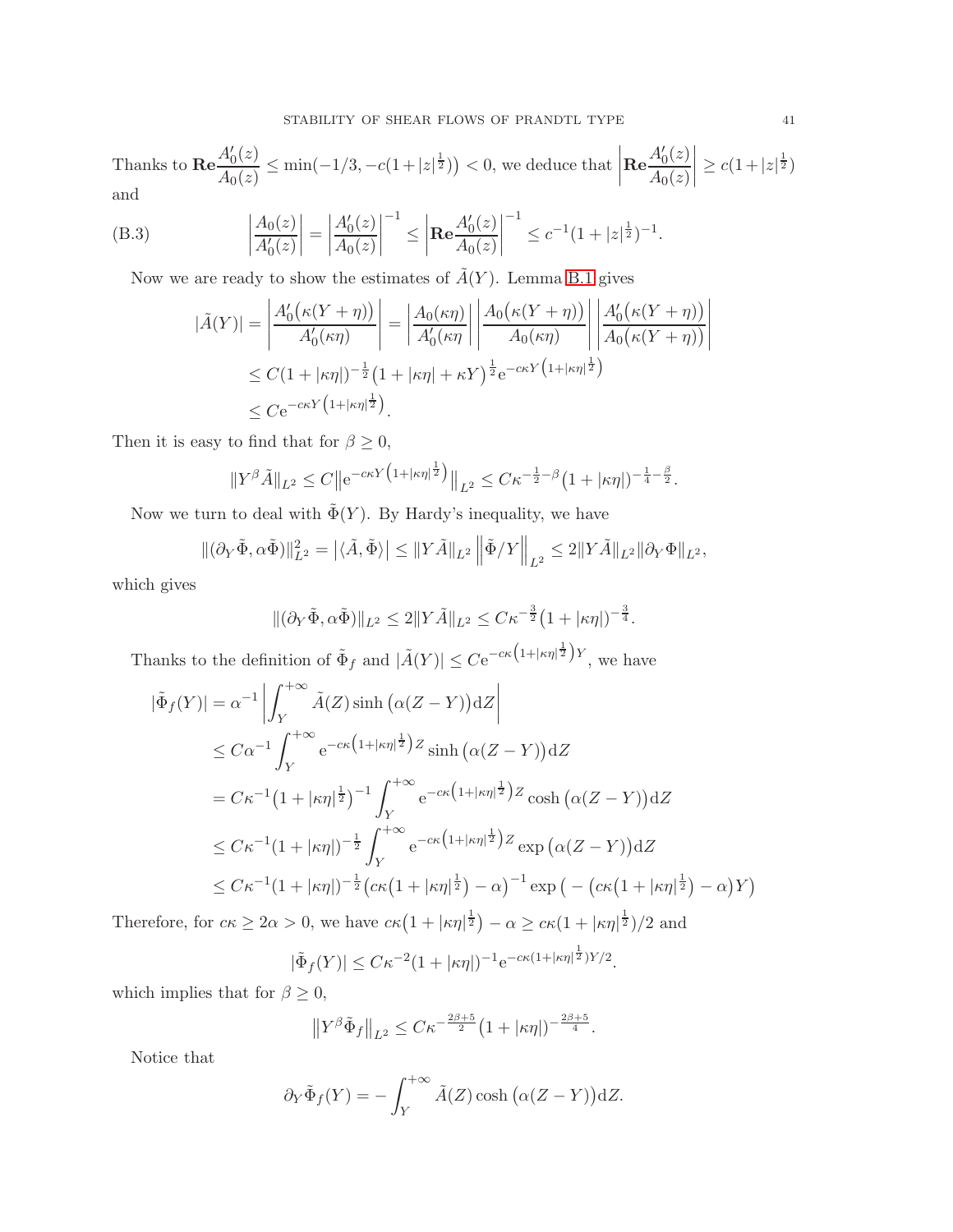Similarly, we can obtain

$$
|\partial_Y \tilde{\Phi}_f(Y)| \leq C\kappa^{-1} \left(1 + |\kappa \eta|\right)^{-\frac{1}{2}} e^{-c\kappa Y (1 + |\kappa \eta|^{\frac{1}{2}})/2},
$$
  

$$
||Y^{\beta} \tilde{\Phi}_f||_{L^2} \leq C\kappa^{-\frac{2\beta + 5}{2}} \left(1 + |\kappa \eta|\right)^{-\frac{2\beta + 5}{4}},
$$
  

$$
||(\partial_Y \tilde{\Phi}_f, \alpha \tilde{\Phi}_f)||_{L^2} \leq C\kappa^{-\frac{3}{2}} \left(1 + |\kappa \eta|\right)^{-\frac{3}{4}}.
$$

Thanks to  $|\tilde{A}(Y)| \leq C e^{-c\kappa (1+|\kappa\eta|^{\frac{1}{2}})Y}$ , we get  $\alpha^{-1}$  $\int^{+\infty}$ 0  $\tilde{A}(Z)$  sinh $(\alpha Z)dZ\Big|$  $\leq C\alpha^{-1}\int_{0}^{+\infty}$ 0  $e^{-c\kappa(1+|\kappa\eta|^{\frac{1}{2}})Y}\sinh(\alpha Z)dZ$  $=C\kappa^{-1}(1+|\kappa\eta|^{\frac{1}{2}})^{-1}\int_{0}^{+\infty}$  $\mathbf{0}$  $e^{-c\kappa(1+|\kappa\eta|^{\frac{1}{2}})Y}\cosh(\alpha Z)dZ$  $\leq C\kappa^{-1}(1+|\kappa\eta|^{\frac{1}{2}})^{-1}\int_{0}^{+\infty}$  $\mathbf{0}$  $e^{-c\kappa(1+|\kappa\eta|^{\frac{1}{2}})Y}2\exp(\alpha Z)dZ$  $\leq C\kappa^{-1}(1+|\kappa\eta|)^{-\frac{1}{2}}\big(c\kappa(1+|\kappa\eta|^{\frac{1}{2}})-\alpha\big)^{-1}.$ 

Then for  $c\kappa \geq 2\alpha > 0$ , we have

$$
\alpha^{-1}\left|\int_0^{+\infty} \tilde{A}(Z)\sinh(\alpha Z) dZ\right| \leq C\kappa^{-2}(1+|\kappa\eta|)^{-1}.
$$

Recall that

$$
\tilde{\Phi}(Y) = -\frac{e^{-\alpha Y}}{\alpha} \int_0^{+\infty} \tilde{A}(Z) \sinh(\alpha Z) dZ + \tilde{\Phi}_f(Y).
$$

Then we obtain

$$
|\tilde{\Phi}(Y)| \leq C\kappa^{-2} (1+|\kappa \eta|)^{-1} \big( e^{-\alpha Y} + e^{-c\kappa (1+|\kappa \eta|)^{\frac{1}{2}} Y/2} \big) \leq C\kappa^{-2} (1+|\kappa \eta|)^{-1} e^{-\alpha Y},
$$

which yields that

$$
||Y^{\beta} \tilde{\Phi}||_{L^{2}} \leq C\kappa^{-2} (1 + |\kappa \eta|)^{-1} \alpha^{-\frac{2\beta + 1}{2}}.
$$

<span id="page-41-0"></span>**Lemma B.3.** Let c be the constant in Lemma [B.2,](#page-39-0)  $c\kappa \geq 2\alpha > 0$  and  $\text{Im}\eta < 0$ . Then it holds that

$$
|\partial_Y \tilde{\Phi}(0)| \ge C^{-1} (1 + |\kappa \eta|)^{-\frac{1}{2}} (\kappa + 3\alpha)^{-1},
$$
  

$$
\partial_Y \tilde{\Phi}_f(0) = -\frac{e^{i\frac{\pi}{6}}}{3\kappa Ai(e^{i\frac{\pi}{6}}\kappa \eta)} + \mathcal{O}\left(\frac{\eta}{Ai(e^{i\frac{\pi}{6}}\kappa \eta)}\right) + \mathcal{O}\left(\frac{\alpha^2}{(c\kappa(1 + |\kappa \eta|)^{1/2} - \alpha)^3}\right),
$$
  

$$
\tilde{\Phi}_f(0) = i\kappa^{-3} + \mathcal{O}(\kappa^{-1} \eta) + \mathcal{O}\left(\frac{\alpha^2}{(c\kappa(1 + |\kappa \eta|)^{1/2} - \alpha)^4}\right).
$$

Proof. By Lemma [A.1,](#page-35-0) we have

$$
-\partial_Y \tilde{\Phi}(0) = \int_0^{+\infty} \tilde{A}(Y) e^{-\alpha Y} dY = \int_0^{+\infty} \frac{Ai(e^{i\frac{\pi}{6}} \kappa(Y+\eta))}{Ai(e^{i\frac{\pi}{6}} \kappa \eta)} e^{-\alpha Y} dY
$$

$$
= \int_0^{+\infty} \frac{A'_0(\kappa(Y+\eta))}{A'_0(\kappa \eta)} e^{-\alpha Y} dY
$$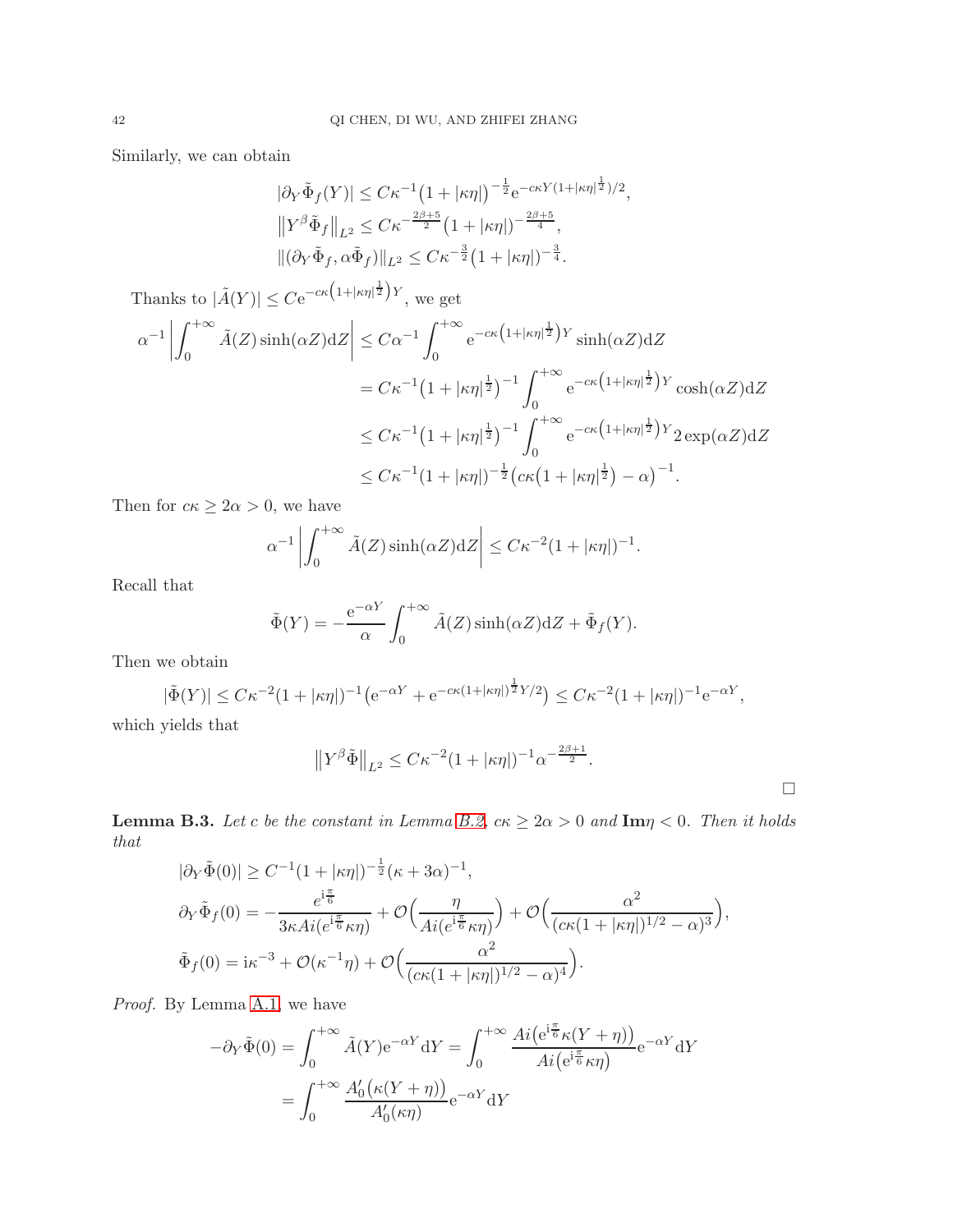$$
= -\frac{A_0(\kappa \eta)}{\kappa A'_0(\kappa \eta)} - \int_0^{+\infty} \frac{A_0(\kappa (Y+\eta))}{\kappa A'_0(\kappa \eta)} \partial_Y(e^{-\alpha Y}) dY,
$$

which along with Lemma [B.2](#page-39-0) gives

$$
\kappa |A'_0(\kappa \eta)||\partial_Y \tilde{\Phi}(0)| \ge |A_0(\kappa \eta)| - \int_0^{+\infty} |A_0(\kappa (Y + \eta))| |\partial_Y(e^{-\alpha Y})| \, dY
$$
  
\n
$$
\ge |A_0(\kappa \eta)| - \int_0^{+\infty} e^{-\kappa Y/3} |A_0(\kappa \eta)| |\partial_Y(e^{-\alpha Y})| \, dY
$$
  
\n
$$
= |A_0(\kappa \eta)| + |A_0(\kappa \eta)| \int_0^{+\infty} e^{-\kappa Y/3} \partial_Y(e^{-\alpha Y}) \, dY
$$
  
\n
$$
= \frac{\kappa}{3} |A_0(\kappa \eta)| \int_0^{+\infty} e^{-\kappa Y/3 - \alpha Y} \, dY
$$
  
\n
$$
= |A_0(\kappa \eta)| \frac{\kappa}{\kappa + 3\alpha}.
$$

This along with Lemma [B.1](#page-38-1) shows that

$$
|\partial_Y \tilde{\Phi}(0)| \ge \frac{|A_0(\kappa \eta)|}{(\kappa + 3\alpha)|A'_0(\kappa \eta)|} \ge C^{-1} (1 + |\kappa \eta|)^{-\frac{1}{2}} (\kappa + 3\alpha)^{-1}.
$$

Now we estimate  $\tilde{\Phi}_f(0)$ . We first have

$$
\partial_Y \tilde{\Phi}_f(0) = -\int_0^{+\infty} \tilde{A}(Y) \cosh(\alpha Y) dY = I + II,
$$

where

$$
I = -\int_0^{+\infty} \tilde{A}(Y) dY, \quad II = -\int_0^{+\infty} \tilde{A}(Y)(\cosh(\alpha Y) - 1) dY.
$$

For I, we notice that by the definition of  $\tilde{A}(Y)$ ,

$$
I = -Ai^{-1}(e^{i\frac{\pi}{6}}\kappa\eta) \int_0^{+\infty} Ai(e^{i\frac{\pi}{6}}\kappa(Y+\eta) dY = -\kappa^{-1}Ai^{-1}(e^{i\frac{\pi}{6}}\kappa\eta) \int_{\kappa\eta}^{+\infty} Ai(e^{i\frac{\pi}{6}}Z) dZ
$$
  
\n
$$
= -\frac{1}{\kappa Ai(e^{i\frac{\pi}{6}}\kappa\eta)} \int_0^{+\infty} Ai(e^{i\frac{\pi}{6}}Z) dZ + \frac{1}{\kappa Ai(e^{i\frac{\pi}{6}}\kappa\eta)} \int_0^{\kappa\eta} Ai(e^{i\frac{\pi}{6}}Z) dZ
$$
  
\n
$$
= -\frac{e^{i\frac{\pi}{6}}}{\kappa Ai(e^{i\frac{\pi}{6}}\kappa\eta)} \int_0^{+\infty} Ai(Y) dY + \frac{1}{\kappa Ai(e^{i\frac{\pi}{6}}\kappa\eta)} \int_0^{\kappa\eta} Ai(e^{i\frac{\pi}{6}}Z) dZ.
$$

On the other hand, we know that  $\int_0^{+\infty} Ai(Y) dY = 1/3$  and observe that

$$
\Big|\int_0^{\kappa\eta} Ai(e^{i\frac{\pi}{6}}Z)dZ\Big| \lesssim \kappa\eta.
$$

Then we obtain

<span id="page-42-0"></span>(B.4) 
$$
I = -\frac{e^{i\frac{\pi}{6}}}{3\kappa Ai(e^{i\frac{\pi}{6}}\kappa \eta)} + \mathcal{O}\Big(\frac{\eta}{Ai(e^{i\frac{\pi}{6}}\kappa \eta)}\Big).
$$

For II, we notice that by Lemma [B.2,](#page-39-0)

$$
|II| \le C \int_0^{+\infty} \alpha^2 Y^2 e^{-c\kappa Y (1+|\kappa \eta|^{\frac{1}{2}})} e^{\alpha Y} dY \le C \frac{\alpha^2}{(c\kappa (1+|\kappa \eta|^{\frac{1}{2}})-\alpha)^3},
$$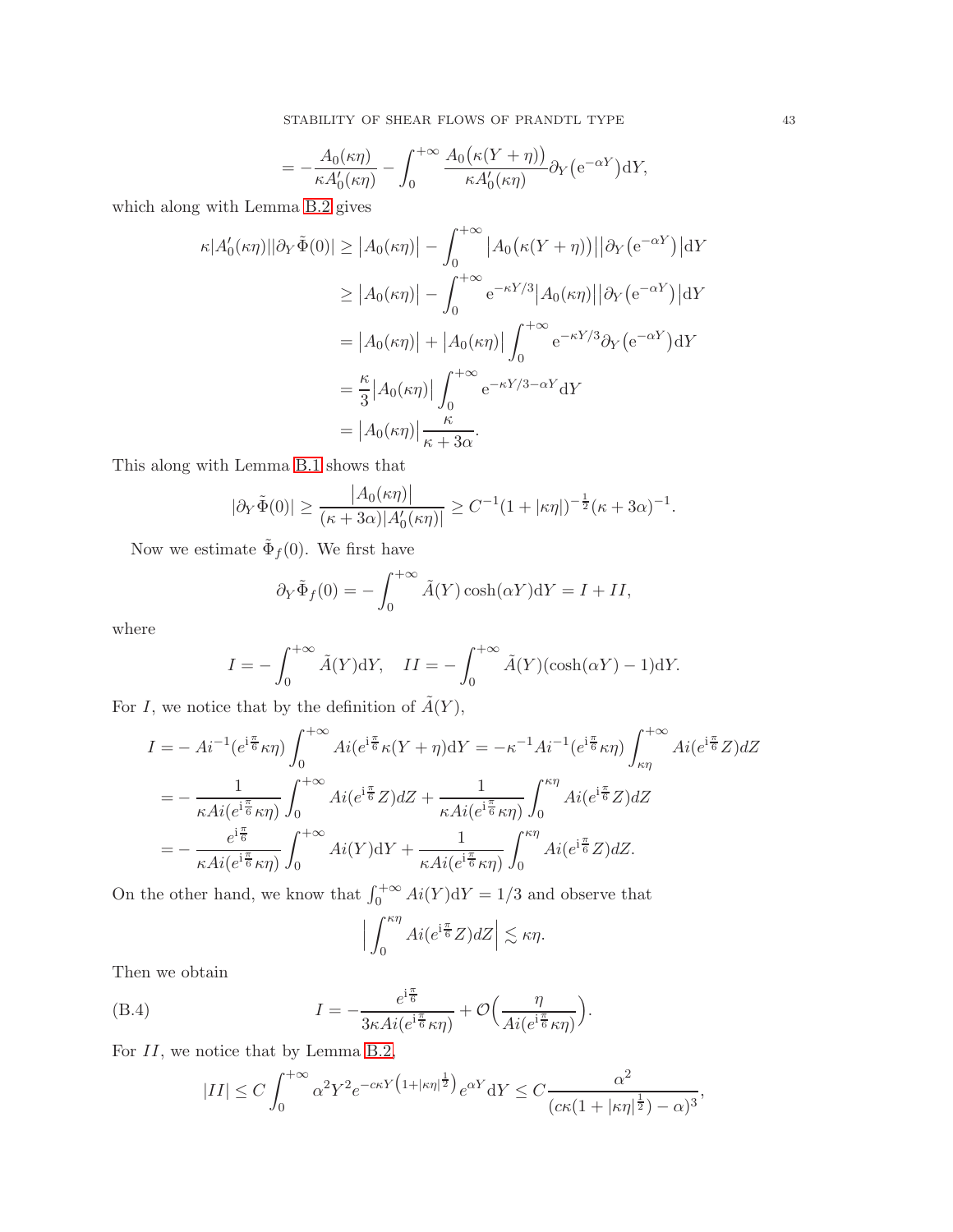which along with [\(B.4\)](#page-42-0) implies

$$
\partial_Y \tilde{\Phi}_f(0) = -\frac{e^{i\frac{\pi}{6}}}{3\kappa Ai(e^{i\frac{\pi}{6}}\kappa \eta)} + \mathcal{O}\left(\frac{\eta}{Ai(e^{i\frac{\pi}{6}}\kappa \eta)}\right) + \mathcal{O}\left(\frac{\alpha^2}{(c\kappa(1+|\kappa \eta|)^{1/2} - \alpha)^3}\right).
$$

Now we turn to the estimate of  $\tilde{\Phi}_f(0)$ . We notice that

$$
\tilde{\Phi}_f(0) = \alpha^{-1} \int_0^{+\infty} \tilde{A}(Y) \sinh(\alpha Y) dY = I_0 + II_0,
$$

where

$$
I_0 = \alpha^{-1} \int_0^{+\infty} \tilde{A}(Y) \alpha Y dY, \quad II_0 = \alpha^{-1} \int_0^{+\infty} \tilde{A}(Y)(\sinh(\alpha Y) - \alpha Y) dY.
$$

Thanks to the definition of  $\tilde{A}(Y)$ , we have

$$
Y\tilde{A}(Y) = -\frac{1}{\kappa^3} \partial_Y^2 \tilde{A}(Y) - \eta \tilde{A}(Y).
$$

Then we get

$$
I_0 = -\frac{i}{\kappa^3} \int_0^{+\infty} \partial_Y^2 \tilde{A}(Y) dY - \eta \int_0^{+\infty} \tilde{A}(Y) dY
$$
  
= $i\kappa^{-3} \partial_Y \tilde{A}(0) + \mathcal{O}(\kappa^{-1} \eta) = i\kappa^{-3} + \mathcal{O}(\kappa^{-1} \eta),$ 

and

$$
|II_0| \leq C\alpha^2 \int_0^{+\infty} Y^3 e^{-c\kappa Y \left(1+|\kappa \eta|^{\frac{1}{2}}\right)} e^{\alpha Y} dY \leq C \frac{\alpha^2}{(c\kappa(1+|\kappa \eta|)^{1/2}-\alpha)^4}.
$$

Thus, we conclude that

$$
\tilde{\Phi}_f(0) = i\kappa^{-3} + \mathcal{O}(\kappa^{-1}\eta) + \mathcal{O}\Big(\frac{\alpha^2}{(c\kappa(1+|\kappa\eta|)^{1/2}-\alpha)^4}\Big).
$$

# Appendix C. The Homogeneous Rayleigh equation

Here we recall a result about the homogeneous Rayleigh equation from [\[9\]](#page-44-0).

<span id="page-43-0"></span>**Proposition C.1.** For any  $0 < \alpha < 1$ , there exists a function  $\varphi \in H^1(\mathbb{R}_+)$  such that

$$
U(\partial_Y^2 - \alpha^2)\varphi - U''\varphi = 0, \quad Y > 0,
$$

and there holds the following properties:  $\varphi = \varphi_0 + \varphi_2 + \varphi_3$  with

$$
\varphi_0 = U e^{-\alpha Y}, \quad \varphi_1|_{Y=0} = \frac{\alpha}{U'(0)} + \mathcal{O}(\alpha^2),
$$
  

$$
\|\partial_Y \varphi_1\|_{L^2} + \|\varphi_1\|_{L^2} \leq C\alpha,
$$
  

$$
\|\partial_Y \varphi_2\|_{L^2} + \alpha \|\varphi_2\|_{L^2} \leq C\alpha^{\frac{3}{2}}.
$$

Here C is independent of  $\alpha$ . If  $\frac{U''}{U}$  $U''$   $\in L^2(\mathbb{R}_+)$  in addition, then  $\varphi_1$  and  $\varphi_2$  beong to  $H^2(\mathbb{R}_+)$ .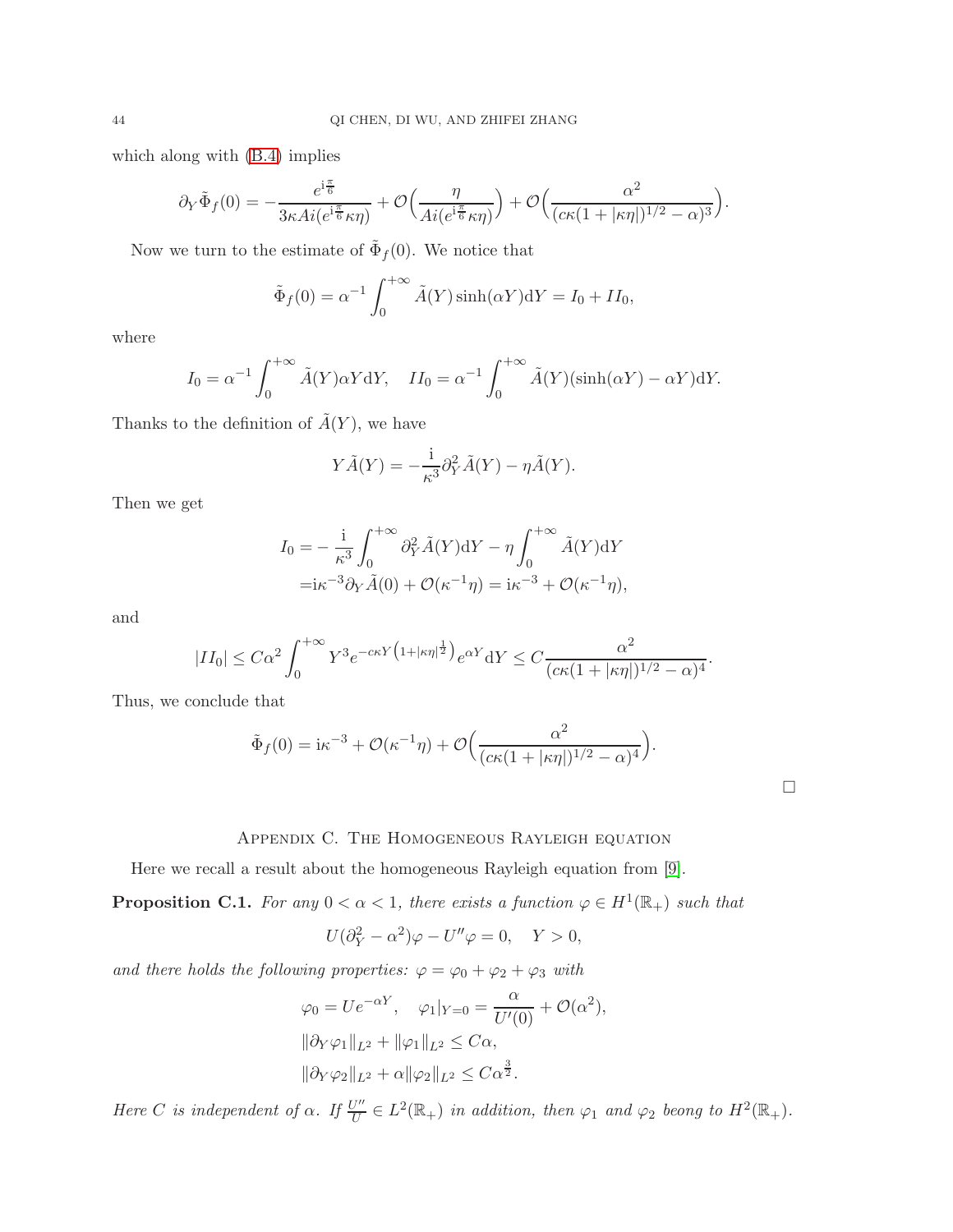#### **REFERENCES**

- <span id="page-44-8"></span>[1] H. Abidi and R. Danchin, Optimal bounds for the inviscid limit of Navier-Stokes equations, Asymptot. Anal., 38 (2004), 35–46.
- <span id="page-44-5"></span>[2] J. T. Beale and A. Majda, Rates of convergence for viscous splitting of the Navier-Stokes, Math. Comp., 37(1981), 243–259.
- <span id="page-44-10"></span>[3] T. Clopean, A. Mikelić and R. Robert, On the vanishing viscosity limit for 2d incompressible Navier-Stokes equations with the fraction type boundary conditions, Nonlinearity, 11(1998), 1625-1636.
- <span id="page-44-30"></span><span id="page-44-7"></span>[4] P. Constantin and J. Wu, Inviscid limit for vortex patches, Nonlinearity, 8(1995), 735-742.
- [5] Q. Chen, T. Li, D. Wei and Z. Zhang, Transition threshold for the 2-D Couette flow in a finite channel, Arch. Ration. Mech. Anal., 238 (2020), 125-183.
- <span id="page-44-15"></span><span id="page-44-1"></span>[6] Q. Chen, D. Wu and Z. Zhang, On the  $L^{\infty}$  stability of Prandtl expansions in Gevrey class, [arXiv:2004.09755.](http://arxiv.org/abs/2004.09755)
- [7] M. Fei, T. Tao and Z. Zhang, On the zero-viscosity limit of the Navier-Stokes equations in  $\mathbb{R}^3_+$  without analyticity, J. Math. Pures Appl. (9), 112 (2018), 170-229.
- <span id="page-44-29"></span><span id="page-44-0"></span>[8] C. Gao and L. Zhang, On the steady Prandtl boundary layer expansions, [arXiv:2001.10700.](http://arxiv.org/abs/2001.10700)
- [9] D. Gerard-Varet and Y. Maekawa, Sobolev stability of Prandtl expansions for the steady Navier-Stokes equations, Arch. Ration. Mech. Anal., 233(2019), 1319-1382.
- <span id="page-44-3"></span>[10] D. Gerard-Varet, Y. Maekawa and N. Masmoudi, Gevrey stability of Prandtl expansions for 2-dimensional Navier-Stokes flows, Duke Math. J., 167 (2018), 2531-2631.
- <span id="page-44-22"></span><span id="page-44-20"></span>[11] D. Gerard-Varet, Y. Maekawa and N. Masmoudi, Optimal Prandtl expansion around concave boundary layer, [arXiv:2005.05022.](http://arxiv.org/abs/2005.05022)
- [12] E. Grenier, On the nonlinear instability of Euler and Prandtl equations, Comm. Pure Appl. Math., 53 (2000), 1067-1091.
- <span id="page-44-2"></span>[13] E. Grenier, Y. Guo and T. Nguyen, Spectral instability of characteristic boundary layer flows, Duke Math. J., 165 (2016), 3085-3146.
- <span id="page-44-27"></span><span id="page-44-21"></span>[14] E. Grenier and T. Nguyen,  $L^{\infty}$  instability of Prandtl layers, Ann. PDE, 5 (2019), Paper No. 18, 36 pp.
- <span id="page-44-23"></span>[15] Y. Guo and S. Iyer, Validity of steady Prandtl layer expansions, [arXiv:1805.05891.](http://arxiv.org/abs/1805.05891)
- [16] Y. Guo and T. Nguyen, Prandtl boundary layer expansions of steady Navier-Stokes flows over a moving plate, Ann. PDE, 3 (2017), Paper No. 10, 58 pp.
- <span id="page-44-11"></span>[17] D. Iftimie and G. Planas, Inviscid limits for the Navier-Stokes equations with Navier friction boundary conditions, Nonlinearity, 19 (2006), 899-918.
- <span id="page-44-13"></span>[18] D. Iftimie and F. Sueur, Viscous boundary layer for the Navier-Stokes equations with the Navier slip conditions, Arch. Rational Mech. Anal., 199 (2011), 145–175.
- <span id="page-44-25"></span><span id="page-44-24"></span>[19] S. Iyer, Global steady Prandtl expansion over a moving boundary I, Peking Math. J., 2 (2019), 155-238.
- <span id="page-44-26"></span>[20] S. Iyer, Global steady Prandtl expansion over a moving boundary II, Peking Math. J., 2 (2019), 353-437.
- <span id="page-44-28"></span>[21] S. Iyer, Global steady Prandtl expansion over a moving boundary III, Peking Math. J., 3 (2020), 47-102.
- [22] S. Iyer and N. Masmoudi, *Global-in-x stability of steady Prandtl expansions for 2D Navier-Stokes flows*, [arXiv:2008.12347.](http://arxiv.org/abs/2008.12347)
- <span id="page-44-17"></span><span id="page-44-4"></span>[23] T. Kato, Nonstationary flows of viscous and ideal fluids in  $R^3$ , J. Functional Analysis, 9 (1972), 296–305.
- [24] T. Kato, Remarks on zero viscosity limit for nonstationary Navier-Stokes flows with boundary, Seminar on nonlinear partial differential equations (Berkeley, Calif., 1983), 85-98. Mathematical Sciences Research Institute Publications, 2. Springer, New York, 1984.
- <span id="page-44-19"></span><span id="page-44-18"></span>[25] J. P. Kelliher, On Kato's conditions for vanishing viscosity, Indiana Univ. Math. J., 56 (2007), 1711-1721.
- [26] I. Kukavica, V. Vicol and F. Wang, The inviscid limit for the Navier-Stokes equations with data analytic only near the boundary, Arch. Ration. Mech. Anal., 237(2020), 779-827.
- <span id="page-44-16"></span>[27] M. Lopes Filho, A. Mazzucato and M. Taylor, Vanishing viscosity limits and boundary layers for circularly symmetric 2D flows, Bull. Braz. Math. Soc., 39 (2008), 471-513.
- <span id="page-44-14"></span>[28] Y. Maekawa, On the inviscid limit problem of the vorticity equations for viscous incompressible flows in the half-plane, Comm. Pure Appl. Math., 67 (2014), 1045–1128.
- <span id="page-44-9"></span>[29] C. Marchioro, On the inviscid limit for a fluid with a concentrated vorticity, Comm. Math. Phys., 196(1998), 53-65.
- <span id="page-44-12"></span><span id="page-44-6"></span>[30] N. Masmoudi, Remarks about the inviscid limit of Navier-Stokes system, Comm. Math. Phys., 270(2007), 777-788.
- [31] N. Masmoudi and F. Rousset, Uniform regularity for the Navier-Stokes equation with Navier boundary condition, Arch. Ration. Mech. Anal., 203 (2012), 529–575.